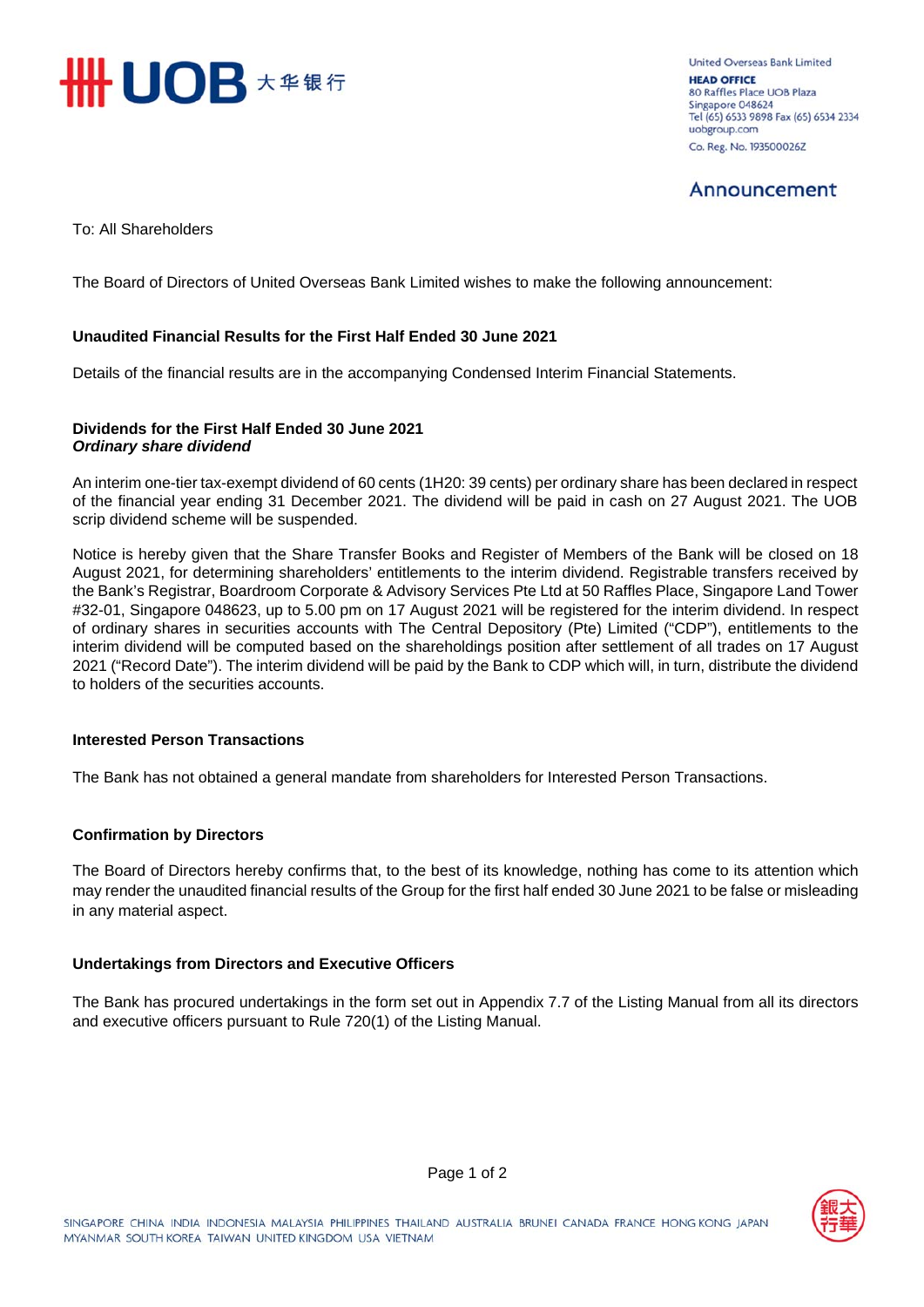# **BY ORDER OF THE BOARD UNITED OVERSEAS BANK LIMITED**

Joyce Sia / Theresa Sim Company Secretaries

Dated this 4<sup>th</sup> day of August 2021 The results are also available at www.UOBgroup.com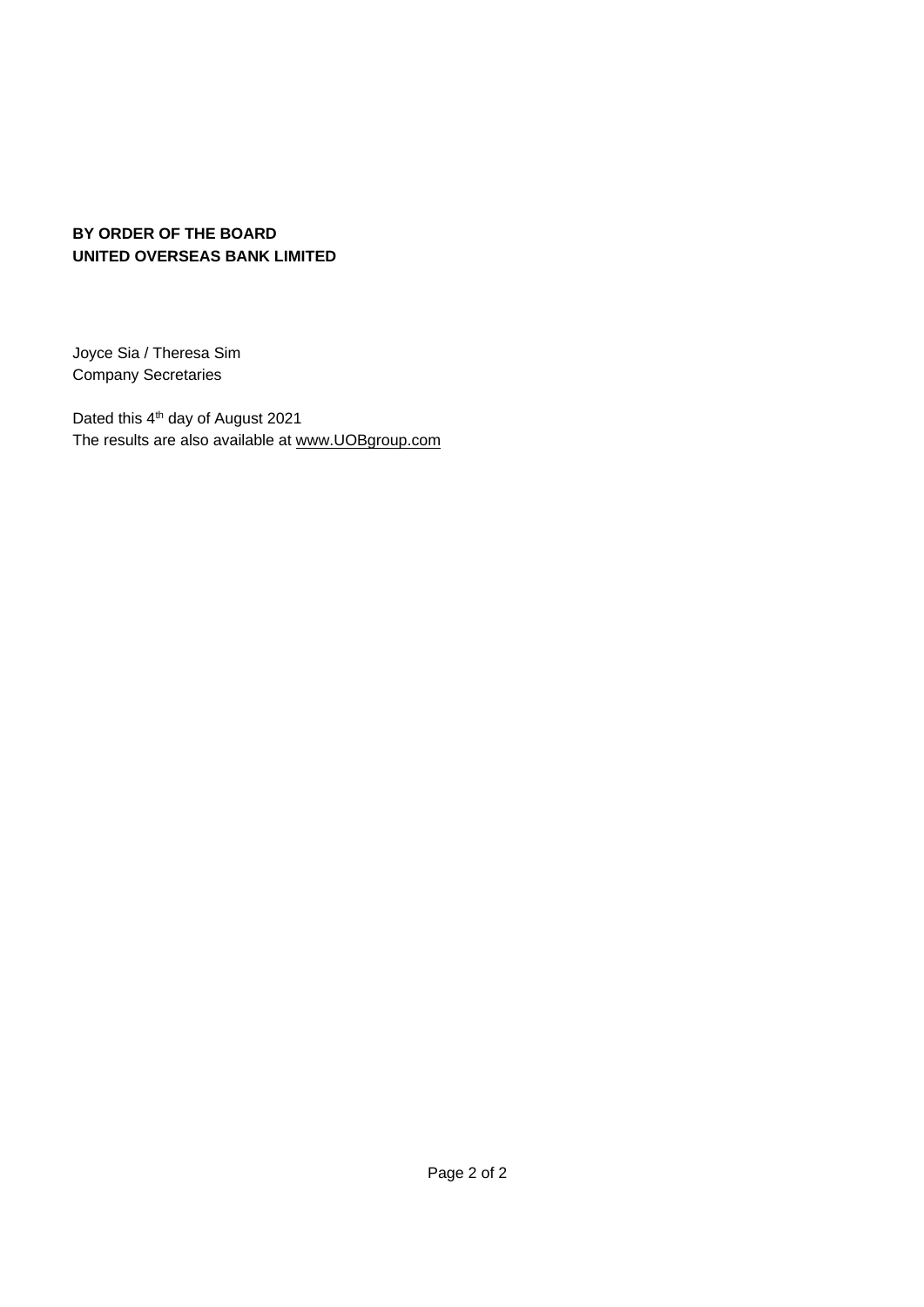

# **UNITED OVERSEAS BANK LIMITED AND ITS SUBSIDIARIES**

**Condensed Interim Financial Statements For the First Half Ended 30 June 2021**

> **United Overseas Bank Limited Incorporated in the Republic of Singapore Company Registration No. 193500026Z**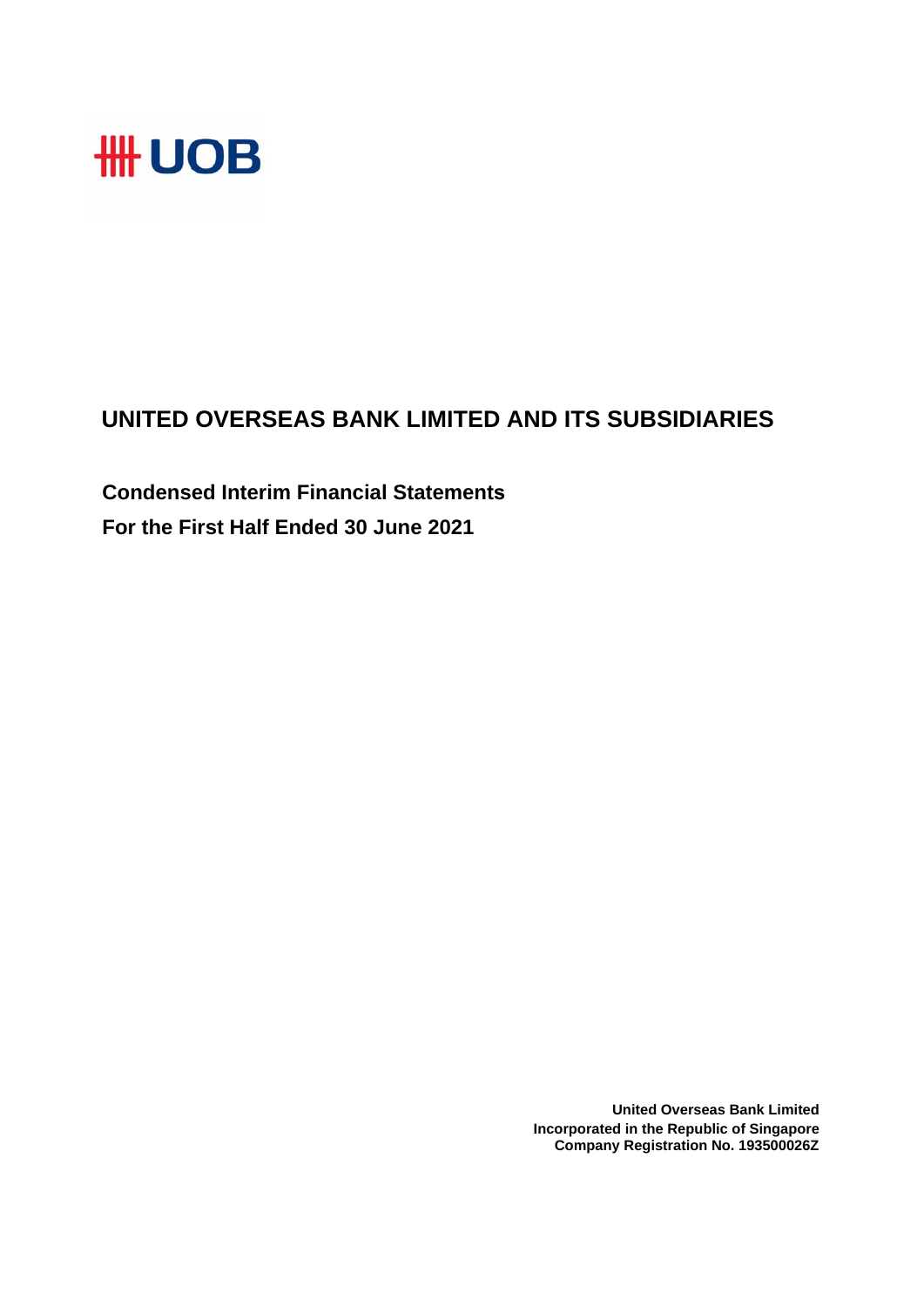# **United Overseas Bank Limited and Its Subsidiaries Contents**

# **Page**

| 2  | <b>Financial Highlights</b>                           |
|----|-------------------------------------------------------|
| 4  | <b>Performance Review</b>                             |
| 5  | Net Interest Income                                   |
| 6  | Non-Interest Income                                   |
| 7  | <b>Operating Expenses</b>                             |
| 8  | Allowance for Credit and Other Losses                 |
| 9  | <b>Customer Loans</b>                                 |
| 10 | <b>Non-Performing Assets</b>                          |
| 12 | <b>Customer Deposits</b>                              |
| 13 | Performance by Business Segment                       |
| 16 | Performance by Geographical Segment                   |
| 18 | Capital Adequacy and Leverage Ratios                  |
| 19 | <b>Consolidated Income Statement</b>                  |
| 20 | <b>Consolidated Statement of Comprehensive Income</b> |
| 21 | <b>Balance Sheets</b>                                 |
| 22 | <b>Statements of Changes in Equity</b>                |
| 24 | <b>Consolidated Cash Flow Statement</b>               |
|    | Notes to the Condensed Interim Financial Statements   |
| 25 | Summary of Significant Accounting Policies            |
| 26 | Income Tax                                            |
| 26 | Share Capital and Other Capital                       |
| 27 | Dividends                                             |

- 27 Classification of Financial Assets and Financial Liabilities
- 29 Fair Value of Financial Instruments
- 31 Debts Issued

Notes

- 1 The condensed interim financial statements are unaudited and presented in Singapore Dollars.
- 2 Certain comparative figures have been restated to conform with current period's presentation.
- 3 Certain figures in this report may not add up to the respective totals due to rounding.
- 4 Amounts less than \$500,000 in absolute term are shown as "0".
- 5 The Group refers to United Overseas Bank Limited and its subsidiaries.
- 6 The Bank refers to United Overseas Bank Limited.

**Abbreviation** 

- "1H21" and "1H20" denote to first half of 2021 and 2020 respectively.
- "2H20" denotes to second half of 2020.

"NM" denotes not meaningful.

"NA" denotes not applicable.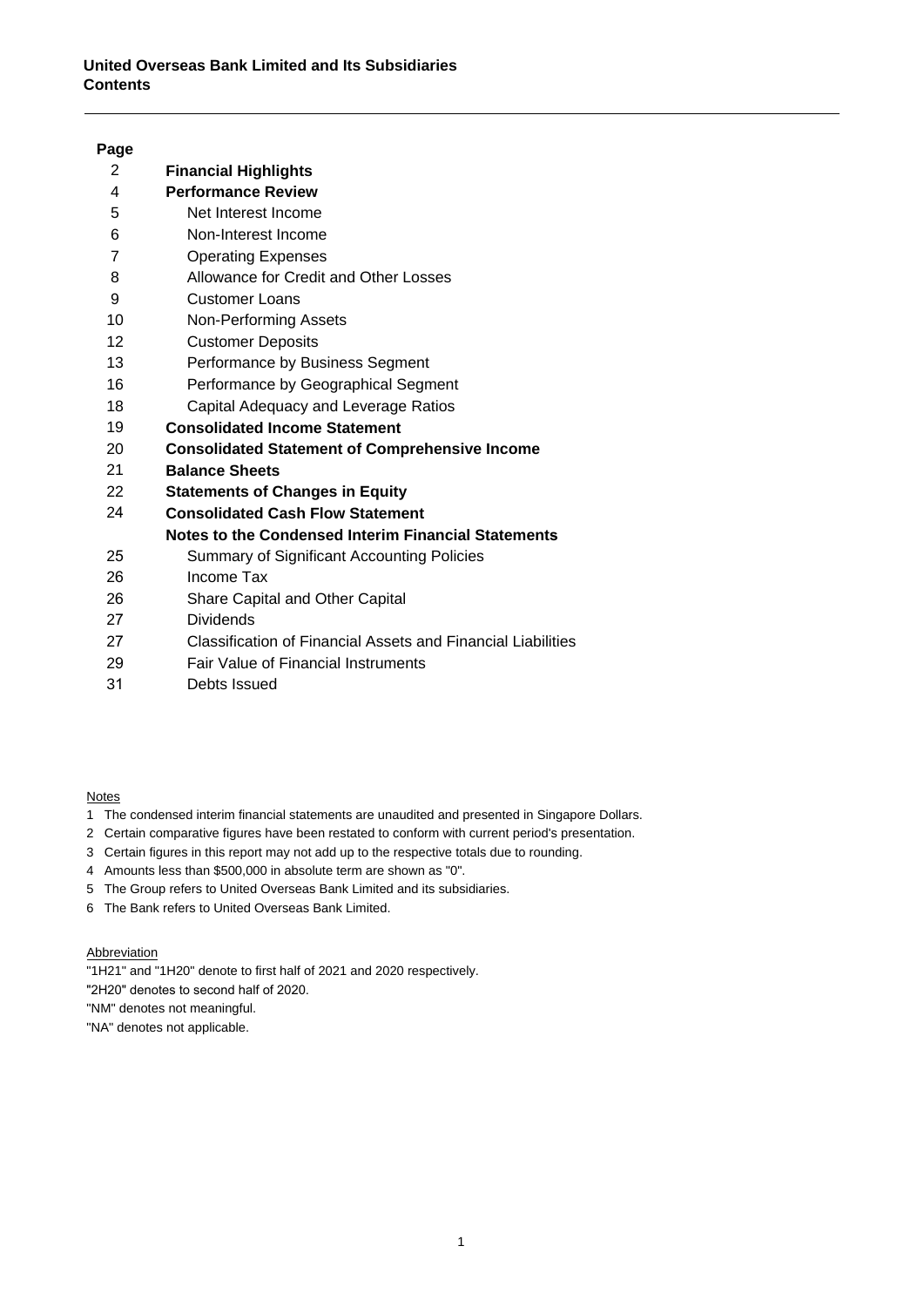| Financial Highlights |
|----------------------|
|                      |

|                                                       | 1H21    | 1H <sub>20</sub> | $+/(-)$       | 2H20    | $+/(-)$       |
|-------------------------------------------------------|---------|------------------|---------------|---------|---------------|
|                                                       |         |                  | $\frac{0}{2}$ |         | $\frac{0}{0}$ |
| Selected income statement items (\$m)                 |         |                  |               |         |               |
| Net interest income                                   | 3,107   | 3,050            | 2             | 2,986   | 4             |
| Net fee and commission income                         | 1,234   | 960              | 28            | 1,037   | 19            |
| Other non-interest income                             | 563     | 657              | (14)          | 487     | 16            |
| Total income                                          | 4,903   | 4,667            | 5             | 4,509   | 9             |
| Less: Operating expenses                              | 2,146   | 2,126            | 1             | 2,058   | 4             |
| Operating profit                                      | 2,757   | 2,541            | 9             | 2,451   | 12            |
| Less: Allowance for credit and other losses           | 383     | 682              | (44)          | 872     | (56)          |
| Add: Share of profit of associates and joint ventures | 70      | 40               | 77            | 59      | 19            |
| Net profit before tax                                 | 2,444   | 1,899            | 29            | 1,638   | 49            |
| Less: Tax and non-controlling interests               | 433     | 341              | 27            | 282     | 54            |
| Net profit after tax <sup>1</sup>                     | 2,011   | 1,558            | 29            | 1,356   | 48            |
|                                                       |         |                  |               |         |               |
| Selected balance sheet items (\$m)                    |         |                  |               |         |               |
| Gross customer loans                                  | 298,597 | 280,693          | 6             | 281,387 | 6             |
| Customer deposits                                     | 338,894 | 322,688          | 5             | 324,598 | 4             |
| <b>Total assets</b>                                   | 446,506 | 429,614          | 4             | 431,814 | 3             |
| Shareholders' equity <sup>1</sup>                     | 42,031  | 40,081           | 5             | 40,901  | 3             |
| Key financial ratios (%)                              |         |                  |               |         |               |
| Net interest margin <sup>2</sup>                      | 1.56    | 1.60             |               | 1.55    |               |
| Non-interest income/Total income                      | 36.6    | 34.7             |               | 33.8    |               |
| Cost/Income ratio                                     | 43.8    | 45.6             |               | 45.6    |               |
| Overseas profit before tax contribution               | 43.4    | 48.1             |               | 38.3    |               |
| Credit costs on loans (bp) <sup>2</sup><br>General    | 10      | 30               |               | 35      |               |
| Specific                                              | 15      | 22               |               | 27      |               |
| Total                                                 | 24      | 52               |               | 62      |               |
| NPL ratio <sup>3</sup>                                | 1.5     | 1.6              |               | 1.6     |               |

Notes:

1 Relate to amount attributable to equity holders of the Bank.

2 Computed on an annualised basis.

3 Refer to non-performing loans as a percentage of gross customer loans.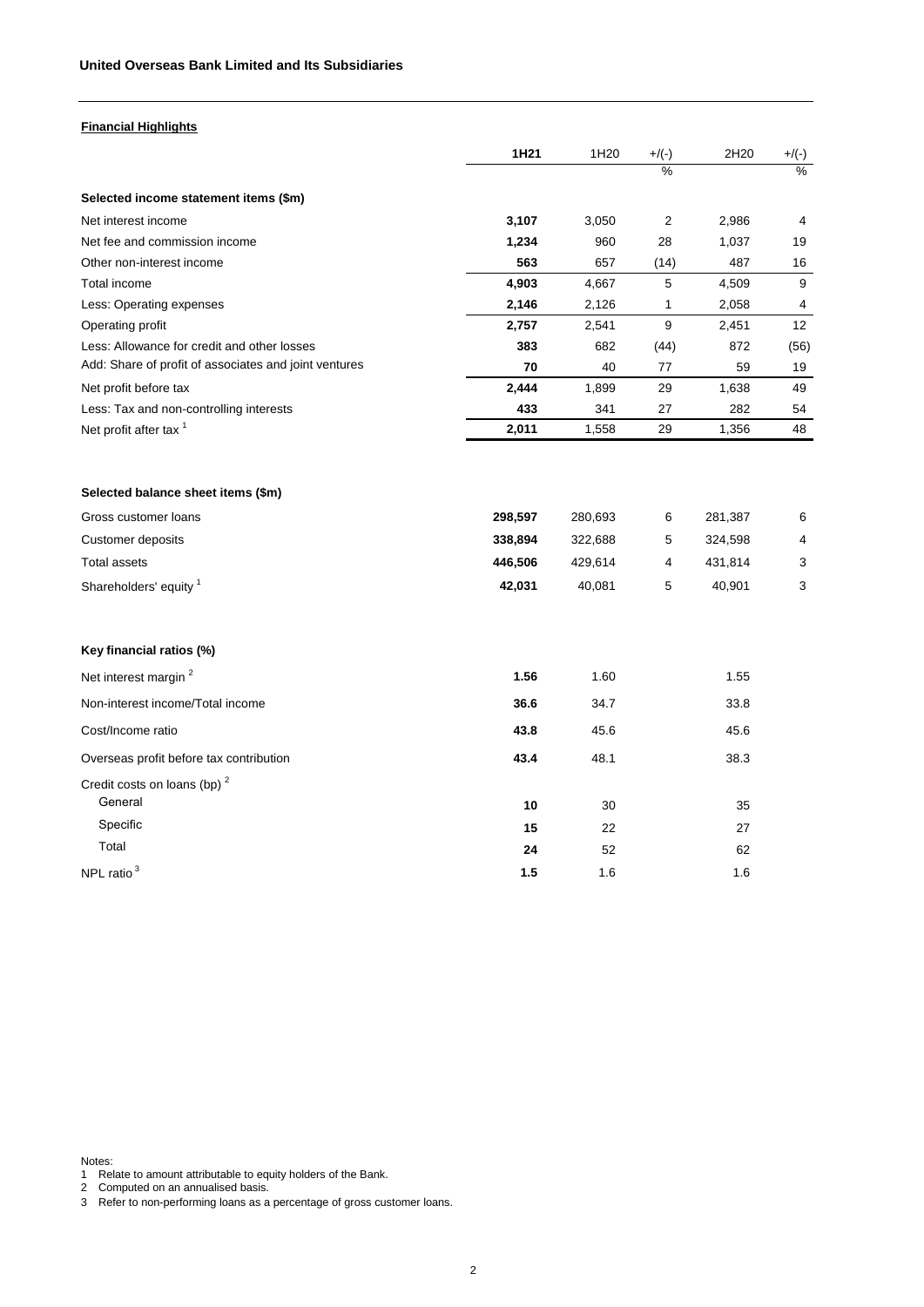### **United Overseas Bank Limited and Its Subsidiaries**

| Financial Highlights (cont'd)                                                                                                                                                    |                           |                           |                           |
|----------------------------------------------------------------------------------------------------------------------------------------------------------------------------------|---------------------------|---------------------------|---------------------------|
|                                                                                                                                                                                  | 1H <sub>21</sub>          | 1H <sub>20</sub>          | 2H20                      |
| Key financial ratios (%) (cont'd)                                                                                                                                                |                           |                           |                           |
| Return on average ordinary shareholders' equity 1,2                                                                                                                              | 10.1                      | 8.0                       | 6.9                       |
| Return on average total assets <sup>1</sup>                                                                                                                                      | 0.92                      | 0.74                      | 0.64                      |
| Return on average risk-weighted assets <sup>1</sup>                                                                                                                              | 1.72                      | 1.35                      | 1.19                      |
| Loan/Deposit ratio <sup>3</sup>                                                                                                                                                  | 86.9                      | 85.8                      | 85.4                      |
| Liquidity coverage ratios ("LCR") <sup>4,8</sup><br>All-currency<br>Singapore Dollar<br>Net stable funding ratio ("NSFR") 5,8<br>Capital adequacy ratios<br>Common Equity Tier 1 | 135<br>278<br>123<br>14.2 | 138<br>317<br>119<br>14.0 | 133<br>279<br>123<br>14.7 |
| Tier 1<br>Total                                                                                                                                                                  | 15.2<br>18.1              | 15.0<br>17.1              | 15.8<br>18.4              |
| Leverage ratio <sup>6</sup>                                                                                                                                                      | 7.4                       | 7.3                       | 7.4                       |
| Earnings per ordinary share $(\$)$ <sup>1,2</sup><br>Basic<br><b>Diluted</b><br>Net asset value ("NAV") per ordinary share (\$) <sup>7</sup>                                     | 2.36<br>2.35<br>23.65     | 1.81<br>1.81<br>22.59     | 1.57<br>1.56<br>23.03     |
| Revalued NAV per ordinary share $(\text{$\$})^7$                                                                                                                                 | 26.68                     | 25.65                     | 26.07                     |

Notes:

- 1 Computed on an annualised basis.
- 2 Calculated based on profit attributable to equity holders of the Bank net of perpetual capital securities distributions.
- 3 Refer to net customer loans and customer deposits.
- 4 Figures reported are based on average LCR for the respective periods, calculated based on MAS 651. A minimum requirement of Singapore Dollar LCR of 100% and all-currency LCR of 100% shall be maintained at all times.
- 5 NSFR is calculated based on MAS Notice 652 which requires a minimum of 100% to be maintained.
- 6 Leverage ratio is calculated based on MAS Notice 637 which requires a minimum ratio of 3%.
- 7 Perpetual capital securities are excluded from the computation.
- 8 Public disclosure required under MAS Notice 651 and 653 are available in the UOB website at www.UOBgroup.com/investor-relations/financial/index.html.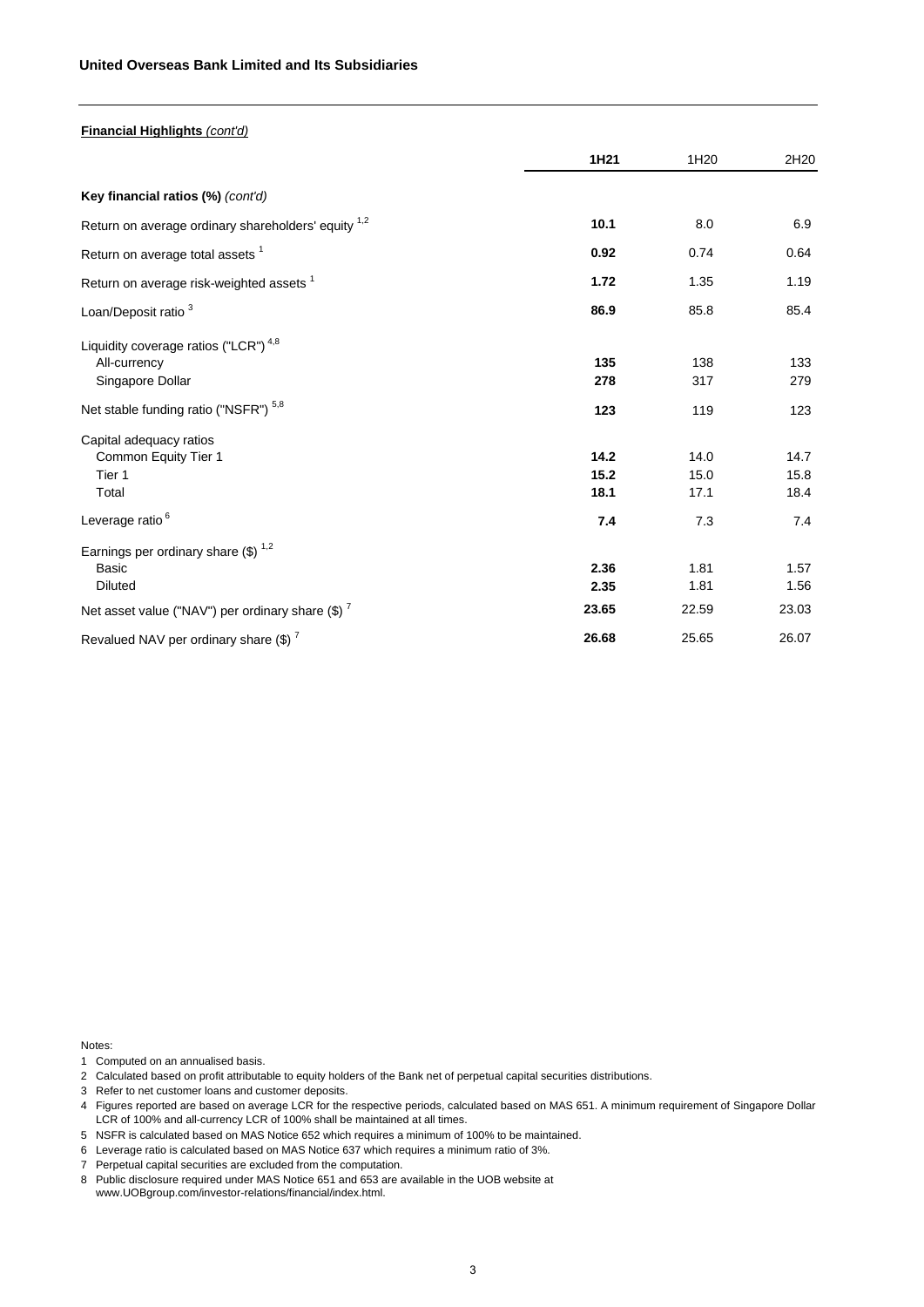# **Performance Review**

### **1H21 versus 1H20**

The Group reported net profit of \$2.01 billion, 29% higher than a year ago driven by strong business momentum and lower credit allowance.

Net interest income grew 2% to \$3.11 billion, led by healthy loan growth of 6% which offset the 4-basis point decline in net interest margin. Net fee and commission income rose 28% to a new high of \$1.23 billion with wealth management fees reaching record levels amid returning investor confidence on market recovery. Corporate customers were also showing confidence in the economy, with increased trade and investment transactions, leading to a 33% increase in loan-related fees. Fund management and credit card fees also grew strongly on the back of expected economic recovery and higher customer spending respectively.

Customer-related treasury income rose 9% on the back of improved business sentiment, while other non-interest income decreased 14% to \$563 million due to lower trading income.

While total income grew 5% year-on-year, total expenses were stable at \$2.15 billion as the Group continued to maintain cost discipline. The cost-to-income ratio for the year improved from 45.6% to 43.8%.

Total allowance fell to \$383 million from \$682 million a year ago, as asset quality remains within expectations with strong reserve coverage from the proactive general allowance taken in last year. Total credit costs on loans eased to 24 basis points.

# **1H21 versus 2H20**

Compared with the second half of last year, net profit rose 48% supported by the Group's strong customer franchise and lower credit allowance.

Net interest income was 4% higher alongside loan growth and stable net interest margin of 1.56%. Net fee and commission income grew 19% mainly due to loan-related fees from more corporate drawdowns and opportunistic underwriting activities while wealth management and fund management fees remained strong. Other non-interest income increased 16% mainly due to higher trading income and customer-related treasury income.

Total operating expenses increased 4% mainly from higher staff costs. Total allowance declined 56% to \$383 million as much of the pre-emptive general allowance was taken in last year, coupled with lower specific allowance.

# **Asset Quality**

Asset quality remained resilient with non-performing loan ("NPL") ratio at 1.5%, down from 1.6% last year. The nonperforming assets coverage remained strong at 110% or 265% after taking collateral into account. Total general allowance for loans including regulatory loss allowance reserves ("RLAR") was prudently maintained at 1% of performing loans.

Macroeconomic conditions were more positive this year, with optimism over the region's path to recovery albeit an uneven one. Nonetheless, as new NPLs remain low, the Group will maintain existing strong general allowance in anticipation of a range of possible macroeconomic outcomes.

# **Capital, Funding and Liquidity Positions**

The Group's liquidity and funding positions remained robust with half-year average all-currency liquidity coverage ratio at 135% and net stable funding ratio at 123% in 1H21, well above the minimum regulatory requirements. The loan-to-deposit ratio was stable at 86.9%.

As at 30 June 2021, the Group's Common Equity Tier 1 Capital Adequacy Ratio remained strong at 14.2%. Leverage ratio of 7.4% was more than two times above the regulatory requirement.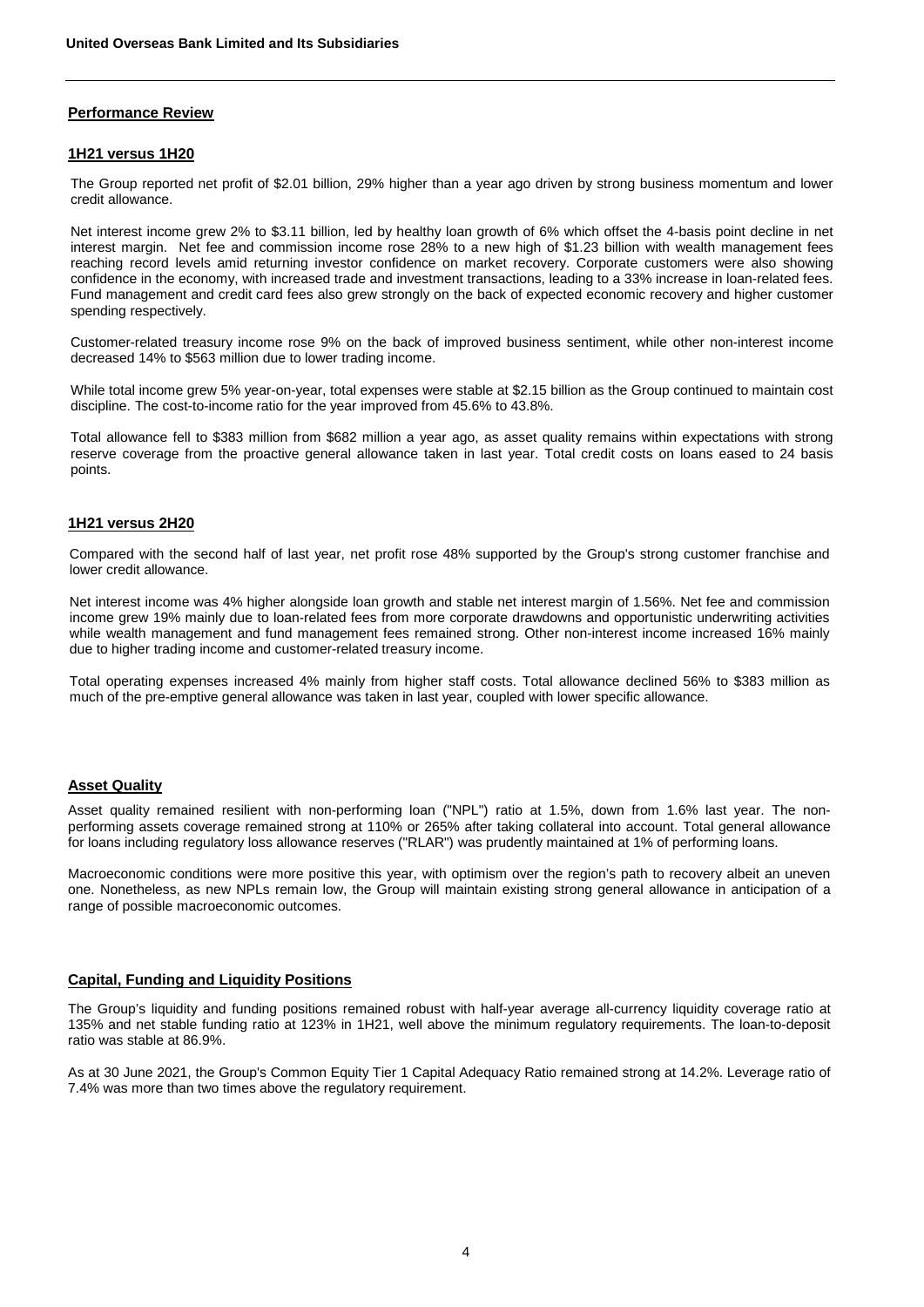# **Net Interest Income**

# **Net interest margin**

|                                | 1H <sub>21</sub> |                 |         | 1H <sub>20</sub> |          |         | 2H <sub>20</sub> |               |         |
|--------------------------------|------------------|-----------------|---------|------------------|----------|---------|------------------|---------------|---------|
|                                | Average          |                 | Average | Average          |          | Average | Average          |               | Average |
|                                | balance          | <b>Interest</b> | rate    | balance          | Interest | rate    | balance          | Interest      | rate    |
|                                | \$m              | \$m             | %       | \$m              | \$m      | $\%$    | \$m              | $\mathsf{Sm}$ | %       |
| <b>Interest bearing assets</b> |                  |                 |         |                  |          |         |                  |               |         |
| Customer Ioans                 | 287,055          | 3,411           | 2.40    | 273,574          | 4,406    | 3.24    | 275,271          | 3,557         | 2.57    |
| Interbank balances             | 65,842           | 244             | 0.75    | 70,944           | 534      | 1.51    | 66,525           | 295           | 0.88    |
| <b>Securities</b>              | 47,996           | 398             | 1.67    | 39,898           | 426      | 2.15    | 42,368           | 405           | 1.90    |
| Total                          | 400,892          | 4,053           | 2.04    | 384,416          | 5,366    | 2.81    | 384,164          | 4,258         | 2.20    |
| Interest bearing liabilities   |                  |                 |         |                  |          |         |                  |               |         |
| Customer deposits              | 330,644          | 823             | 0.50    | 323,486          | 2,027    | 1.26    | 323,246          | 1.150         | 0.71    |
| Interbank balances/others      | 49,184           | 123             | 0.50    | 42,368           | 289      | 1.37    | 41,430           | 121           | 0.58    |
| Total                          | 379,828          | 946             | 0.50    | 365,855          | 2,316    | 1.27    | 364.676          | 1,272         | 0.69    |
| Net interest margin            |                  |                 | 1.56    |                  |          | 1.60    |                  |               | 1.55    |

# **Volume and rate analysis**

|                           |        | 1H21 vs 1H20 |          |        | 1H21 vs 2H20 |               |  |
|---------------------------|--------|--------------|----------|--------|--------------|---------------|--|
|                           | Volume | Rate         | Net      | Volume | Rate         | Net           |  |
|                           | change | change       | change   | change | change       | change        |  |
|                           | \$m    | \$m          | \$m      | \$m    | \$m          | $\mathsf{Sm}$ |  |
| Interest income           |        |              |          |        |              |               |  |
| Customer Ioans            | 217    | (1, 193)     | (976)    | 152    | (243)        | (90)          |  |
| Interbank balances        | (38)   | (250)        | (289)    | (3)    | (44)         | (47)          |  |
| Securities                | 86     | (112)        | (26)     | 54     | (55)         | (1)           |  |
| Total                     | 265    | (1,556)      | (1,291)  | 203    | (341)        | (138)         |  |
| Interest expense          |        |              |          |        |              |               |  |
| Customer deposits         | 45     | (1,245)      | (1,200)  | 26     | (340)        | (314)         |  |
| Interbank balances/others | 46     | 212)         | (165)    | 23     | (19)         | 4             |  |
| Total                     | 91     | (1,456)      | (1, 365) | 49     | (359)        | (310)         |  |
| Change in number of days  |        |              | (17)     |        |              | (51)          |  |
| Net interest income       | 174    | (99)         | 57       | 154    | 18           | 121           |  |

Net interest income for the first half of 2021 grew 2% against last year to \$3.11 billion, led by healthy loan growth of 6% which offset the 4-basis point decline in net interest margin.

Compared with the second half last year, net interest income was 4% higher alongside loan growth and stable net interest margin of 1.56%.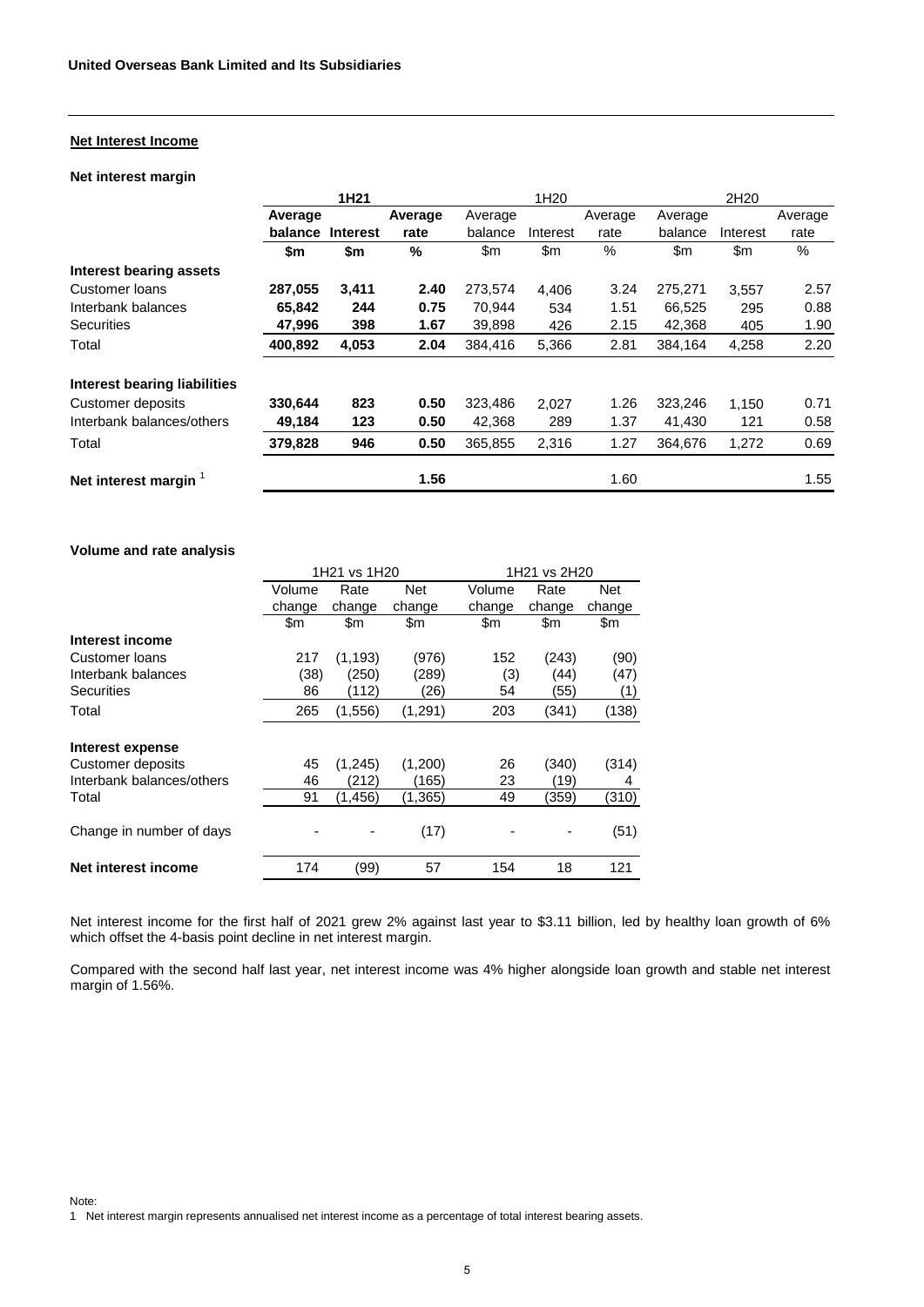# **Non-Interest Income**

|                                     | 1H21  | 1H <sub>20</sub> | $+$ /(-) | 2H20  | $+/(-)$ |
|-------------------------------------|-------|------------------|----------|-------|---------|
|                                     | \$m   | \$m\$            | %        | \$m\$ | %       |
| Net fee and commission income       |       |                  |          |       |         |
| Credit card <sup>1</sup>            | 205   | 182              | 12       | 204   | 0       |
| Fund management                     | 171   | 123              | 40       | 152   | 13      |
| Wealth management                   | 440   | 335              | 32       | 376   | 17      |
| Loan-related $2$                    | 365   | 274              | 33       | 232   | 57      |
| Service charges                     | 68    | 72               | (5)      | 70    | (2)     |
| Trade-related <sup>3</sup>          | 149   | 136              | 10       | 145   | 3       |
| <b>Others</b>                       | 9     | 8                | 4        | 5     | 73      |
|                                     | 1,407 | 1,129            | 25       | 1,183 | 19      |
| Less: Fee and commission expenses   | 174   | 169              | 3        | 147   | 19      |
|                                     | 1,234 | 960              | 28       | 1,037 | 19      |
| Other non-interest income           |       |                  |          |       |         |
| Net trading income                  | 280   | 373              | (25)     | 222   | 27      |
| Net gain from investment securities | 148   | 145              | 2        | 141   | 5       |
| Dividend income                     | 25    | 32               | (23)     | 18    | 38      |
| Rental income                       | 53    | 56               | (6)      | 50    | 6       |
| Other income                        | 56    | 51               | 12       | 56    | 0       |
|                                     | 563   | 657              | (14)     | 486   | 16      |
| Total                               | 1,797 | 1,617            | 11       | 1,523 | 18      |

Net fee and commission income for first half of the year rose 28% year-on-year to a new high of \$1.23 billion with wealth management fees reaching record levels amid returning investor confidence on market recovery. Corporate customers were also showing confidence in the economy, with increased trade and investment transactions, leading to a 33% increase in loan-related fees. Fund management and credit card fees also grew strongly on the back of expected economic recovery and higher customer spending respectively.

Customer-related treasury income rose 9% on the back of improved business sentiment, while other non-interest income decreased 14% to \$563 million due to lower trading income.

Against the second half last year, net fee and commission income grew 19% mainly due to loan-related fees from more corporate drawdowns and opportunistic underwriting activities while wealth management and fund management fees remained strong. Other non-interest income increased 16% mainly due to higher trading income and customer-related treasury income.

Notes:

<sup>1</sup> Credit card fees are net of interchange fees paid.

<sup>2</sup> Loan-related fees include fees earned from corporate finance activities.

<sup>3</sup> Trade-related fees include trade, remittance and guarantees related fees.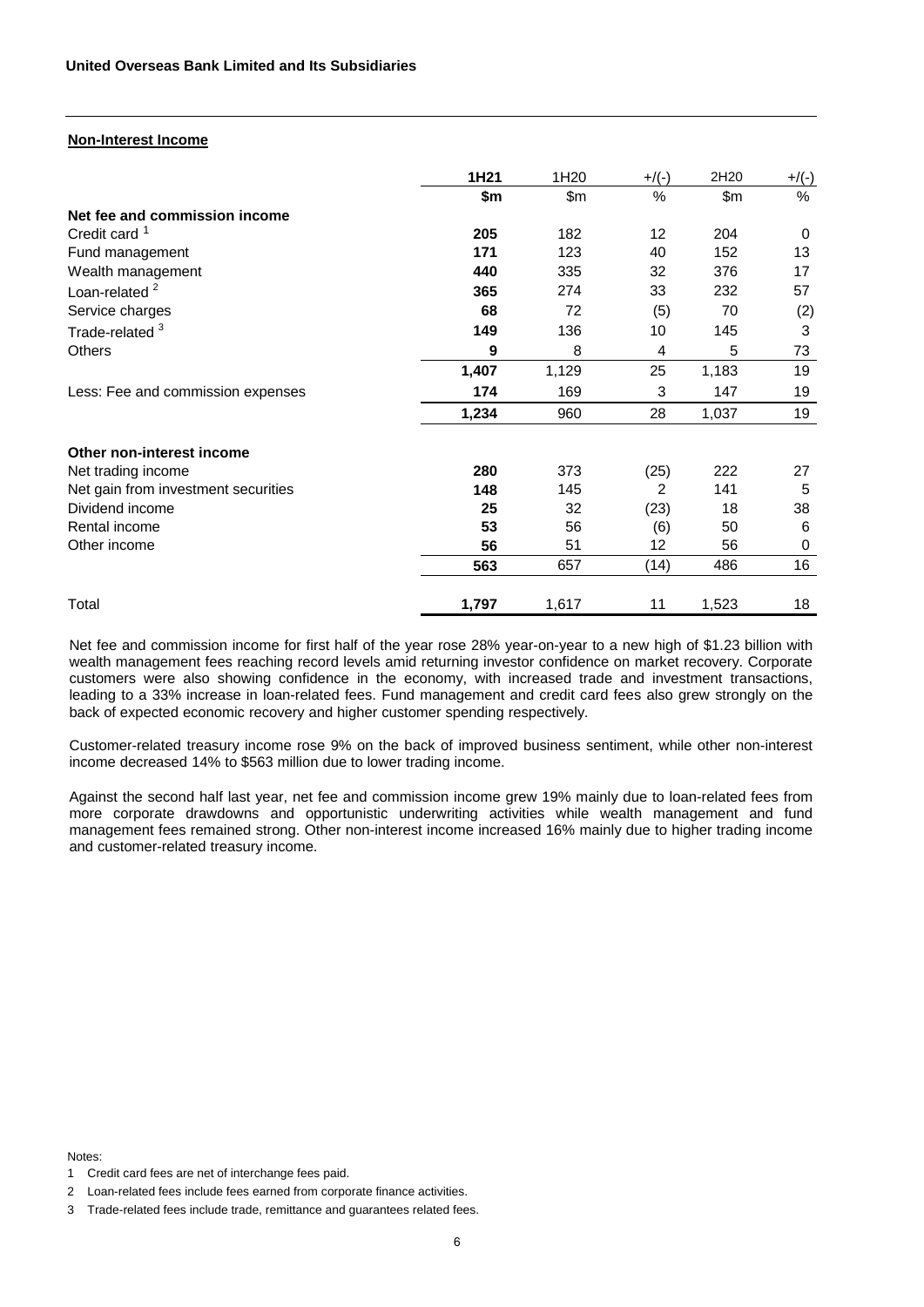# **Operating Expenses**

|                          | 1H <sub>21</sub> | 1H <sub>20</sub> | $+$ /(-)       | 2H20   | $+$ /(-) |
|--------------------------|------------------|------------------|----------------|--------|----------|
|                          | \$m              | \$m\$            | $\%$           | \$m    | %        |
| <b>Staff costs</b>       | 1,327            | 1,296            | $\overline{2}$ | 1,205  | 10       |
| Other operating expenses |                  |                  |                |        |          |
| Revenue-related          | 269              | 289              | (7)            | 288    | (6)      |
| IT-related               | 306              | 278              | 10             | 304    | 1        |
| Occupancy-related        | 160              | 161              | (1)            | 160    | (0)      |
| <b>Others</b>            | 84               | 101              | (17)           | 102    | (17)     |
|                          | 819              | 830              | (1)            | 853    | (4)      |
| Total                    | 2,146            | 2,126            | 1              | 2,058  | 4        |
| Of which,                |                  |                  |                |        |          |
| Depreciation of assets   | 236              | 223              | 6              | 231    | 2        |
| Manpower (number)        | 24,571           | 26,495           | (7)            | 25,466 | (4)      |

While total income grew 5% year-on-year, total expenses were stable at \$2.15 billion for the first half of the year as the Group continued to maintain cost discipline. The cost-to-income ratio for the year improved from 45.6% to 43.8%.

Total operating expenses increased 4% against the second half of last year mainly from higher staff costs.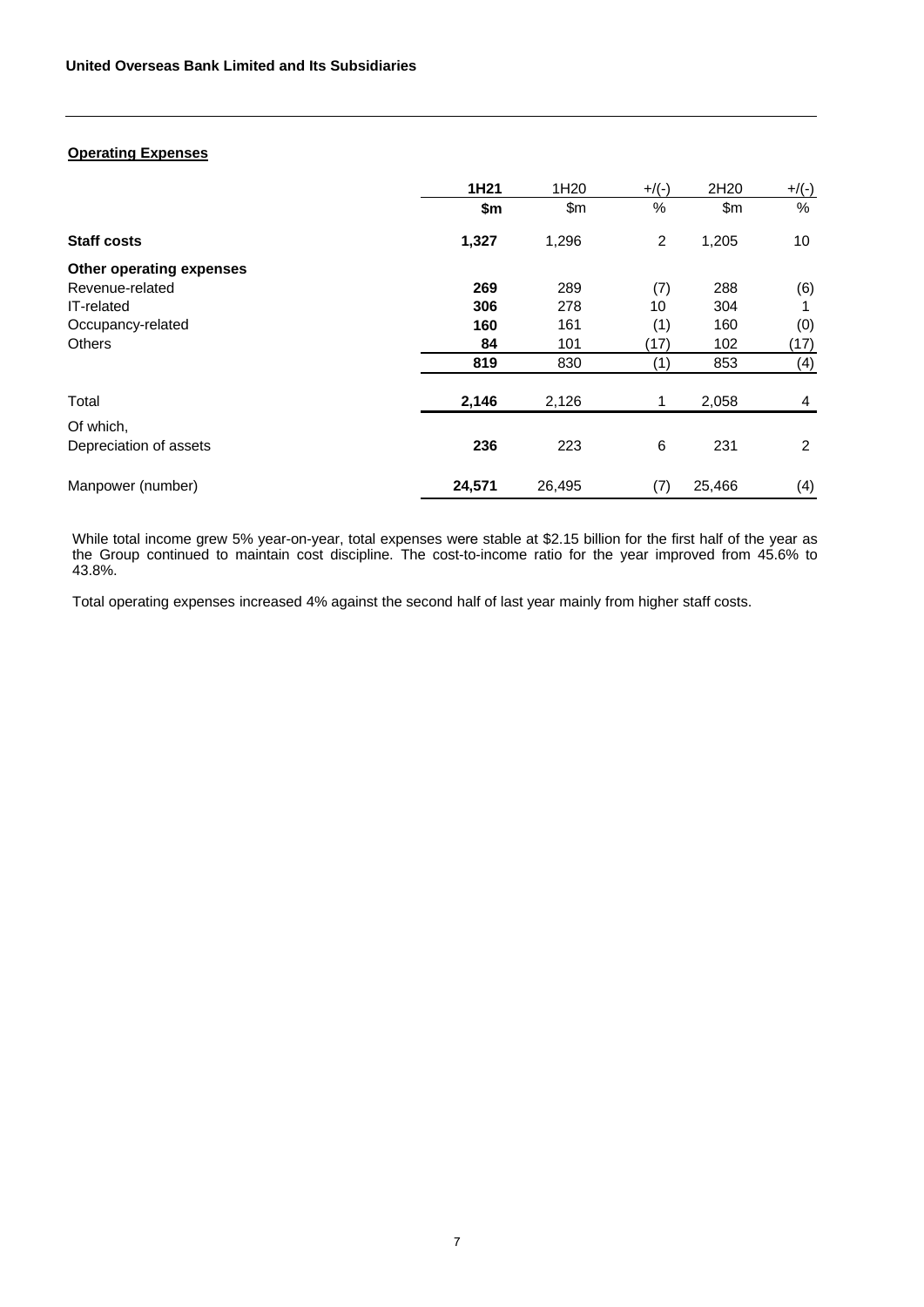# **Allowance for Credit and Other Losses**

|                                             | 1H <sub>21</sub> | 1H <sub>20</sub> | $+$ /(-) | 2H20 | $+$ /(-) |
|---------------------------------------------|------------------|------------------|----------|------|----------|
|                                             | \$m              | \$m\$            | $\%$     | \$m  | %        |
| General allowance <sup>1</sup>              | 191              | 427              | (55)     | 490  | (61)     |
| Specific allowance <sup>2</sup>             |                  |                  |          |      |          |
| Specific allowance on loans <sup>3</sup>    | 210              | 304              | (31)     | 375  | (44)     |
| Singapore                                   | 33               | 161              | (80)     | 86   | (62)     |
| Malaysia                                    | 33               | 31               | 4        | 63   | (48)     |
| Thailand                                    | 78               | 52               | 49       | 92   | (16)     |
| Indonesia                                   | 41               | 49               | (15)     | 33   | 25       |
| Greater China <sup>4</sup>                  | 17               | 29               | (41)     | 77   | (78)     |
| <b>Others</b>                               | 8                | (19)             | >100     | 24   | (67)     |
| Specific allowance on securities and others | (18)             | (49)             | 64       |      | (>100)   |
| Total                                       | 383              | 682              | (44)     | 872  | (56)     |

Total allowance fell a significant 44% and 56% to \$383 million compared with the first and second half of last year respectively, as asset quality remains within expectations with strong reserve coverage from the proactive general allowance taken in last year.

Total credit costs on loans eased to 24 basis points at 1H21.

Notes:

<sup>1</sup> General allowance refer to Expected Credit Loss Stage 1 and Stage 2 under SFRS(I) 9.

<sup>2</sup> Specific allowance refer to Expected Credit Loss Stage 3 and purchased or originated credit-impaired under SFRS(I) 9.

<sup>3</sup> Specific allowance on loans by geography are classified according to where credit risks reside, largely represented by the borrower's country of incorporation/operation for non-individuals and residence for individuals.

<sup>4</sup> Comprise Mainland China, Hong Kong SAR and Taiwan.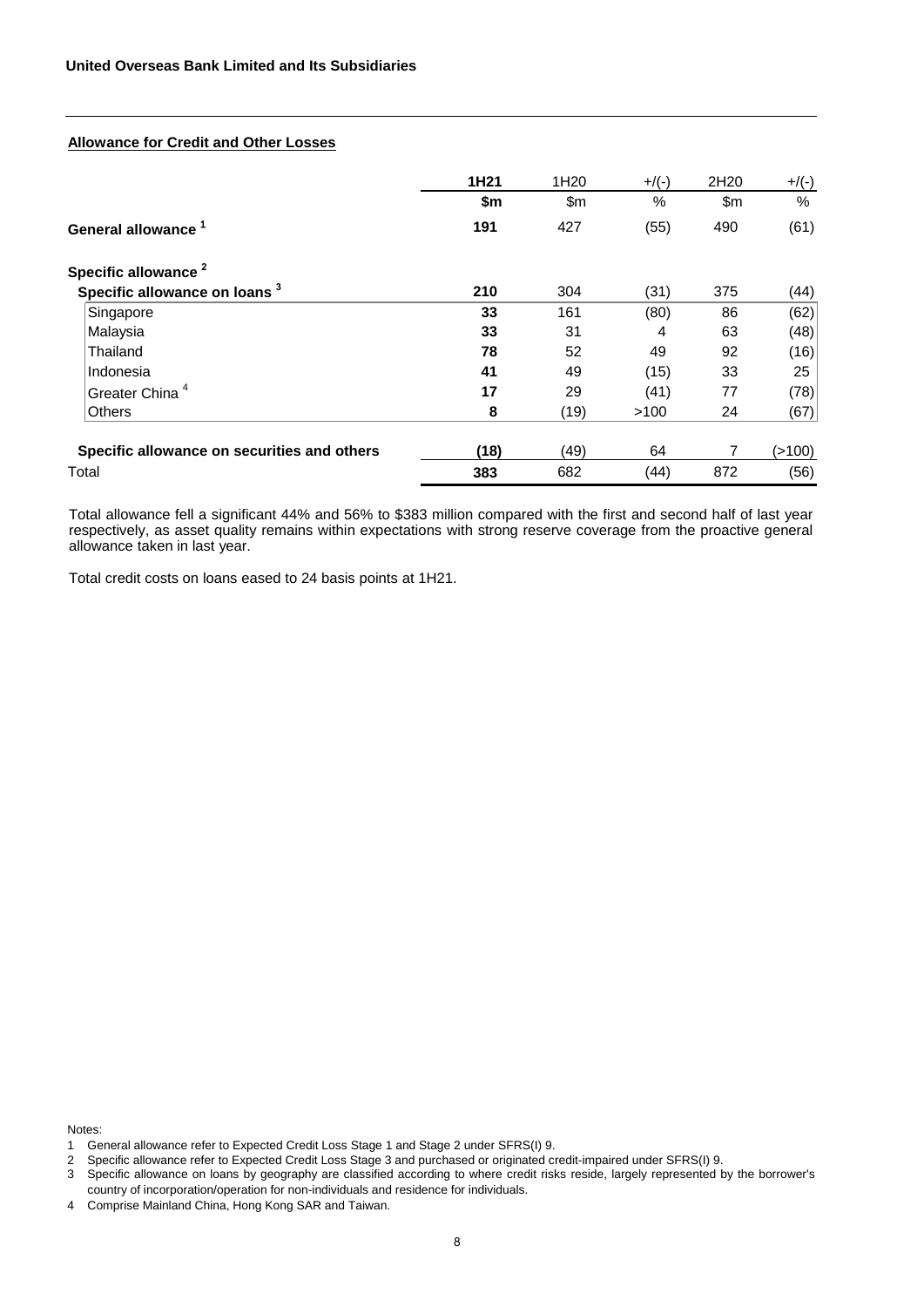### **Customer Loans**

| \$m<br>\$m<br>\$m\$<br>298,597<br>281,387<br>Gross customer loans<br>280,693<br>Less: General allowance<br>2,641<br>2,521<br>2,106<br>1,564<br>1,593<br>Specific allowance<br>1,665<br>294,392<br>277,201<br>276,994<br>Net customer loans<br><b>By industry</b><br>Transport, storage and communication<br>12,221<br>11,411<br>11,449<br>76,764<br>Building and construction<br>71,702<br>70,569<br>24,714<br>20,194<br>23,868<br>Manufacturing<br>31,259<br>Financial institutions, investment and holding companies<br>35,904<br>28,651<br>37,181<br>35,302<br>General commerce<br>34,488<br>27,637<br>Professionals and private individuals<br>26,283<br>27,453<br>69,490<br>68,562<br>68,205<br>Housing loans<br>16,041<br>16,134<br><b>Others</b><br>15,196<br>Total (gross)<br>298,597<br>281,387<br>280,693<br>By currency<br>133,710<br>129,503<br>126,316<br>Singapore Dollar<br><b>US Dollar</b><br>59,841<br>49,336<br>53,846<br>Malaysian Ringgit<br>26,261<br>26,849<br>26,531<br>Thai Baht<br>17,364<br>18,666<br>19,177<br>5,512<br>5,581<br>Indonesian Rupiah<br>5,744<br>Others<br>55,908<br>51,452<br>49,078<br>298,597<br>281,387<br>Total (gross)<br>280,693<br>By maturity<br>127,445<br>111,856<br>Within 1 year<br>114,035<br>Over 1 year but within 3 years<br>58,528<br>59,658<br>54,604<br>Over 3 years but within 5 years<br>32,996<br>32,341<br>31,922<br>Over 5 years<br>78,661<br>80,133<br>78,498<br>Total (gross)<br>298,597<br>281,387<br>280,693<br>By geography $1$<br>Singapore<br>152,972<br>143,333<br>141,949<br>Malaysia<br>29,092<br>29,691<br>29,754<br>Thailand<br>19,640<br>20,625<br>20,581<br>11,400<br>Indonesia<br>10,663<br>10,470<br><b>Greater China</b><br>48,203<br>44,195<br>44,106<br>38,027<br>Others<br>33,073<br>32,903<br>Total (gross)<br>298,597<br>281,387<br>280,693 | <b>Jun-21</b> | Dec-20 | <b>Jun-20</b> |
|--------------------------------------------------------------------------------------------------------------------------------------------------------------------------------------------------------------------------------------------------------------------------------------------------------------------------------------------------------------------------------------------------------------------------------------------------------------------------------------------------------------------------------------------------------------------------------------------------------------------------------------------------------------------------------------------------------------------------------------------------------------------------------------------------------------------------------------------------------------------------------------------------------------------------------------------------------------------------------------------------------------------------------------------------------------------------------------------------------------------------------------------------------------------------------------------------------------------------------------------------------------------------------------------------------------------------------------------------------------------------------------------------------------------------------------------------------------------------------------------------------------------------------------------------------------------------------------------------------------------------------------------------------------------------------------------------------------------------------------------------------------------------------------------------------------------------------------|---------------|--------|---------------|
|                                                                                                                                                                                                                                                                                                                                                                                                                                                                                                                                                                                                                                                                                                                                                                                                                                                                                                                                                                                                                                                                                                                                                                                                                                                                                                                                                                                                                                                                                                                                                                                                                                                                                                                                                                                                                                      |               |        |               |
|                                                                                                                                                                                                                                                                                                                                                                                                                                                                                                                                                                                                                                                                                                                                                                                                                                                                                                                                                                                                                                                                                                                                                                                                                                                                                                                                                                                                                                                                                                                                                                                                                                                                                                                                                                                                                                      |               |        |               |
|                                                                                                                                                                                                                                                                                                                                                                                                                                                                                                                                                                                                                                                                                                                                                                                                                                                                                                                                                                                                                                                                                                                                                                                                                                                                                                                                                                                                                                                                                                                                                                                                                                                                                                                                                                                                                                      |               |        |               |
|                                                                                                                                                                                                                                                                                                                                                                                                                                                                                                                                                                                                                                                                                                                                                                                                                                                                                                                                                                                                                                                                                                                                                                                                                                                                                                                                                                                                                                                                                                                                                                                                                                                                                                                                                                                                                                      |               |        |               |
|                                                                                                                                                                                                                                                                                                                                                                                                                                                                                                                                                                                                                                                                                                                                                                                                                                                                                                                                                                                                                                                                                                                                                                                                                                                                                                                                                                                                                                                                                                                                                                                                                                                                                                                                                                                                                                      |               |        |               |
|                                                                                                                                                                                                                                                                                                                                                                                                                                                                                                                                                                                                                                                                                                                                                                                                                                                                                                                                                                                                                                                                                                                                                                                                                                                                                                                                                                                                                                                                                                                                                                                                                                                                                                                                                                                                                                      |               |        |               |
|                                                                                                                                                                                                                                                                                                                                                                                                                                                                                                                                                                                                                                                                                                                                                                                                                                                                                                                                                                                                                                                                                                                                                                                                                                                                                                                                                                                                                                                                                                                                                                                                                                                                                                                                                                                                                                      |               |        |               |
|                                                                                                                                                                                                                                                                                                                                                                                                                                                                                                                                                                                                                                                                                                                                                                                                                                                                                                                                                                                                                                                                                                                                                                                                                                                                                                                                                                                                                                                                                                                                                                                                                                                                                                                                                                                                                                      |               |        |               |
|                                                                                                                                                                                                                                                                                                                                                                                                                                                                                                                                                                                                                                                                                                                                                                                                                                                                                                                                                                                                                                                                                                                                                                                                                                                                                                                                                                                                                                                                                                                                                                                                                                                                                                                                                                                                                                      |               |        |               |
|                                                                                                                                                                                                                                                                                                                                                                                                                                                                                                                                                                                                                                                                                                                                                                                                                                                                                                                                                                                                                                                                                                                                                                                                                                                                                                                                                                                                                                                                                                                                                                                                                                                                                                                                                                                                                                      |               |        |               |
|                                                                                                                                                                                                                                                                                                                                                                                                                                                                                                                                                                                                                                                                                                                                                                                                                                                                                                                                                                                                                                                                                                                                                                                                                                                                                                                                                                                                                                                                                                                                                                                                                                                                                                                                                                                                                                      |               |        |               |
|                                                                                                                                                                                                                                                                                                                                                                                                                                                                                                                                                                                                                                                                                                                                                                                                                                                                                                                                                                                                                                                                                                                                                                                                                                                                                                                                                                                                                                                                                                                                                                                                                                                                                                                                                                                                                                      |               |        |               |
|                                                                                                                                                                                                                                                                                                                                                                                                                                                                                                                                                                                                                                                                                                                                                                                                                                                                                                                                                                                                                                                                                                                                                                                                                                                                                                                                                                                                                                                                                                                                                                                                                                                                                                                                                                                                                                      |               |        |               |
|                                                                                                                                                                                                                                                                                                                                                                                                                                                                                                                                                                                                                                                                                                                                                                                                                                                                                                                                                                                                                                                                                                                                                                                                                                                                                                                                                                                                                                                                                                                                                                                                                                                                                                                                                                                                                                      |               |        |               |
|                                                                                                                                                                                                                                                                                                                                                                                                                                                                                                                                                                                                                                                                                                                                                                                                                                                                                                                                                                                                                                                                                                                                                                                                                                                                                                                                                                                                                                                                                                                                                                                                                                                                                                                                                                                                                                      |               |        |               |
|                                                                                                                                                                                                                                                                                                                                                                                                                                                                                                                                                                                                                                                                                                                                                                                                                                                                                                                                                                                                                                                                                                                                                                                                                                                                                                                                                                                                                                                                                                                                                                                                                                                                                                                                                                                                                                      |               |        |               |
|                                                                                                                                                                                                                                                                                                                                                                                                                                                                                                                                                                                                                                                                                                                                                                                                                                                                                                                                                                                                                                                                                                                                                                                                                                                                                                                                                                                                                                                                                                                                                                                                                                                                                                                                                                                                                                      |               |        |               |
|                                                                                                                                                                                                                                                                                                                                                                                                                                                                                                                                                                                                                                                                                                                                                                                                                                                                                                                                                                                                                                                                                                                                                                                                                                                                                                                                                                                                                                                                                                                                                                                                                                                                                                                                                                                                                                      |               |        |               |
|                                                                                                                                                                                                                                                                                                                                                                                                                                                                                                                                                                                                                                                                                                                                                                                                                                                                                                                                                                                                                                                                                                                                                                                                                                                                                                                                                                                                                                                                                                                                                                                                                                                                                                                                                                                                                                      |               |        |               |
|                                                                                                                                                                                                                                                                                                                                                                                                                                                                                                                                                                                                                                                                                                                                                                                                                                                                                                                                                                                                                                                                                                                                                                                                                                                                                                                                                                                                                                                                                                                                                                                                                                                                                                                                                                                                                                      |               |        |               |
|                                                                                                                                                                                                                                                                                                                                                                                                                                                                                                                                                                                                                                                                                                                                                                                                                                                                                                                                                                                                                                                                                                                                                                                                                                                                                                                                                                                                                                                                                                                                                                                                                                                                                                                                                                                                                                      |               |        |               |
|                                                                                                                                                                                                                                                                                                                                                                                                                                                                                                                                                                                                                                                                                                                                                                                                                                                                                                                                                                                                                                                                                                                                                                                                                                                                                                                                                                                                                                                                                                                                                                                                                                                                                                                                                                                                                                      |               |        |               |
|                                                                                                                                                                                                                                                                                                                                                                                                                                                                                                                                                                                                                                                                                                                                                                                                                                                                                                                                                                                                                                                                                                                                                                                                                                                                                                                                                                                                                                                                                                                                                                                                                                                                                                                                                                                                                                      |               |        |               |
|                                                                                                                                                                                                                                                                                                                                                                                                                                                                                                                                                                                                                                                                                                                                                                                                                                                                                                                                                                                                                                                                                                                                                                                                                                                                                                                                                                                                                                                                                                                                                                                                                                                                                                                                                                                                                                      |               |        |               |
|                                                                                                                                                                                                                                                                                                                                                                                                                                                                                                                                                                                                                                                                                                                                                                                                                                                                                                                                                                                                                                                                                                                                                                                                                                                                                                                                                                                                                                                                                                                                                                                                                                                                                                                                                                                                                                      |               |        |               |
|                                                                                                                                                                                                                                                                                                                                                                                                                                                                                                                                                                                                                                                                                                                                                                                                                                                                                                                                                                                                                                                                                                                                                                                                                                                                                                                                                                                                                                                                                                                                                                                                                                                                                                                                                                                                                                      |               |        |               |
|                                                                                                                                                                                                                                                                                                                                                                                                                                                                                                                                                                                                                                                                                                                                                                                                                                                                                                                                                                                                                                                                                                                                                                                                                                                                                                                                                                                                                                                                                                                                                                                                                                                                                                                                                                                                                                      |               |        |               |
|                                                                                                                                                                                                                                                                                                                                                                                                                                                                                                                                                                                                                                                                                                                                                                                                                                                                                                                                                                                                                                                                                                                                                                                                                                                                                                                                                                                                                                                                                                                                                                                                                                                                                                                                                                                                                                      |               |        |               |
|                                                                                                                                                                                                                                                                                                                                                                                                                                                                                                                                                                                                                                                                                                                                                                                                                                                                                                                                                                                                                                                                                                                                                                                                                                                                                                                                                                                                                                                                                                                                                                                                                                                                                                                                                                                                                                      |               |        |               |
|                                                                                                                                                                                                                                                                                                                                                                                                                                                                                                                                                                                                                                                                                                                                                                                                                                                                                                                                                                                                                                                                                                                                                                                                                                                                                                                                                                                                                                                                                                                                                                                                                                                                                                                                                                                                                                      |               |        |               |
|                                                                                                                                                                                                                                                                                                                                                                                                                                                                                                                                                                                                                                                                                                                                                                                                                                                                                                                                                                                                                                                                                                                                                                                                                                                                                                                                                                                                                                                                                                                                                                                                                                                                                                                                                                                                                                      |               |        |               |
|                                                                                                                                                                                                                                                                                                                                                                                                                                                                                                                                                                                                                                                                                                                                                                                                                                                                                                                                                                                                                                                                                                                                                                                                                                                                                                                                                                                                                                                                                                                                                                                                                                                                                                                                                                                                                                      |               |        |               |
|                                                                                                                                                                                                                                                                                                                                                                                                                                                                                                                                                                                                                                                                                                                                                                                                                                                                                                                                                                                                                                                                                                                                                                                                                                                                                                                                                                                                                                                                                                                                                                                                                                                                                                                                                                                                                                      |               |        |               |
|                                                                                                                                                                                                                                                                                                                                                                                                                                                                                                                                                                                                                                                                                                                                                                                                                                                                                                                                                                                                                                                                                                                                                                                                                                                                                                                                                                                                                                                                                                                                                                                                                                                                                                                                                                                                                                      |               |        |               |
|                                                                                                                                                                                                                                                                                                                                                                                                                                                                                                                                                                                                                                                                                                                                                                                                                                                                                                                                                                                                                                                                                                                                                                                                                                                                                                                                                                                                                                                                                                                                                                                                                                                                                                                                                                                                                                      |               |        |               |
|                                                                                                                                                                                                                                                                                                                                                                                                                                                                                                                                                                                                                                                                                                                                                                                                                                                                                                                                                                                                                                                                                                                                                                                                                                                                                                                                                                                                                                                                                                                                                                                                                                                                                                                                                                                                                                      |               |        |               |
|                                                                                                                                                                                                                                                                                                                                                                                                                                                                                                                                                                                                                                                                                                                                                                                                                                                                                                                                                                                                                                                                                                                                                                                                                                                                                                                                                                                                                                                                                                                                                                                                                                                                                                                                                                                                                                      |               |        |               |

Gross loans registered strong growth of 6% from a year ago to \$299 billion as at 30 June 2021. The growth was led by broad-based increase of wholesale loans.

Singapore loans continue to grow 8% from a year ago and 7% from second half of last year, while overseas contributed a healthy growth of 5% mainly from Greater China and western countries.

Note:

<sup>1</sup> Loans by geography are classified according to where credit risks reside, largely represented by the borrower's country of incorporation/operation for non-individuals and residence for individuals.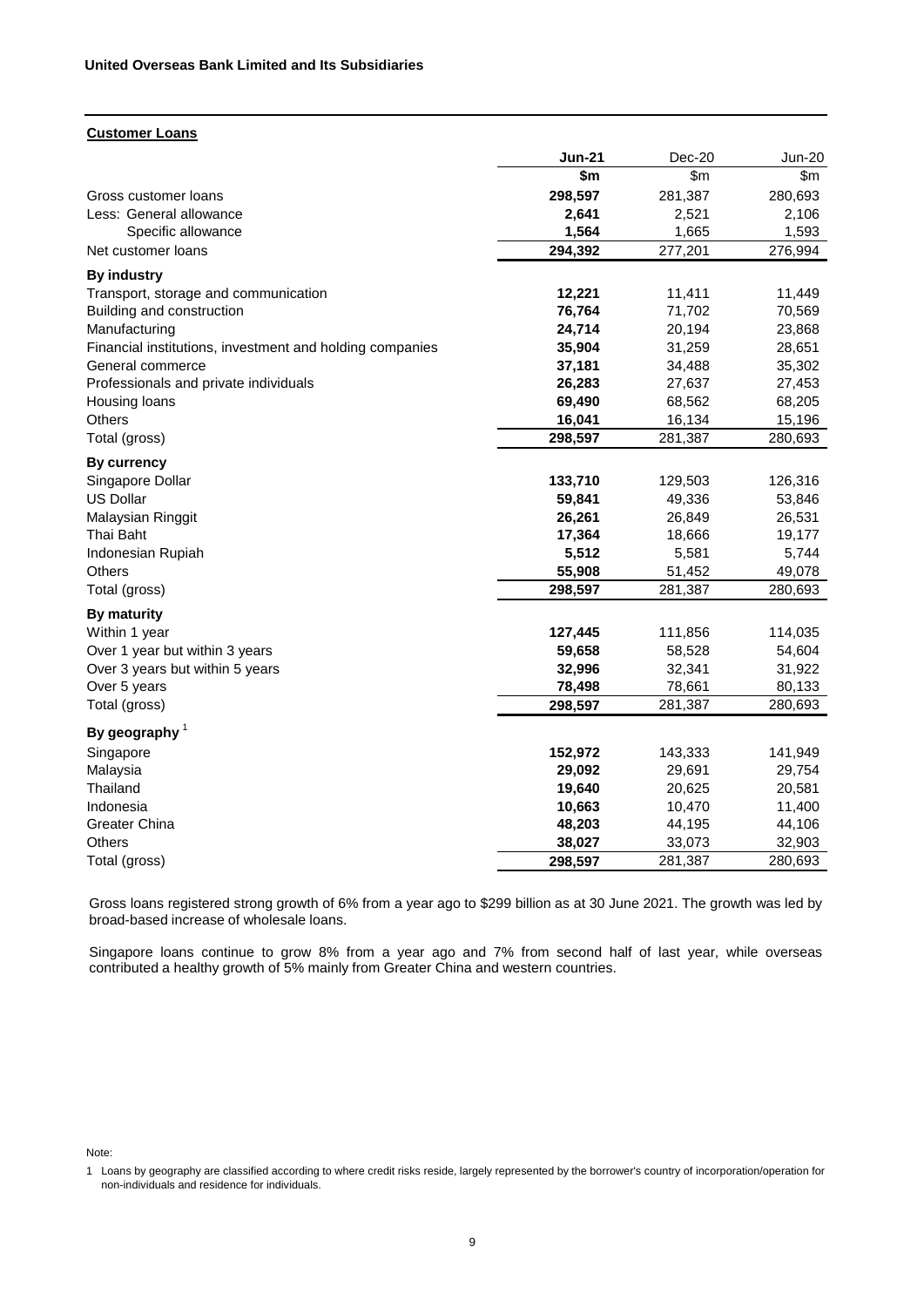| <b>Non-Performing Assets</b>                   |            |                |            |                |            |                       |
|------------------------------------------------|------------|----------------|------------|----------------|------------|-----------------------|
|                                                |            | <b>Jun-21</b>  |            | Dec-20         |            | <b>Jun-20</b>         |
|                                                |            | \$m            |            | \$m            |            | \$m                   |
| Loans ("NPL")                                  |            | 4,507          |            | 4,520          |            | 4,529                 |
| Debt securities and others                     |            | 40             |            | 88             |            | 99                    |
| Non-performing assets ("NPA")                  |            | 4,547          |            | 4,608          |            | 4,628                 |
| By grading                                     |            |                |            |                |            |                       |
| Substandard                                    |            | 2,975          |            | 2,961          |            | 2,961                 |
| Doubtful                                       |            | 351            |            | 277            |            | 544                   |
| Loss<br>Total                                  |            | 1,221          |            | 1,370          |            | 1,123                 |
|                                                |            | 4,547          |            | 4,608          |            | 4,628                 |
| <b>By security</b>                             |            |                |            |                |            |                       |
| Secured by collateral type:                    |            |                |            |                |            |                       |
| Properties                                     |            | 2,431          |            | 2,333          |            | 2,314                 |
| Shares and debentures                          |            |                |            |                |            | 1                     |
| Fixed deposits<br>Others <sup>1</sup>          |            | 9<br>219       |            | 12<br>247      |            | $\overline{7}$<br>382 |
|                                                |            | 2,659          |            | 2,592          |            | 2,704                 |
| Unsecured                                      |            | 1,888          |            | 2,016          |            | 1,924                 |
| Total                                          |            | 4,547          |            | 4,608          |            | 4,628                 |
|                                                |            |                |            |                |            |                       |
| By ageing                                      |            |                |            |                |            |                       |
| Current                                        |            | 718            |            | 1,091          |            | 980                   |
| Within 90 days                                 |            | 454<br>446     |            | 475<br>389     |            | 330<br>518            |
| Over 90 to 180 days<br>Over 180 days           |            | 2,929          |            | 2,653          |            | 2,800                 |
| Total                                          |            | 4,547          |            | 4,608          |            | 4,628                 |
|                                                |            |                |            |                |            |                       |
| <b>Total allowance</b>                         |            |                |            |                |            |                       |
| General<br>Specific                            |            | 3,040          |            | 2,873          |            | 2,391                 |
| Total                                          |            | 1,588<br>4,628 |            | 1,692<br>4,565 |            | 1,664<br>4,055        |
|                                                |            |                |            |                |            |                       |
|                                                |            | <b>NPL</b>     |            | <b>NPL</b>     |            | <b>NPL</b>            |
|                                                | <b>NPL</b> | ratio          | <b>NPL</b> | ratio          | <b>NPL</b> | ratio                 |
| <b>NPL by industry</b>                         | \$m        | %              | \$m\$      | $\frac{0}{0}$  | \$m        | $\%$                  |
|                                                |            |                |            |                |            |                       |
| Transport, storage and communication           | 534        | 4.4            | 581        | 5.1            | 691        | 6.0                   |
| Building and construction                      | 791        | $1.0$          | 637        | 0.9            | 563        | 0.8                   |
| Manufacturing                                  | 820        | 3.3            | 785        | 3.9            | 790        | 3.3                   |
| Financial institutions, investment and holding |            |                |            |                |            |                       |
| companies                                      | 39         | 0.1            | 36         | 0.1            | 37         | 0.1                   |
| General commerce                               | 992        | 2.7            | 1,035      | $3.0\,$        | 898        | 2.5                   |
| Professionals and private individuals          | 332        | $1.3$          | 290        | 1.0            | 324        | 1.2                   |
| Housing loans                                  | 857        | $1.2$          | 808        | 1.2            | 867        | 1.3                   |
| Others                                         | 142        | 0.9            | 348        | 2.2            | 359        | 2.4                   |
| Total                                          | 4,507      | 1.5            | 4,520      | 1.6            | 4,529      | 1.6                   |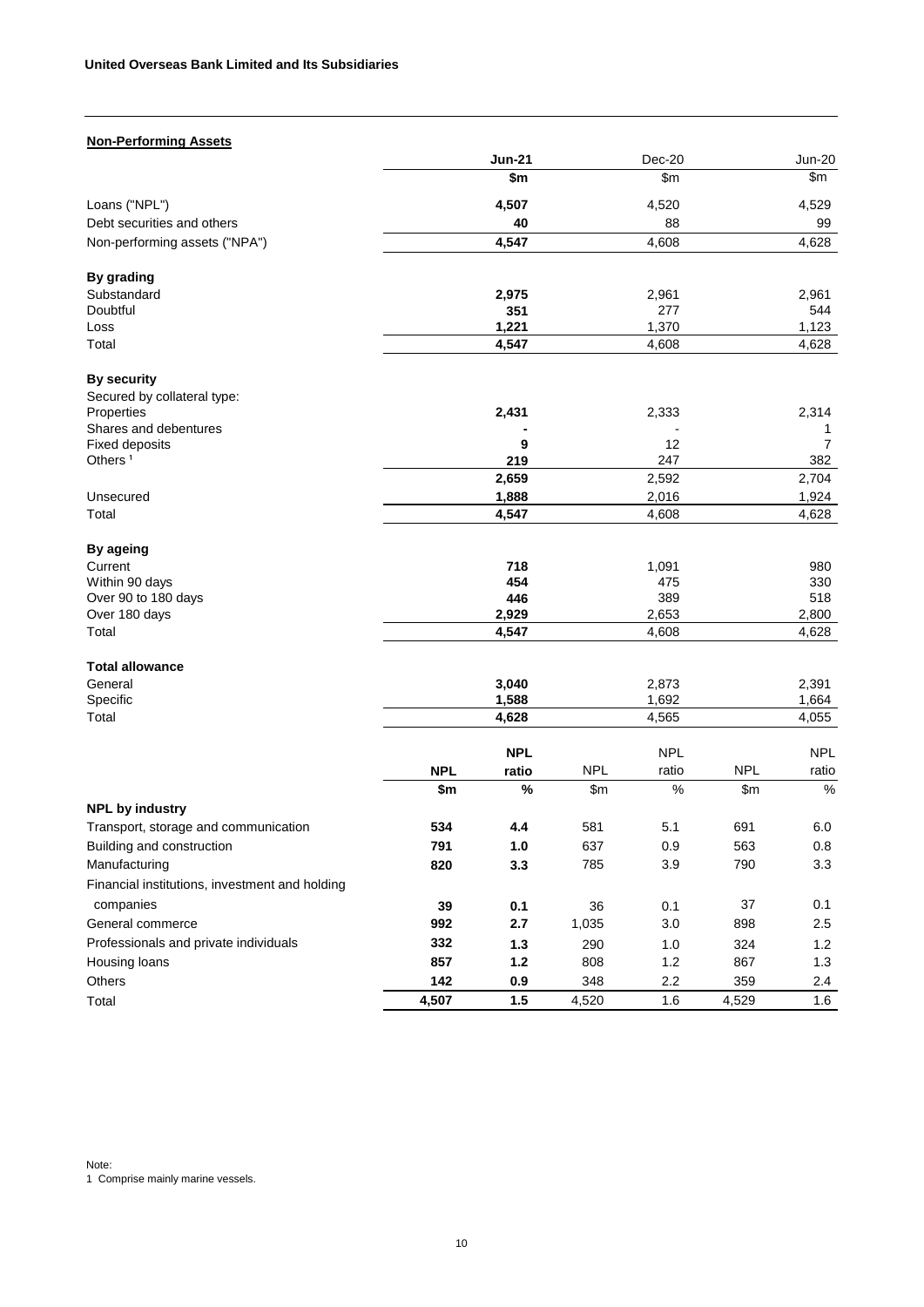### **Non-Performing Assets** *(cont'd)*

|                      |                              |                                      | <b>Specific</b> | Specific allowance as |
|----------------------|------------------------------|--------------------------------------|-----------------|-----------------------|
|                      | <b>NPL/NPA</b>               | <b>NPL ratio</b>                     | allowance       | a % of NPL/NPA        |
| NPL by geography $1$ | \$m\$                        | $\%$                                 | \$m\$           | $\%$                  |
| Singapore            |                              |                                      |                 |                       |
| <b>Jun-21</b>        | 2,038                        | $1.3$                                | 709             | 35                    |
| Dec-20               | 2,182                        | 1.5                                  | 841             | 39                    |
| <b>Jun-20</b>        | 2,325                        | 1.6                                  | 865             | 37                    |
| <b>Malaysia</b>      |                              |                                      |                 |                       |
| <b>Jun-21</b>        | 682                          | 2.3                                  | 187             | 27                    |
| Dec-20               | 581                          | 2.0                                  | 171             | 29                    |
| <b>Jun-20</b>        | 546                          | 1.8                                  | 124             | 23                    |
| <b>Thailand</b>      |                              |                                      |                 |                       |
| <b>Jun-21</b>        | 718                          | 3.7                                  | 258             | 36                    |
| Dec-20               | 673                          | 3.3                                  | 269             | 40                    |
| <b>Jun-20</b>        | 600                          | 2.9                                  | 238             | 40                    |
| Indonesia            |                              |                                      |                 |                       |
| <b>Jun-21</b>        | 573                          | 5.4                                  | 243             | 42                    |
| Dec-20               | 522                          | 5.0                                  | 221             | 42                    |
| <b>Jun-20</b>        | 576                          | 5.1                                  | 244             | 42                    |
| <b>Greater China</b> |                              |                                      |                 |                       |
| <b>Jun-21</b>        | 296                          | 0.6                                  | 88              | 30                    |
| Dec-20               | 328                          | 0.7                                  | 89              | 27                    |
| <b>Jun-20</b>        | 257                          | 0.6                                  | 51              | 20                    |
| <b>Others</b>        |                              |                                      |                 |                       |
| <b>Jun-21</b>        | 200                          | 0.5                                  | 79              | 40                    |
| Dec-20               | 234                          | 0.7                                  | 74              | 32                    |
| <b>Jun-20</b>        | 225                          | 0.7                                  | 71              | 32                    |
| <b>Group NPL</b>     |                              |                                      |                 |                       |
| <b>Jun-21</b>        | 4,507                        | 1.5                                  | 1,564           | 35                    |
| Dec-20               | 4,520                        | 1.6                                  | 1,665           | 37                    |
| <b>Jun-20</b>        | 4,529                        | 1.6                                  | 1,593           | 35                    |
| <b>Group NPA</b>     |                              |                                      |                 |                       |
| <b>Jun-21</b>        | 4,547                        |                                      | 1,588           | 35                    |
| Dec-20               | 4,608                        |                                      | 1,692           | 37                    |
| <b>Jun-20</b>        | 4,628                        |                                      | 1,664           | 36                    |
|                      |                              | <b>Total allowance</b>               |                 |                       |
|                      | as a % of $NP\overline{A^2}$ | as a % of unsecured NPA <sup>2</sup> |                 |                       |
| Group                | $\frac{9}{6}$                |                                      | $\frac{9}{6}$   |                       |
| <b>Jun-21</b>        | 110                          |                                      | 265             |                       |
| Dec-20               | 107                          |                                      | 245             |                       |
| <b>Jun-20</b>        | 96                           |                                      | 230             |                       |

The Group's overall loan portfolio remained healthy with the NPL ratio stable at 1.5% as at 30 June 2021. The NPA coverage was at 110% and at 265% after taking collateral into account.

Macroeconomic conditions were more positive this year, with optimism over the region's path to recovery albeit an uneven one. Nonetheless, as new NPLs remain low, the Group will maintain existing strong general allowance in anticipation of a range of possible macroeconomic outcomes.

Notes:

2 Includes regulatory loss allowance reserves (RLAR) as part of total allowance.

<sup>1</sup> NPL by geography are classified according to where credit risks reside, largely represented by the borrower's country of incorporation/operation for nonindividuals and residence for individuals.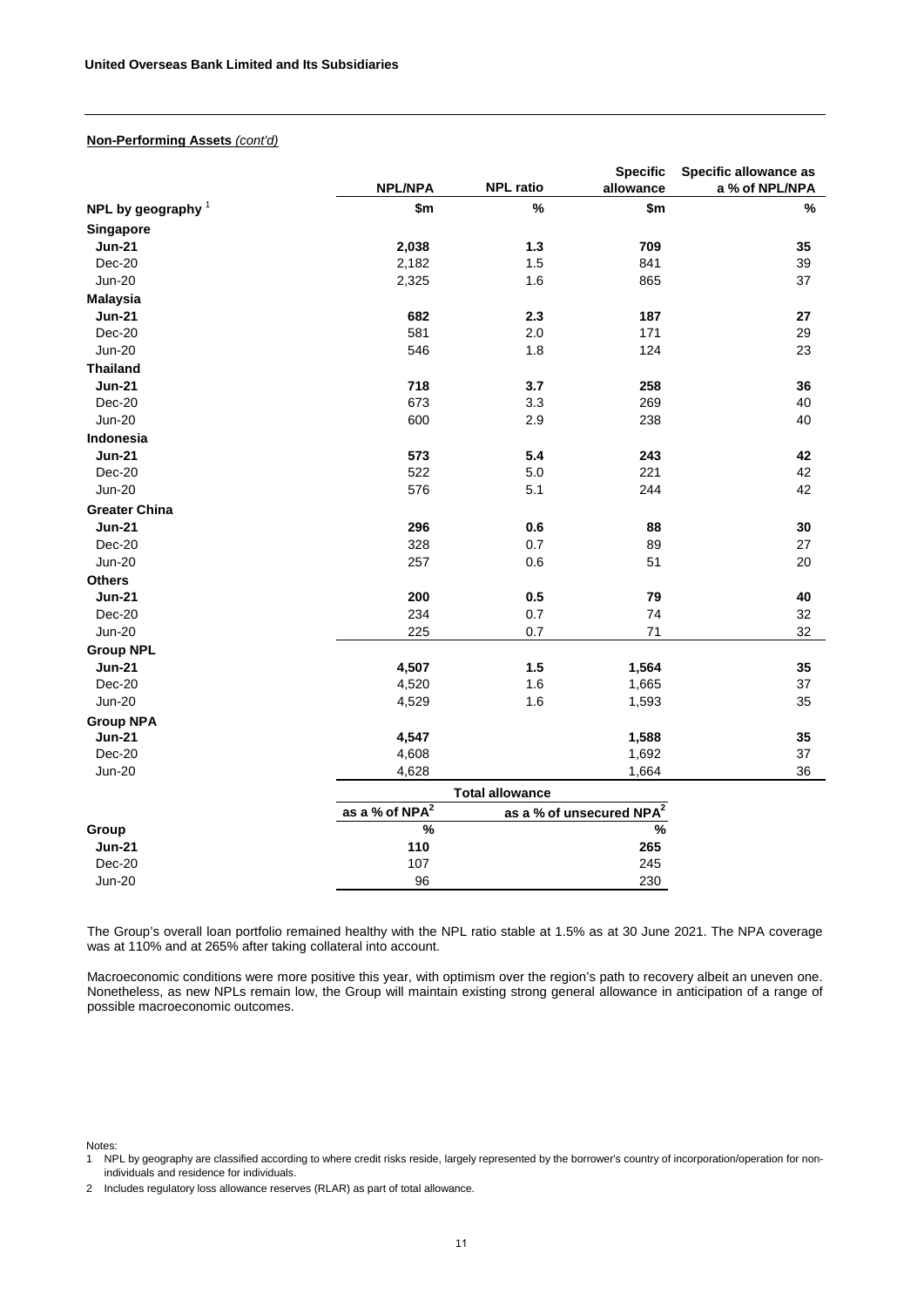# **Customer Deposits**

|                                         | <b>Jun-21</b> | $Dec-20$ | Jun-20  |
|-----------------------------------------|---------------|----------|---------|
|                                         | \$m           | \$m      | \$m     |
| By product                              |               |          |         |
| <b>Fixed deposits</b>                   | 141,591       | 134,034  | 150,227 |
| Savings deposits                        | 93,359        | 91,620   | 87,819  |
| Current accounts                        | 85,214        | 81,963   | 72,291  |
| <b>Others</b>                           | 18,730        | 16,981   | 12,351  |
| Total                                   | 338,894       | 324,598  | 322,688 |
| <b>By maturity</b>                      |               |          |         |
| Within 1 year                           | 335,864       | 321,337  | 317,539 |
| Over 1 year but within 3 years          | 2,392         | 2,486    | 4,298   |
| Over 3 years but within 5 years         | 183           | 294      | 352     |
| Over 5 years                            | 455           | 481      | 499     |
| Total                                   | 338,894       | 324,598  | 322,688 |
| By currency                             |               |          |         |
| Singapore Dollar                        | 151,478       | 150,360  | 143,297 |
| <b>US Dollar</b>                        | 94,559        | 83,451   | 89,087  |
| Malaysian Ringgit                       | 29,284        | 29,543   | 28,804  |
| Thai Baht                               | 19,646        | 22,292   | 22,223  |
| Indonesian Rupiah                       | 6,709         | 6,288    | 5,977   |
| <b>Others</b>                           | 37,218        | 32,664   | 33,300  |
| Total                                   | 338,894       | 324,598  | 322,688 |
| Group Loan/Deposit ratio (%)            | 86.9          | 85.4     | 85.8    |
| Singapore Dollar Loan/Deposit ratio (%) | 87.2          | 85.1     | 87.2    |
| US Dollar Loan/Deposit ratio (%)        | 62.6          | 58.2     | 59.6    |

Customer deposits grew 5% from a year ago and 4% from second half of last year to \$339 billion as at 30 June 2021. The Group continued to focus on stable fundings with CASA ratio remained healthy at 52.7%.

As at 30 June 2021, the Group's loan-to-deposit ratio and Singapore Dollar loan-to-deposit ratio remained healthy at 86.9% and 87.2% respectively.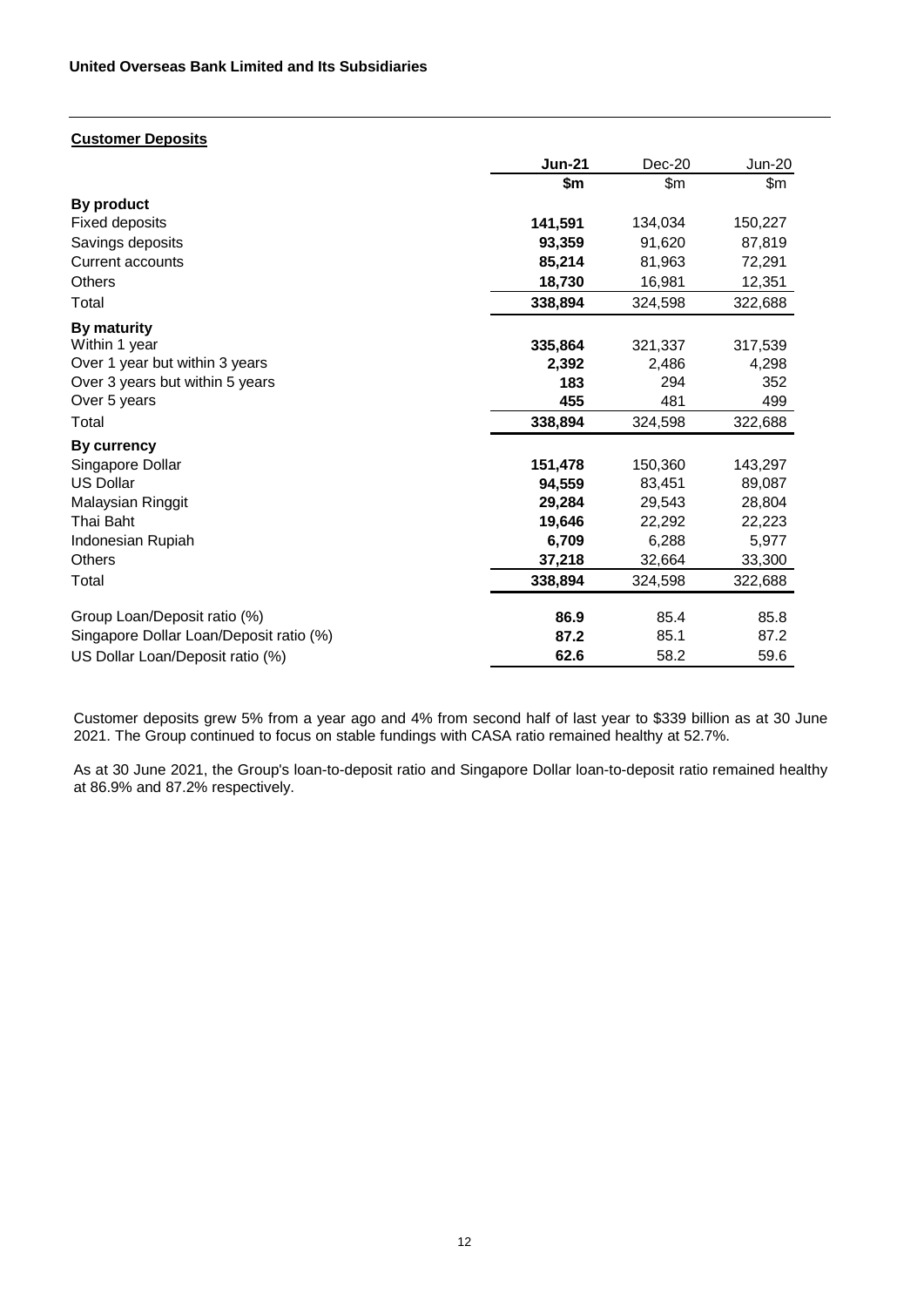| Performance by Business Segment <sup>1</sup>                |               |             |             |               |                   |
|-------------------------------------------------------------|---------------|-------------|-------------|---------------|-------------------|
| Selected income statement items                             | GR            | <b>GWB</b>  | <b>GM</b>   | <b>Others</b> | <b>Total</b>      |
|                                                             | $\mathsf{Sm}$ | \$m         | \$m         | \$m           | $\frac{2}{3}$     |
| 1H21                                                        |               |             |             |               |                   |
| Net interest income                                         | 1,300         | 1,488       | 196         | 123           | 3,107             |
| Non-interest income                                         | 776           | 657         | 158         | 205           | 1,796             |
| Operating income                                            | 2,076         | 2,145       | 354         | 328           | 4,903             |
| Operating expenses<br>Allowance for credit and other losses | (1,006)       | (494)       | (129)       | (517)         | (2, 146)<br>(383) |
| Share of profit of associates and joint ventures            | (62)          | (312)<br>12 | (1)         | (8)<br>58     | 70                |
| Profit before tax                                           | 1,008         | 1,351       | 224         | (139)         | 2,444             |
| Tax                                                         |               |             |             |               | (427)             |
| Profit for the financial period                             |               |             |             |               | 2,017             |
| <b>Other information:</b>                                   |               |             |             |               |                   |
| Capital expenditure                                         | 15            | 20          | $\mathbf 2$ | 220           | 257               |
| Depreciation of assets                                      | 33            | 15          | 6           | 182           | 236               |
| 2H20                                                        |               |             |             |               |                   |
| Net interest income                                         | 1,337         | 1,506       | 251         | (108)         | 2,986             |
| Non-interest income                                         | 712           | 500         | 103         | 208           | 1,523             |
| Operating income                                            | 2,049         | 2,006       | 354         | 100           | 4,509             |
| Operating expenses                                          | (1,021)       | (466)       | (136)       | (435)         | (2,058)           |
| Allowance for credit and other losses                       | (379)         | (507)       | (12)        | 26            | (872)             |
| Share of profit of associates and joint ventures            |               | 3           |             | 56            | 59                |
| Profit before tax                                           | 649           | 1,036       | 206         | (253)         | 1,638             |
| Tax                                                         |               |             |             |               | (271)             |
| Profit for the financial period                             |               |             |             |               | 1,367             |
| Other information:                                          |               |             |             |               |                   |
| Capital expenditure                                         | 18            | 22          | 6           | 256           | 302               |
| Depreciation of assets                                      | 33            | 15          | 6           | 178           | 231               |
| 1H20                                                        |               |             |             |               |                   |
| Net interest income                                         | 1,436         | 1,520       | 174         | (80)          | 3,050             |
| Non-interest income                                         | 620           | 526         | 240         | 231           | 1,617             |
| Operating income                                            | 2,056         | 2,046       | 414         | 151           | 4,667             |
| Operating expenses                                          | (1,019)       | (487)       | (128)       | (492)         | (2, 126)          |
| Allowance for credit and other losses                       | (131)         | (263)       | 2           | (290)         | (682)             |
| Share of profit of associates and joint ventures            |               | 5           |             | 35            | 40                |
| Profit before tax                                           | 906           | 1,301       | 288         | (596)         | 1,899             |
| Tax                                                         |               |             |             |               | (336)             |
| Profit for the financial period                             |               |             |             |               | 1,563             |
| Other information:                                          |               |             |             |               |                   |
| Capital expenditure                                         | 28            | 18          | 4           | 211           | 261               |
| Depreciation of assets                                      | 32            | 14          | 6           | 171           | 223               |

Note:

 $\overline{a}$ 

1 Comparative segment information for prior periods have been adjusted for changes in organisational structure and management reporting methodology.

Depreciation of assets 32 14 6 171 223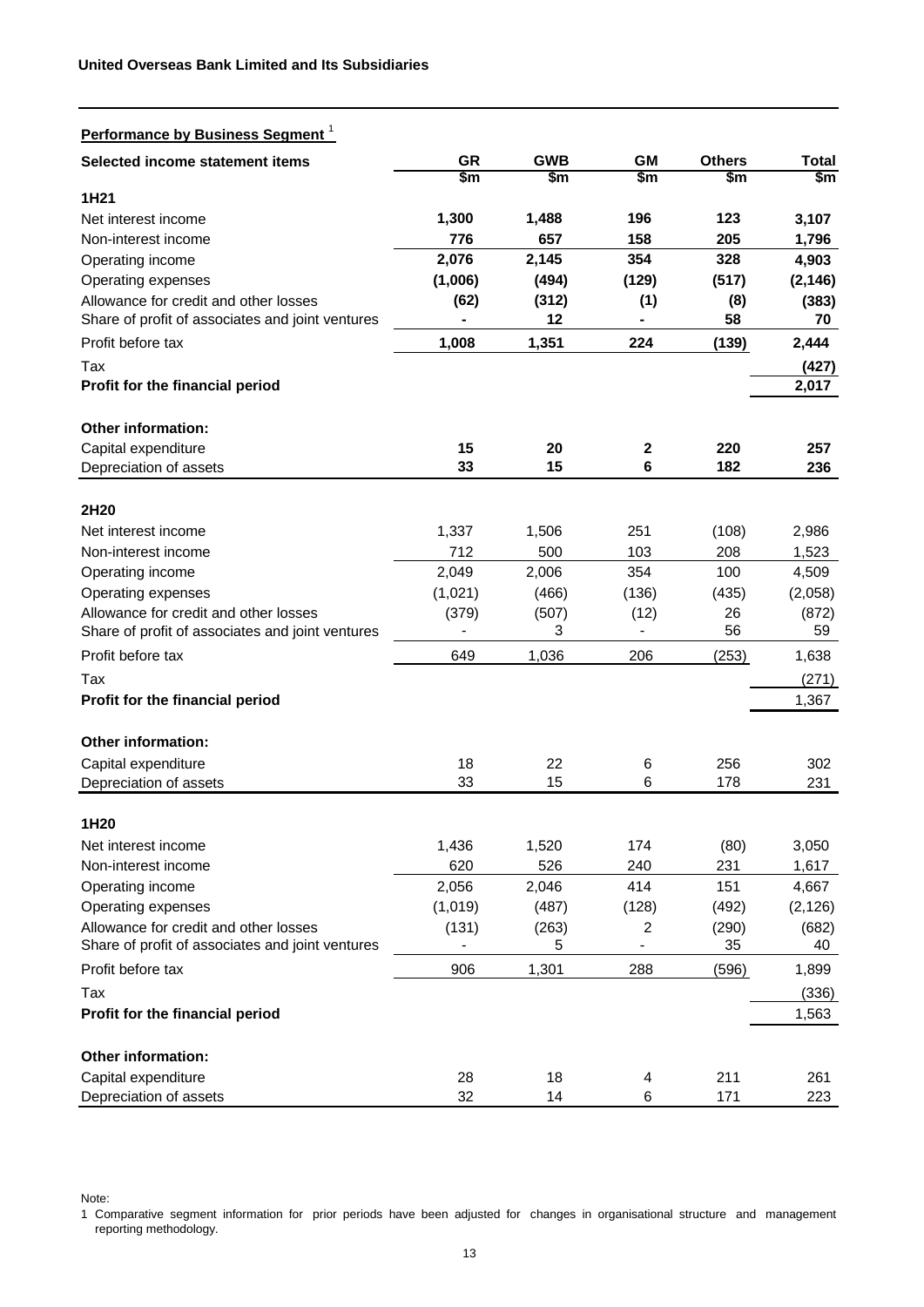| <b>Performance by Business Segment</b> <sup>1</sup> (cont'd) |         |            |        |               |         |
|--------------------------------------------------------------|---------|------------|--------|---------------|---------|
| Selected balance sheet items                                 | GR      | <b>GWB</b> | GМ     | <b>Others</b> | Total   |
|                                                              | \$m     | \$m        | \$m    | \$m           | \$m     |
| At 30 June 2021                                              |         |            |        |               |         |
| <b>Segment assets</b>                                        | 108,041 | 212,725    | 85,907 | 34,459        | 441,132 |
| Intangible assets                                            | 1,314   | 2,083      | 659    | 88            | 4,144   |
| Investment in associates and joint ventures                  | 3       | 185        |        | 1,042         | 1,230   |
| <b>Total assets</b>                                          | 109,358 | 214,993    | 86,566 | 35,589        | 446,506 |
| <b>Segment liabilities</b>                                   | 170,167 | 177,142    | 41,670 | 15,277        | 404,256 |
| Other information:                                           |         |            |        |               |         |
| Gross customer loans                                         | 108,306 | 189,502    | 773    | 16            | 298,597 |
| Non-performing assets                                        | 1,390   | 3,051      | 27     | 79            | 4,547   |
|                                                              |         |            |        |               |         |
| At 31 December 2020                                          |         |            |        |               |         |
| <b>Segment assets</b>                                        | 107,654 | 195,035    | 93,417 | 30,355        | 426,461 |
| Intangible assets                                            | 1,316   | 2,086      | 659    | 82            | 4,143   |
| Investment in associates and joint ventures                  | 2       | 171        |        | 1,037         | 1,210   |
| Total assets                                                 | 108,972 | 197,292    | 94,076 | 31,474        | 431,814 |
| <b>Segment liabilities</b>                                   | 169,042 | 163,278    | 46,755 | 11,608        | 390,683 |
| <b>Other information:</b>                                    |         |            |        |               |         |
| Gross customer loans                                         | 108,020 | 172,281    | 1,052  | 34            | 281,387 |
| Non-performing assets                                        | 1,297   | 3,254      | 11     | 46            | 4,608   |
|                                                              |         |            |        |               |         |
| At 30 June 2020                                              |         |            |        |               |         |
| <b>Segment assets</b>                                        | 106,734 | 197,149    | 89,703 | 30,684        | 424,270 |
| Intangible assets                                            | 1,317   | 2,087      | 660    | 83            | 4,147   |
| Investment in associates and joint ventures                  | 0       | 175        |        | 1,022         | 1,197   |
| <b>Total assets</b>                                          | 108,051 | 199,411    | 90,363 | 31,789        | 429,614 |
| <b>Segment liabilities</b>                                   | 164,224 | 165,681    | 48,911 | 10,492        | 389,308 |
| <b>Other information:</b>                                    |         |            |        |               |         |
| Gross customer loans                                         | 106,929 | 172,949    | 795    | 20            | 280,693 |
| Non-performing assets                                        | 1,401   | 3,201      | 10     | 16            | 4,628   |

Note:

<sup>1</sup> Comparative segment information for prior periods have been adjusted for changes in organisational structure and management reporting methodology.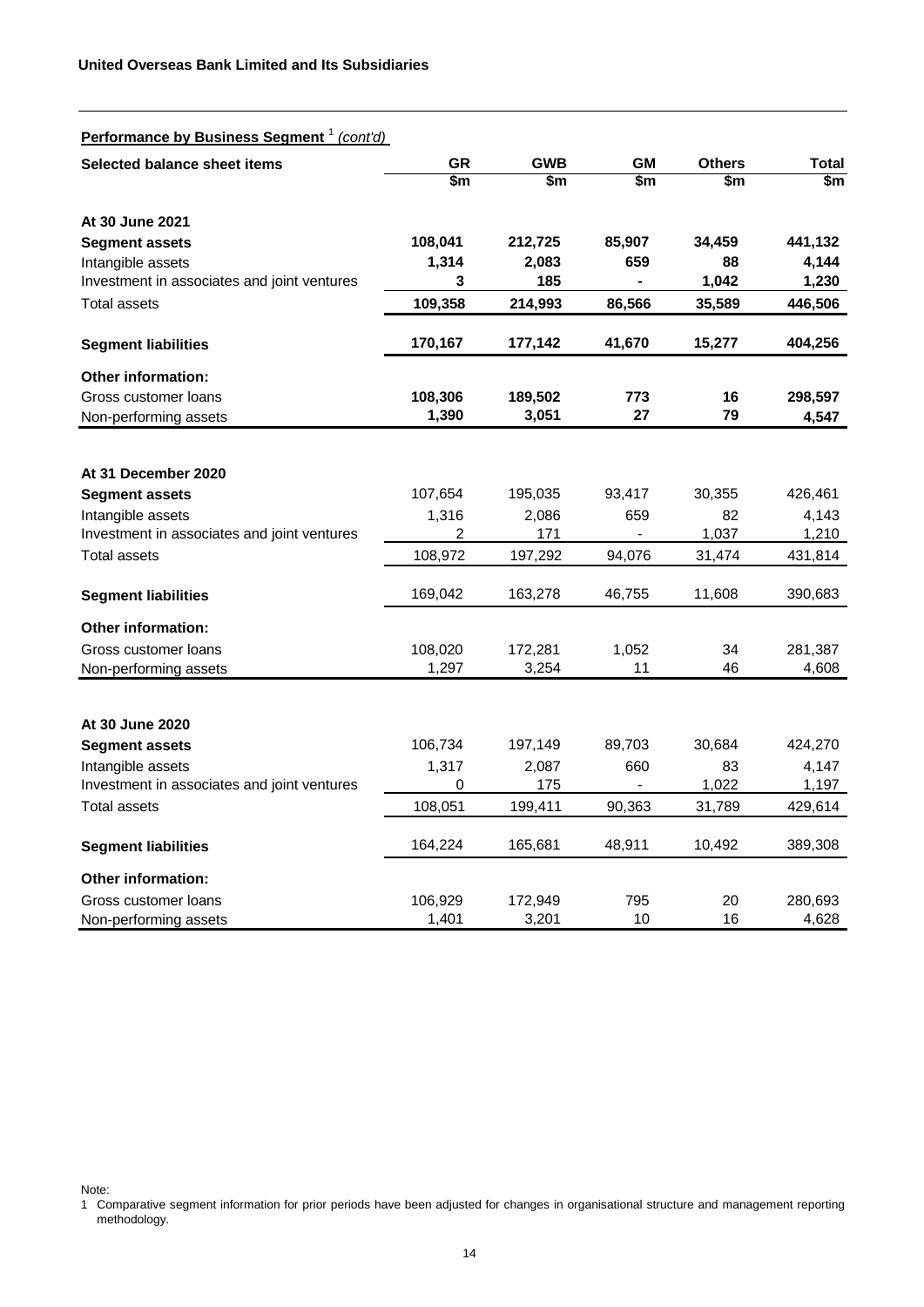#### **Performance by Business Segment** *(cont'd)*

Business segment performance reporting is prepared based on the Group's internal organisational structure and the methodologies adopted in the management reporting framework. Business segments' results include all applicable revenue, expenses, internal fund transfer price and cost allocations associated with the activities of the business. Transactions between business segments are operated on an arm's length basis in a manner similar to third party transactions and they are eliminated on consolidation.

The Banking Group is organised into three major business segments - Group Retail, Group Wholesale Banking and Global Markets. Others include non-banking activities and corporate functions.

#### **Group Retail ("GR")**

GR segment covers personal and small enterprise customers.

Customers have access to a diverse range of products and services, including deposits, insurance, card, wealth management, investment, loan and trade financing products which are available across the Group's global branch network.

Profit before tax increased 11% to \$1.01 billion in 1H21 compared to a year ago. Total income grew 1% to \$2.08 billion from strong performance in wealth management, credit cards and franchise volume growth, partially offset by lower net interest income from deposit margin compression. Expenses declined 1% to \$1.01 billion as the investments in technology/digital transformation was moderated by active cost management. Allowances for credit and other losses decreased 53% to \$62 million, largely from general allowance.

Compared to 2H20, profit before tax grew 55%, largely from significant decrease in general allowance. Net interest income decreased 3% to \$1.30 billion while non-interest income rose 9% to \$776 million, led by acceleration in wealth business momentum. Expenses marginally lower from tighter management of discretionary spend.

### **Group Wholesale Banking ("GWB")**

GWB encompasses corporate and institutional client segments which include medium and large enterprises, local corporations, multi-national corporations, financial institutions, government-linked entities, financial sponsors and property funds.

GWB provides customers with a broad range of products and services, including loans, trade services, cash management, capital markets solutions and advisory and treasury products.

Operating profit increased 6% to \$1.65 billion from a year ago. Income rose 5% to \$2.15 billion in 1H21 with record investment banking revenue and strong growth in loans/trade volume moderating impact from tighter loan and deposit margins. Expenses grew 1% to \$494 million, primarily from technology-related investments. Profit before tax was 4% higher at \$1.35 billion, as higher general allowance was set aside.

Against 2H20, profit before tax increased 30% on the back of strong loan-related/investment banking activities from syndicated and merger/acquisition deals, coupled with healthy growth in treasury customer income while credit costs declined. Expenses grew 6% from continued investments in people and technology to support strategic business initiatives.

### **Global Markets ("GM")**

GM provides a comprehensive suite of treasury products and services across multi-asset classes which includes foreign exchange, interest rate, credit, commodities, equities and structured investment products to help customers manage market risks and volatility. GM also engages in market making activities and management of funding and liquidity.

Income from products and services offered to customers of Group Retail and Group Wholesale Banking are reflected in the respective client segments.

Profit before tax declined by \$64 million to \$224 million compared to the previous year. Income decreased 14% to \$354 million as 1H20 registered higher gain from sale of investment securities while trading income benefitted from steep rate cuts at the onset of the global pandemic. Expenses and allowances for credit and other losses were relatively flat.

Against second half of 2020, profit before tax rose by 8%. Income was flat as the improvement in trading performance was offset by lower contribution from portfolio liquidity management while expenses declined by 5% to \$129 million.

#### **Others**

Others includes corporate support functions, divisions not attributable to business segments mentioned above and other activities, which comprises property, insurance and investment management.

Others segment registered lower net loss of \$139 million compared to \$596 million in 1H20 from central treasury activities, gain on investments, coupled with lower general allowance as last year included pre-emptive management overlay amidst the global pandemic.

Compared to 2H20, the net loss before tax narrowed by \$114 million due to improved contribution from central treasury activities and higher income from investments while allowance for credit and other losses declined marginally.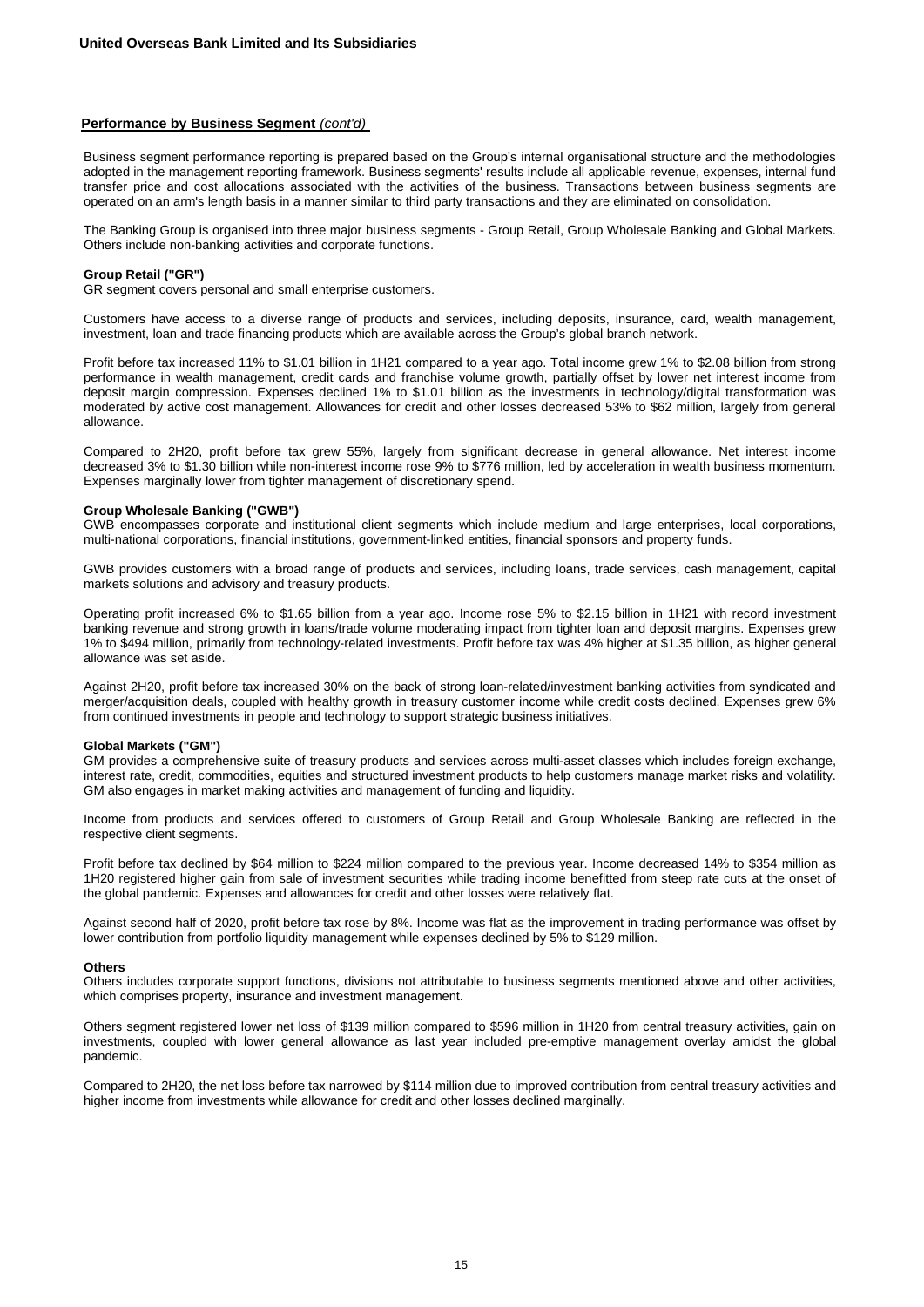# **Performance by Geographical Segment** <sup>1</sup>

|                                                                                  |             |                    |                          |                      | Greater    |               |              |
|----------------------------------------------------------------------------------|-------------|--------------------|--------------------------|----------------------|------------|---------------|--------------|
|                                                                                  | Singapore   | <b>Malaysia</b>    | <b>Thailand</b>          | Indonesia            | China      | <b>Others</b> | <b>Total</b> |
|                                                                                  | \$m         | \$m                | $\frac{2}{3}$            | \$m                  | \$m        | \$m           | \$m          |
| 1H <sub>21</sub>                                                                 |             |                    |                          |                      |            |               |              |
| Net interest income                                                              | 1,538       | 416                | 359                      | 196                  | 316        | 282           | 3,107        |
| Non-interest income                                                              | 1,102       | 152                | 131                      | 87                   | 160        | 164           | 1,796        |
| Operating income                                                                 | 2,640       | 568                | 490                      | 283                  | 476        | 446           | 4,903        |
| Operating expenses                                                               | (1, 211)    | (213)              | (289)                    | (165)                | (196)      | (72)          | (2, 146)     |
| Allowance for credit and other losses                                            | (109)       | (74)               | (51)                     | (76)                 | (44)       | (29)          | (383)        |
| Share of profit of associates and joint                                          |             |                    |                          |                      |            |               |              |
| ventures<br>Profit before tax                                                    | 63          | $\mathbf 0$<br>281 | $\blacksquare$<br>150    | $\blacksquare$<br>42 | 1<br>237   | 6<br>351      | 70           |
|                                                                                  | 1,383       |                    |                          |                      |            |               | 2,444        |
| Total assets before intangible assets                                            | 255,030     | 42,489             | 26,339                   | 10,772               | 64,836     | 42,896        | 442,362      |
| Intangible assets                                                                | 3,182       |                    | 725                      | 232                  |            | 5             | 4,144        |
| <b>Total assets</b>                                                              | 258,212     | 42,489             | 27,064                   | 11,004               | 64,836     | 42,901        | 446,506      |
|                                                                                  |             |                    |                          |                      |            |               |              |
| 2H20                                                                             |             |                    |                          |                      |            |               |              |
| Net interest income                                                              | 1,449       | 390                | 366                      | 190                  | 332        | 259           | 2,986        |
| Non-interest income                                                              | 921         | 159                | 132                      | 94                   | 110        | 107           | 1,523        |
| Operating income                                                                 | 2,370       | 549                | 498                      | 284                  | 442        | 366           | 4,509        |
| Operating expenses                                                               | (1,094)     | (225)              | (295)                    | (175)                | (194)      | (75)          | (2,058)      |
| Allowance for credit and other losses                                            | (321)       | (191)              | (152)                    | (71)                 | (97)       | (40)          | (872)        |
| Share of profit of associates and joint                                          |             |                    |                          |                      |            |               |              |
| ventures<br>Profit before tax                                                    | 54<br>1,009 | $\Omega$<br>133    | $\overline{a}$<br>51     | 38                   | (1)<br>150 | 6<br>257      | 59<br>1,638  |
|                                                                                  |             |                    |                          |                      |            |               |              |
| Total assets before intangible assets                                            | 248,541     | 44,121             | 27,638                   | 10,707               | 59,730     | 36,934        | 427,671      |
| Intangible assets                                                                | 3,182       |                    | 728                      | 233                  |            |               | 4,143        |
| <b>Total assets</b>                                                              | 251,723     | 44.121             | 28,366                   | 10.940               | 59.730     | 36.934        | 431.814      |
|                                                                                  |             |                    |                          |                      |            |               |              |
| 1H20                                                                             |             |                    |                          |                      |            |               |              |
| Net interest income                                                              | 1,548       | 387                | 368                      | 175                  | 323        | 249           | 3,050        |
| Non-interest income                                                              | 942         | 179                | 126                      | 96                   | 135        | 139           | 1,617        |
| Operating income                                                                 | 2,490       | 566                | 494                      | 271                  | 458        | 388           | 4,667        |
| Operating expenses                                                               | (1, 174)    | (215)              | (305)                    | (168)                | (192)      | (72)          | (2, 126)     |
| Allowance for credit and other losses<br>Share of profit of associates and joint | (371)       | (53)               | (130)                    | (79)                 | (39)       | (10)          | (682)        |
| ventures                                                                         | 40          | $\mathbf 0$        | $\overline{\phantom{a}}$ | $\blacksquare$       | (1)        | 1             | 40           |
| Profit before tax                                                                | 985         | 298                | 59                       | 24                   | 226        | 307           | 1,899        |
| Total assets before intangible assets                                            | 247,268     | 41,515             | 27,507                   | 10,335               | 58,363     | 40,479        | 425,467      |
| Intangible assets                                                                | 3,182       |                    | 729                      | 236                  |            |               | 4,147        |
| <b>Total assets</b>                                                              | 250.450     | 41,515             | 28.236                   | 10.571               | 58.363     | 40.479        | 429.614      |

Note: 1 Based on the location where the transactions and assets are booked. The information is stated after elimination of inter-segment transactions.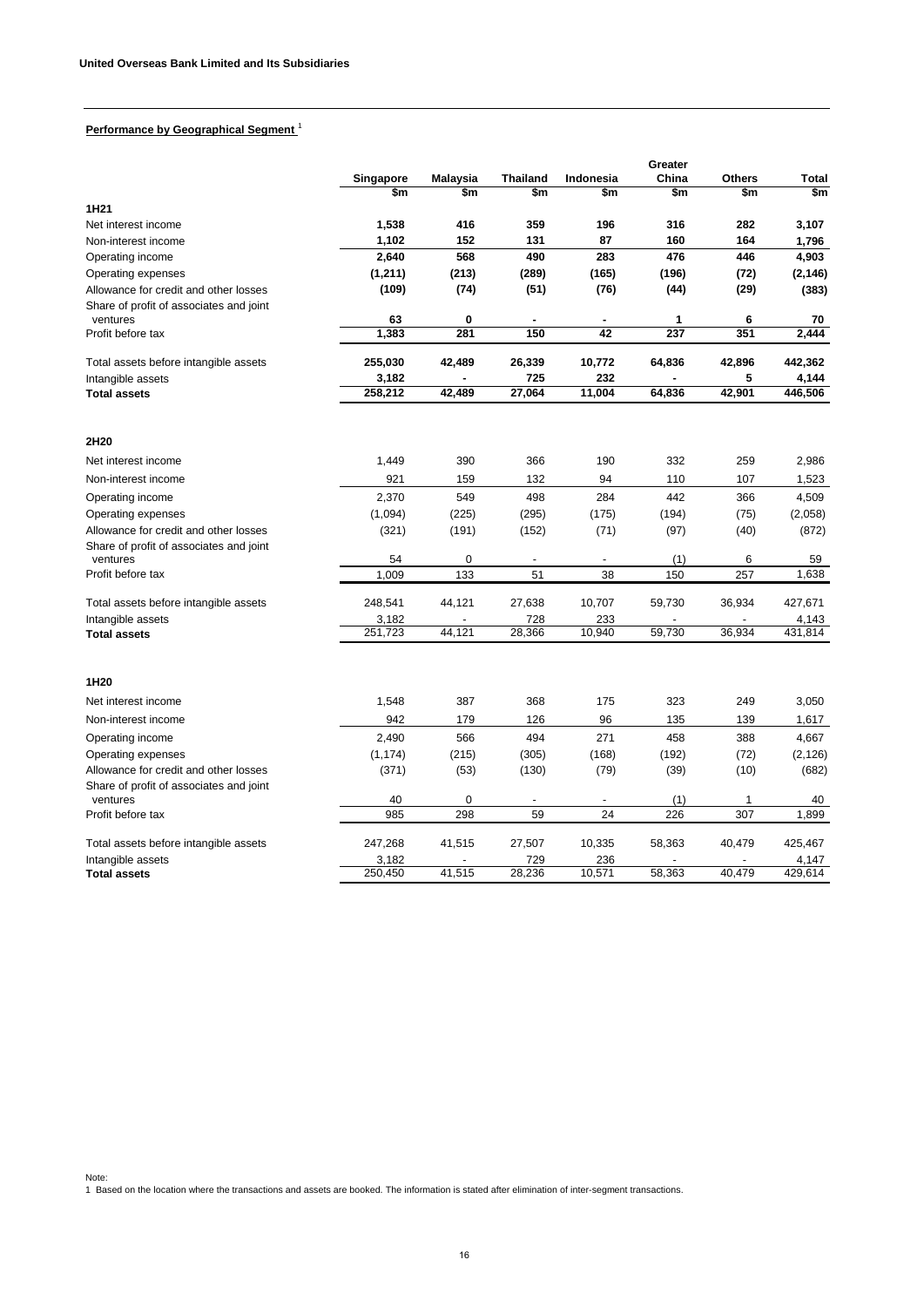## **Performance by Geographical Segment** *(cont'd)*

Geographical segment performance reporting is prepared based on the location where the transactions or assets are booked. The information is stated after elimination of inter-segment transactions.

### **Singapore**

Compared to a year ago, first-half profit before tax recorded a strong growth of 40% to \$1.38 billion. Total income grew 6% to \$2.64 billion. Net interest income was relatively flat while non-interest income rose 17% year-on-year from strong momentum in wealth management, loan-related and investment banking activities. Expenses increased 3% to \$1.21 billion, in tandem with improvement in revenue and business activities. Credit costs were significantly lower at \$109 million due to lower NPL formation and higher loan recoveries, coupled with pre-emptive provision set aside last year.

Profit before tax of \$1.38 billion in 1H21 represented 37% growth from 2H20. Performance was supported by strong customer franchise growth as income increased 11% to \$2.64 billion from loans, fee and treasury income.

### **Malaysia**

Operating profit improved 1% year-on-year to \$355 million in 1H21, while profit before tax declined 6% to \$281 million from general allowance. Total income was broadly stable at \$568 million. Net interest income rose 7% to \$416 million, led by improved loan margin and asset growth. Non-interest income was 15% lower at \$152 million as strong fee momentum was more than offset by lower gains from investment securities.

Compared to 2H20, profit before tax more than doubled to \$281 million, largely attributable to lower credit costs and 7% lift in net interest income. Credit costs fell 61% to \$74 million due to pre-emptive provision set aside last year as well as lower specific allowance.

### **Thailand**

Profit before tax rebounded by 154% and 191% respectively to \$150 million in 1H21 against 1H20 and 2H20 respectively, primarily due to lower general allowance. Total income was broadly stable as compared to the corresponding periods a year ago.

### **Indonesia**

Profit before tax grew 80% year-on-year to \$42 million in 1H21 mainly from higher net interest income and lower credit costs. Net interest income rose 12% to \$196 million, primarily driven by lower cost of funds. Non-interest income decreased 10% to \$87 million from lower trading and investment income, partly moderated by broad-based fee income growth.

Against the second half of 2020, profit before tax improved 13% to \$42 million on the back of 6% reduction in expenses. Income was relatively unchanged at \$283 million as the growth in net interest income and trade-related fee were offset by lower gains from investment securities.

### **Greater China**

For the first half of 2021, profit before tax grew 5% year-on-year to \$237 million. Total income grew 4% to \$476 million, largely driven by double-digit growth in loan-related fee from increased participation in syndicated and merger/acquisition deals. Expenses rose by 2% to \$196 million while credit allowance was higher at \$44 million from general allowance.

Compared to 2H20, profit before tax was 58% higher at \$237 million. Income grew 8% to \$476 million, supported by higher loan-related fee and treasury income. Expenses were relatively flat while credit costs more than halved to \$44 million, mainly from specific allowance on loans.

### **Others**

For 1H21, profit before tax improved 14% year-on-year to \$351 million, lifted by higher net interest income and loan-related fee. This was partly negated by higher specific allowance on loans.

Profit before tax grew 37% to \$351 million against 2H20. Total income rose 22% to \$446 million, driven by higher net interest income, loan-related fee and gains from investment securities. Expenses declined by 4% to \$72 million, while credit costs were 28% lower at \$29 million.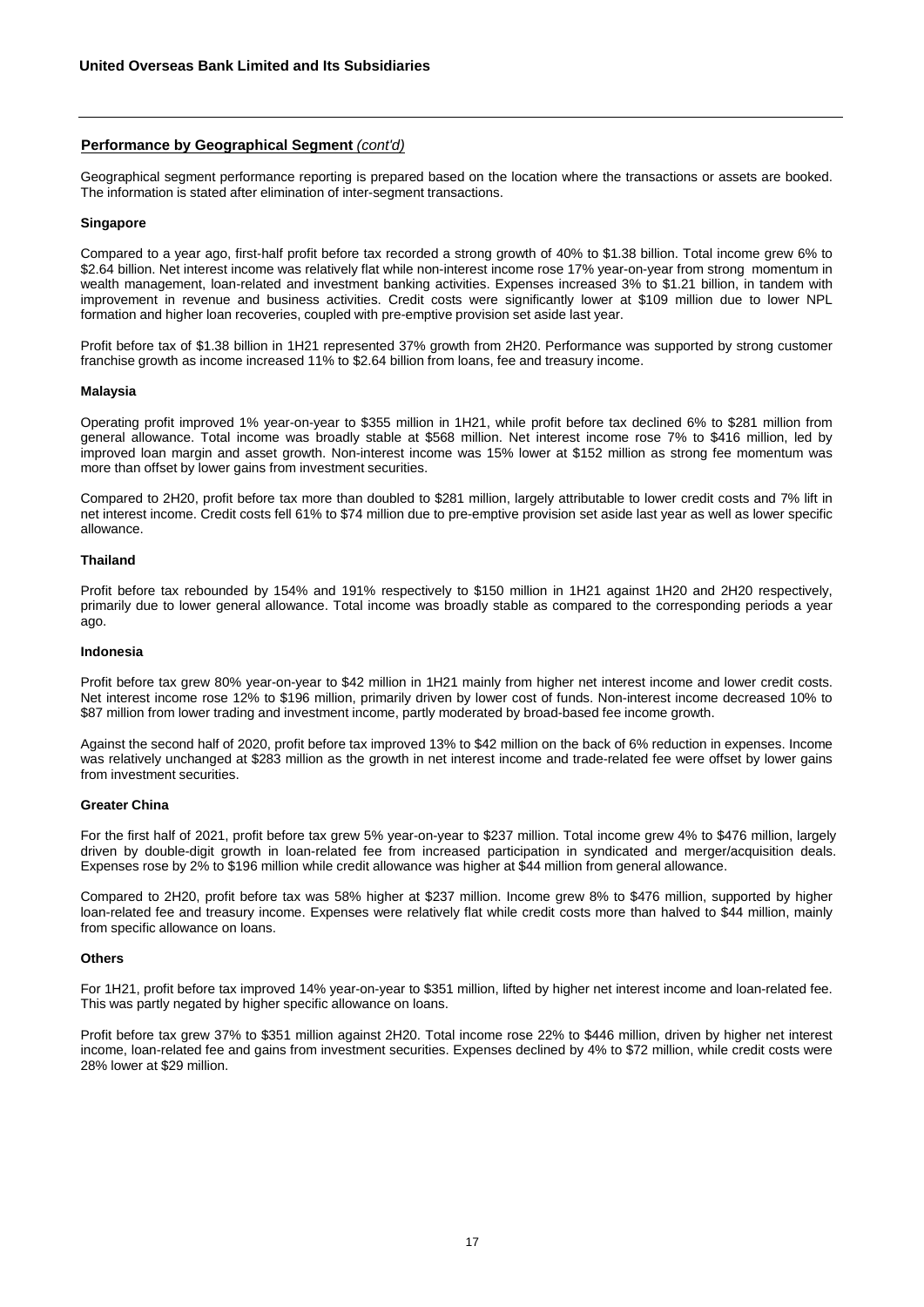# **Capital Adequacy and Leverage Ratios** 1,2,3

|                                              | <b>Jun-21</b> | Dec-20   | <b>Jun-20</b> |
|----------------------------------------------|---------------|----------|---------------|
|                                              | \$m           | \$m\$    | \$m           |
| Share capital                                | 5,143         | 5,043    | 4,977         |
| Disclosed reserves/others                    | 33,932        | 32,914   | 32,172        |
| Regulatory adjustments                       | (4, 752)      | (4, 726) | (4,668)       |
| <b>Common Equity Tier 1 Capital ("CET1")</b> | 34,323        | 33,231   | 32,481        |
| Perpetual capital securities/others          | 2,379         | 2,379    | 2,379         |
| <b>Additional Tier 1 Capital ("AT1")</b>     | 2,379         | 2,379    | 2,379         |
| <b>Tier 1 Capital</b>                        | 36,702        | 35,610   | 34,860        |
| Subordinated notes                           | 5,298         | 4,287    | 3,678         |
| Provisions/others                            | 1,613         | 1,493    | 1,054         |
| <b>Tier 2 Capital</b>                        | 6,911         | 5,780    | 4,732         |
| <b>Eligible Total Capital</b>                | 43,613        | 41,390   | 39,592        |
| <b>Risk-Weighted Assets ("RWA")</b>          | 241,090       | 225,441  | 232,037       |
| <b>Capital Adequacy Ratios ("CAR")</b>       |               |          |               |
| CET <sub>1</sub>                             | 14.2%         | 14.7%    | 14.0%         |
| Tier 1                                       | 15.2%         | 15.8%    | 15.0%         |
| Total                                        | 18.1%         | 18.4%    | 17.1%         |
| <b>Leverage Exposure</b>                     | 498,595       | 478,233  | 477,488       |
| Leverage Ratio                               | 7.4%          | 7.4%     | 7.3%          |

The Group's CET1, Tier 1 and Total CAR as at 30 June 2021 remained well above the regulatory minimum requirements.

Total capital compared with 30 June 2020 and 31 December 2020 was higher mainly from issuances of subordinated notes and higher eligible provisions, while earnings were partly offset by payment of dividends. The higher RWA was driven primarily by corporate loan growth.

As at 30 June 2021, the Group's leverage ratio was 7.4%, comfortably above the regulatory minimum requirement of 3%.

Notes:

<sup>1</sup> Singapore-incorporated banks are required to maintain minimum CAR as follows: CET1 at 6.5%, Tier 1 at 8% and Total at 10%. In addition, the Group is required to maintain CET1 capital to meet the capital conservation buffer of 2.5% and the countercyclical capital buffer (CCyB) of up to 2.5%. The Group's CCyB is computed as the weighted average of effective CCyB in jurisdictions to which the Group has private sector exposures.

<sup>2</sup> Leverage ratio is calculated based on MAS Notice 637 which requires a minimum ratio of 3%.

<sup>3</sup> Disclosures required under MAS Notice 637 are published on our website: www.UOBgroup.com/investor-relations/financial/index.html.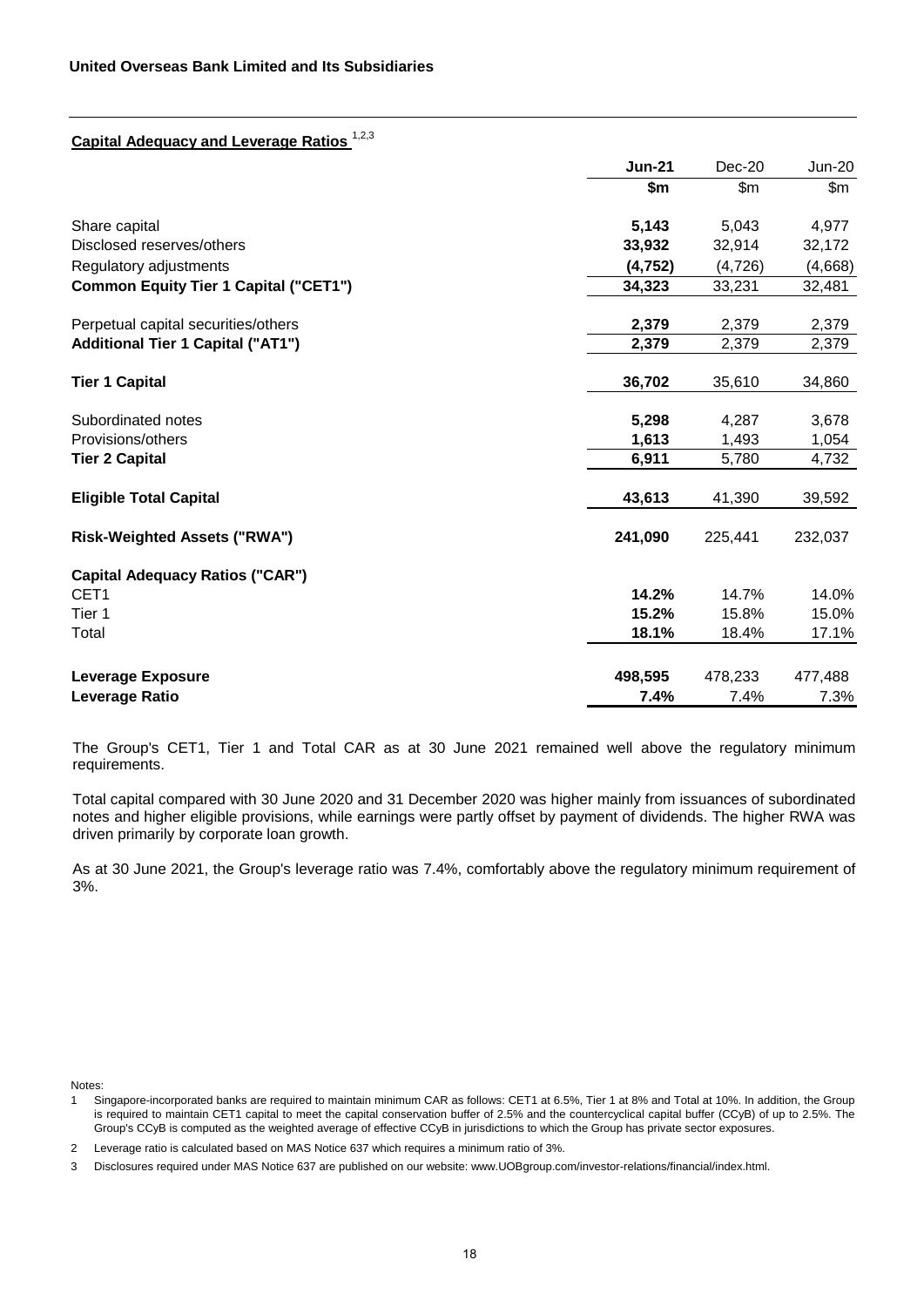|                                                  | <b>The Group</b> |                  |
|--------------------------------------------------|------------------|------------------|
|                                                  | 1H <sub>21</sub> | 1H <sub>20</sub> |
|                                                  | \$m              | \$m              |
| Interest income                                  | 4,053            | 5,366            |
| Less: Interest expense                           | 946              | 2,316            |
| Net interest income                              | 3,107            | 3,050            |
| Net fee and commission income                    | 1,234            | 960              |
| Dividend income                                  | 25               | 32               |
| Rental income                                    | 53               | 56               |
| Net trading income                               | 280              | 373              |
| Net gain from investment securities              | 148              | 145              |
| Other income                                     | 56               | 51               |
| Non-interest income                              | 1,796            | 1,617            |
| <b>Total operating income</b>                    | 4,903            | 4,667            |
| Staff costs<br>Less:                             | 1,327            | 1,296            |
| Other operating expenses                         | 819              | 830              |
| <b>Total operating expenses</b>                  | 2,146            | 2,126            |
| Operating profit before allowance                | 2,757            | 2,541            |
| Less: Allowance for credit and other losses      | 383              | 682              |
| <b>Operating profit after allowance</b>          | 2,374            | 1,859            |
| Share of profit of associates and joint ventures | 70               | 40               |
| <b>Profit before tax</b>                         | 2,444            | 1,899            |
| Less: Tax                                        | 427              | 336              |
| Profit for the financial period                  | 2,017            | 1,563            |
| Attributable to:                                 |                  |                  |
| <b>Equity holders of the Bank</b>                | 2,011            | 1,558            |
| Non-controlling interests                        | 6                | 5                |
|                                                  | 2,017            | 1,563            |
| Earnings per share $(\$)^{1,2}$                  |                  |                  |
| <b>Basic</b>                                     | 2.36             | 1.81             |
| <b>Diluted</b>                                   | 2.35             | 1.81             |
|                                                  |                  |                  |

# Notes:

1 Computed on an annualised basis.

2 Calculated based on profit attributable to equity holders of the Bank net of perpetual capital securities distributions.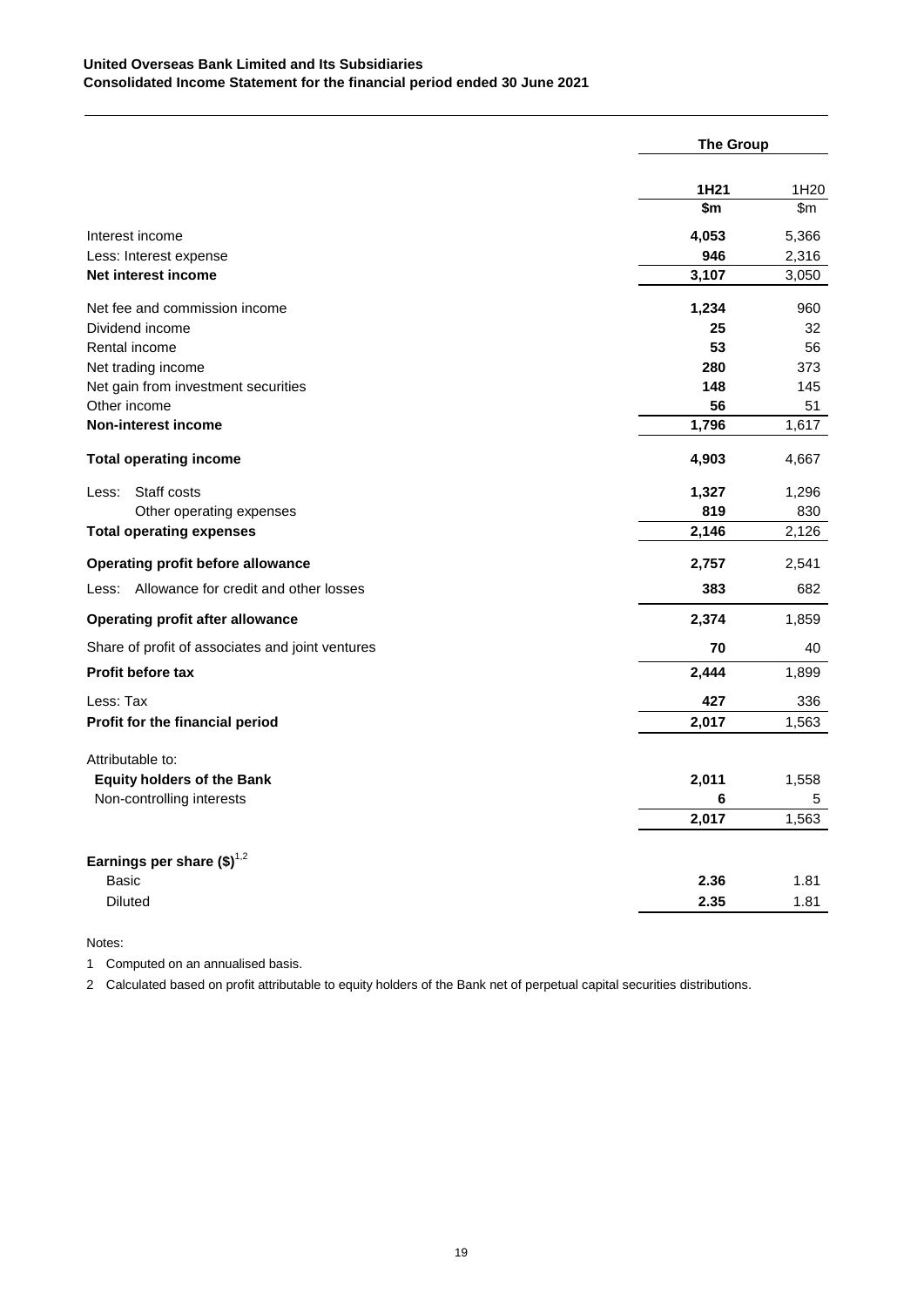|                                                                                                                                                           | <b>The Group</b> |                  |  |
|-----------------------------------------------------------------------------------------------------------------------------------------------------------|------------------|------------------|--|
|                                                                                                                                                           | 1H <sub>21</sub> | 1H <sub>20</sub> |  |
|                                                                                                                                                           | \$m              | \$m              |  |
| Profit for the financial period                                                                                                                           | 2,017            | 1,563            |  |
| Other comprehensive income that will not be<br>reclassified to income statement                                                                           |                  |                  |  |
| Net gains/(losses) on equity instruments at<br>fair value through other comprehensive income<br>Fair value changes on financial liabilities designated at | 149              | (147)            |  |
| fair value due to the Bank's own credit risk<br>Related tax on items at fair value through other                                                          | 8                | (1)              |  |
| comprehensive income                                                                                                                                      | (12)             | 8                |  |
|                                                                                                                                                           | 145              | (140)            |  |
| Other comprehensive income that may be<br>subsequently reclassified to income statement                                                                   |                  |                  |  |
| Currency translation adjustments<br>Debt instruments at fair value through other<br>comprehensive income                                                  | (141)            | 50               |  |
| Change in fair value                                                                                                                                      | (274)            | 341              |  |
| Transfer to income statement on disposal                                                                                                                  | (41)             | (81)             |  |
| Changes in allowance for expected credit losses                                                                                                           | 14               | 3                |  |
| <b>Related tax</b>                                                                                                                                        | 28               | (24)             |  |
|                                                                                                                                                           | (414)            | 288              |  |
| Change in share of other comprehensive                                                                                                                    |                  |                  |  |
| income of associates and joint ventures                                                                                                                   | 3                | 20               |  |
| Other comprehensive income for<br>the financial period, net of tax                                                                                        | (266)            | 168              |  |
| Total comprehensive income for                                                                                                                            |                  |                  |  |
| the financial period, net of tax                                                                                                                          | 1,752            | 1,732            |  |
| Attributable to:                                                                                                                                          |                  |                  |  |
| <b>Equity holders of the Bank</b>                                                                                                                         | 1,740            | 1,728            |  |
| Non-controlling interests                                                                                                                                 | 12               | 3                |  |
|                                                                                                                                                           | 1,752            | 1,732            |  |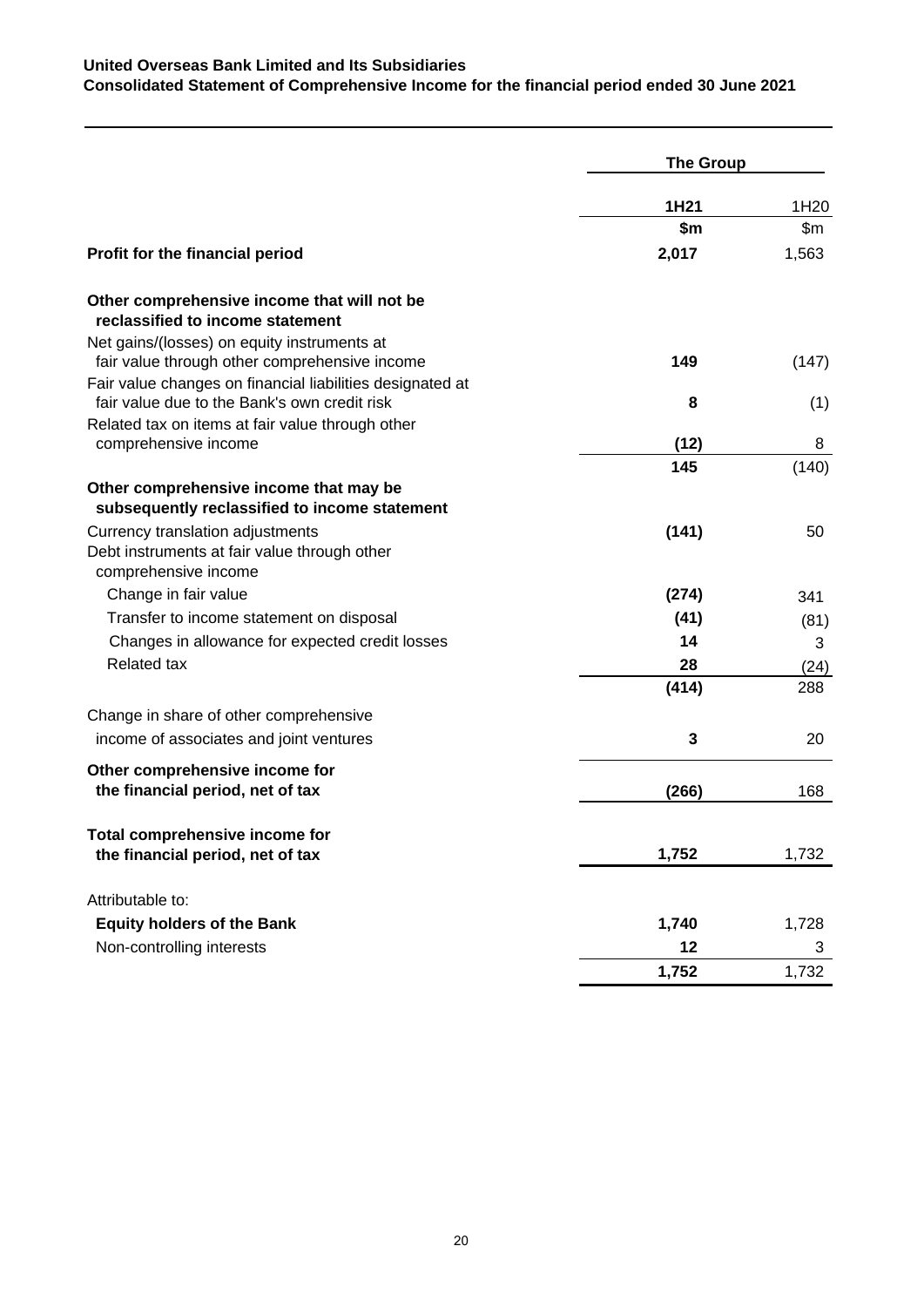|                                                                             | <b>The Group</b>         |                 | <b>The Bank</b>   |                 |
|-----------------------------------------------------------------------------|--------------------------|-----------------|-------------------|-----------------|
|                                                                             | <b>Jun-21</b>            | $Dec-20$        | <b>Jun-21</b>     | Dec-20          |
|                                                                             | $\overline{\mathsf{sm}}$ | \$m             | \$m               | \$m             |
| <b>Equity</b>                                                               |                          |                 |                   |                 |
| Share capital and other capital<br>Retained earnings                        | 7,521<br>25,432          | 7,420<br>24,109 | 7,521<br>18,593   | 7,420<br>17,510 |
| Other reserves                                                              | 9,078                    | 9,372           | 9,689             | 9,786           |
| Equity attributable to equity holders of the Bank                           | 42,031                   | 40,901          | 35,803            | 34,716          |
| Non-controlling interests                                                   | 219                      | 230             |                   |                 |
| <b>Total equity</b>                                                         | 42,250                   | 41,131          | 35,803            | 34,716          |
| <b>Liabilities</b>                                                          |                          |                 |                   |                 |
| Deposits and balances of banks                                              | 18,948                   | 15,977          | 16,217            | 14,257          |
| Deposits and balances of customers                                          | 338,894                  | 324,598         | 266,804           | 251,111         |
| Deposits and balances of subsidiaries                                       |                          |                 | 17,899            | 14,216          |
| Bills and drafts payable                                                    | 1,105                    | 792             | 832               | 613             |
| Derivative financial liabilities<br>Other liabilities                       | 6,444                    | 11,519          | 4,861             | 8,741           |
| Tax payable                                                                 | 7,137<br>458             | 7,379<br>374    | 5,964<br>351      | 5,954<br>278    |
| Deferred tax liabilities                                                    | 423                      | 436             | 255               | 263             |
| Debts issued                                                                | 30,847                   | 29,608          | 29,816            | 28,086          |
| <b>Total liabilities</b>                                                    | 404,256                  | 390,683         | 342,999           | 323,519         |
| <b>Total equity and liabilities</b>                                         | 446,506                  | 431,814         | 378,802           | 358,235         |
|                                                                             |                          |                 |                   |                 |
| <b>Assets</b><br>Cash, balances and placements with central banks           | 37,355                   | 36,798          | 32,453            | 31,452          |
| Singapore Government treasury bills and securities                          | 7,617                    | 8,103           | 7,614             | 8,103           |
| Other government treasury bills and securities                              | 15,090                   | 13,890          | 4,188             | 3,796           |
| <b>Trading securities</b>                                                   | 4,889                    | 4,215           | 4,049             | 3,523           |
| Placements and balances with banks                                          | 38,103                   | 40,284          | 29,910            | 30,409          |
| Loans to customers                                                          | 294,392                  | 277,201         | 233,449<br>24,310 | 216,629         |
| Placements with and advances to subsidiaries<br>Derivative financial assets | 7,092                    | 11,368          | 5,494             | 21,023<br>8,719 |
| Investment securities                                                       | 27,413                   | 25,217          | 21,054            | 18,158          |
| Other assets                                                                | 4,784                    | 5,033           | 3,289             | 3,428           |
| Deferred tax assets                                                         | 446                      | 429             | 120               | 109             |
| Investment in associates and joint ventures                                 | 1,230                    | 1,210           | 322               | 325             |
| Investment in subsidiaries                                                  |                          |                 | 6,191             | 6,199           |
| Investment properties<br><b>Fixed assets</b>                                | 827<br>3,124             | 964<br>2,959    | 900<br>2,277      | 979<br>2,201    |
| Intangible assets                                                           | 4,144                    | 4,143           | 3,182             | 3,182           |
| <b>Total assets</b>                                                         | 446,506                  | 431,814         | 378,802           | 358,235         |
| Off-balance sheet items                                                     |                          |                 |                   |                 |
| <b>Contingent liabilities</b>                                               | 28,772                   | 27,120          | 21,280            | 19,890          |
| <b>Financial derivatives</b>                                                | 725,760                  | 806,715         | 585,152           | 657,223         |
| Commitments                                                                 | 163,123                  | 160,407         | 123,008           | 123,909         |
|                                                                             |                          |                 |                   |                 |
| Net asset value per ordinary share (\$)                                     | 23.65                    | 23.03           | 19.93             | 19.33           |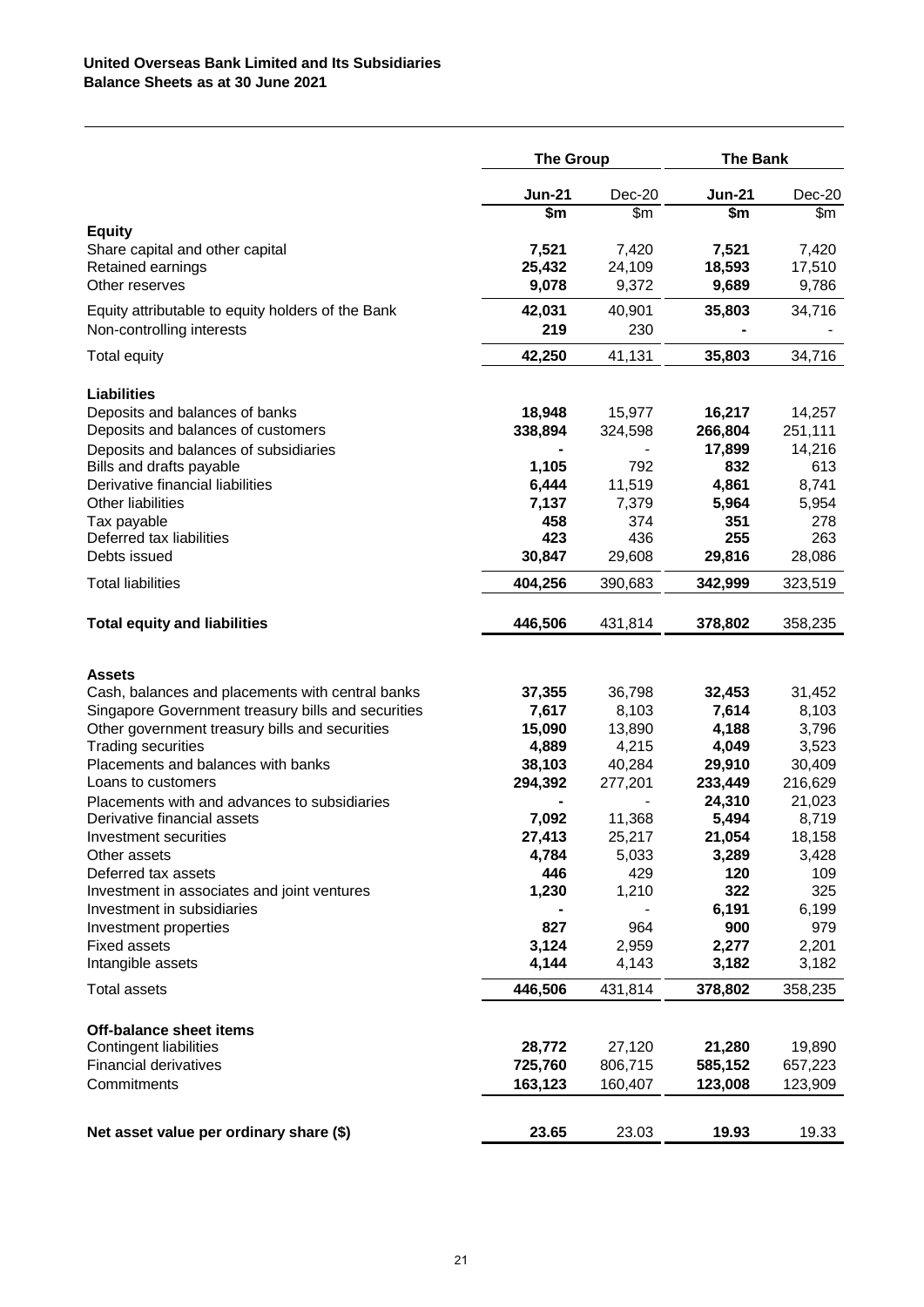|                                                                                           |                                              |                                            | <b>The Group</b>         |                |                                         |                        |
|-------------------------------------------------------------------------------------------|----------------------------------------------|--------------------------------------------|--------------------------|----------------|-----------------------------------------|------------------------|
|                                                                                           |                                              | Attributable to equity holders of the Bank |                          |                |                                         |                        |
|                                                                                           | Share capital<br>and other<br>capital<br>\$m | <b>Retained</b><br>earnings<br>\$m         | Other<br>reserves<br>\$m | Total<br>\$m   | Non-<br>controlling<br>interests<br>\$m | Total<br>equity<br>\$m |
| Balance at 1 January 2021                                                                 | 7,420                                        | 24,109                                     | 9,372                    | 40,901         | 230                                     | 41,131                 |
| Profit for the financial period<br>Other comprehensive income<br>for the financial period | ٠                                            | 2,011<br>5                                 | (277)                    | 2,011<br>(271) | 6<br>5                                  | 2,017<br>(266)         |
| Total comprehensive income<br>for the financial period<br><b>Transfers</b>                |                                              | 2,016<br>(1)                               | (277)<br>1               | 1,740          | 12                                      | 1,752                  |
| Change in non-controlling interests                                                       |                                              |                                            |                          |                | (17)                                    | (17)                   |
| <b>Dividends</b>                                                                          |                                              | (692)                                      |                          | (692)          | (5)                                     | (698)                  |
| Shares issued under scrip<br>dividend scheme<br>Share-based compensation                  | 53                                           |                                            | 31                       | 53<br>31       |                                         | 53<br>31               |
| Shares issued under share-based<br>compensation plan                                      | 48                                           |                                            | (48)                     |                |                                         |                        |
| Perpetual capital securities issued<br>Redemption of perpetual capital<br>securities      | 749<br>(748)                                 |                                            | (2)                      | 749<br>(750)   |                                         | 749<br>(750)           |
| Balance at 30 June 2021                                                                   | 7,521                                        | 25,432                                     | 9,078                    | 42,031         | 219                                     | 42,250                 |
| Balance at 1 January 2020                                                                 | 7,325                                        | 23,405                                     | 8,907                    | 39,637         | 227                                     | 39,864                 |
| Profit for the financial period                                                           |                                              | 1,558                                      |                          | 1,558          | 5                                       | 1,563                  |
| Other comprehensive income<br>for the financial period                                    |                                              | (1)                                        | 171                      | 170            | (1)                                     | 168                    |
| Total comprehensive income<br>for the financial period                                    |                                              | 1,557                                      | 171                      | 1,728          | 3                                       | 1,732                  |
| <b>Transfers</b>                                                                          |                                              | (241)                                      | 241                      |                |                                         |                        |
| Change in non-controlling interests                                                       |                                              |                                            |                          |                | (1)                                     | (1)                    |
| <b>Dividends</b><br>Shares re-purchased - held in                                         |                                              | (1, 292)                                   |                          | (1, 292)       | (5)                                     | (1, 297)               |
| treasury<br>Share-based compensation                                                      | (20)                                         |                                            | 28                       | (20)<br>28     |                                         | (20)<br>28             |
| Shares issued under share-based<br>compensation plan                                      | 48                                           |                                            | (48)                     |                |                                         |                        |
| Balance at 30 June 2020                                                                   | 7,354                                        | 23,429                                     | 9,299                    | 40,081         | 225                                     | 40,306                 |
|                                                                                           |                                              |                                            |                          |                |                                         |                        |

Note:

As at 30 June 2021, the revaluation surplus of \$5.08 billion relating to the Group's properties, was not recognised in the financial statements.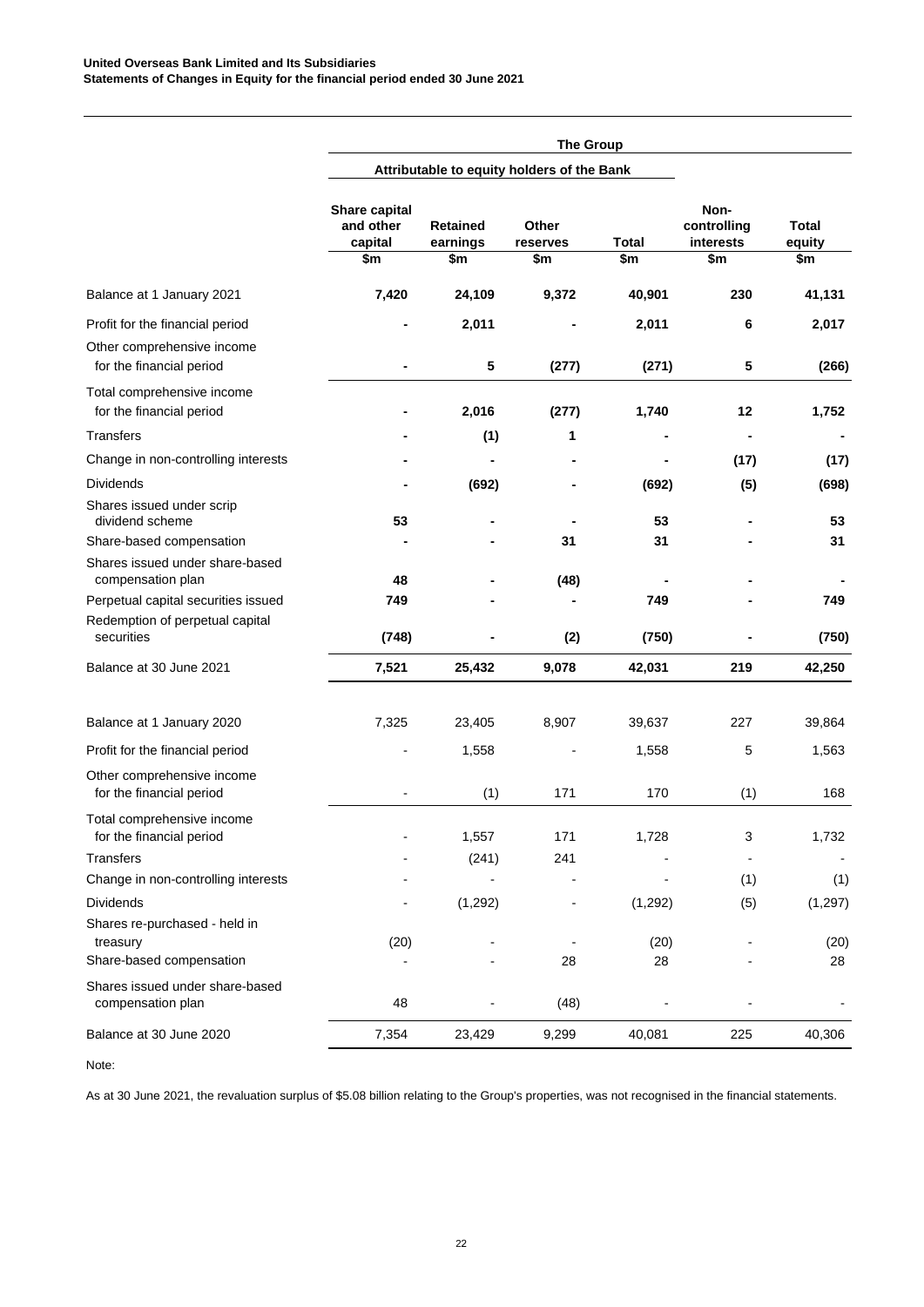# **United Overseas Bank Limited and Its Subsidiaries Statements of Changes in Equity for the financial period ended 30 June 2021**

|                                                                                              |                                                     | <b>The Bank</b>                    |                          |                            |
|----------------------------------------------------------------------------------------------|-----------------------------------------------------|------------------------------------|--------------------------|----------------------------|
|                                                                                              | <b>Share capital</b><br>and other<br>capital<br>\$m | <b>Retained</b><br>earnings<br>\$m | Other<br>reserves<br>\$m | <b>Total equity</b><br>\$m |
| Balance at 1 January 2021                                                                    | 7,420                                               | 17,510                             | 9,786                    | 34,716                     |
| Profit for the financial period                                                              |                                                     | 1,774                              |                          | 1,774                      |
| Other comprehensive income<br>for the financial period                                       |                                                     | (0)                                | (78)                     | (78)                       |
| Total comprehensive income<br>for the financial period<br>Transfers                          |                                                     | 1,774<br>1                         | (78)<br>(1)              | 1,696                      |
| <b>Dividends</b><br>Shares issued under scrip                                                |                                                     | (692)                              |                          | (692)                      |
| dividend scheme<br>Share-based compensation                                                  | 53                                                  |                                    | 31                       | 53<br>31                   |
| Shares issued under share-based<br>compensation plans<br>Perpetual capital securities issued | 48<br>749                                           |                                    | (48)                     | 749                        |
| Redemption of perpetual capital securities                                                   | (748)                                               |                                    | (2)                      | (750)                      |
| Balance at 30 June 2021                                                                      | 7,521                                               | 18,593                             | 9,689                    | 35,803                     |
| Balance at 1 January 2020                                                                    | 7,325                                               | 17,197                             | 9,351                    | 33,873                     |
| Profit for the financial period                                                              |                                                     | 1,457                              |                          | 1,457                      |
| Other comprehensive income<br>for the financial period                                       |                                                     | (1)                                | 86                       | 85                         |
| Total comprehensive income<br>for the financial period                                       |                                                     | 1,456                              | 86                       | 1,542                      |
| Transfers                                                                                    |                                                     | (238)                              | 238                      |                            |
| Dividends                                                                                    |                                                     | (1, 292)                           |                          | (1,292)                    |
| Shares re-purchased - held in treasury                                                       | (20)                                                |                                    |                          | (20)                       |
| Share-based compensation<br>Shares issued under share-based                                  |                                                     |                                    | 28                       | 28                         |
| compensation plans                                                                           | 48                                                  |                                    | (48)                     |                            |
| Balance at 30 June 2020                                                                      | 7,354                                               | 17,124                             | 9,654                    | 34,132                     |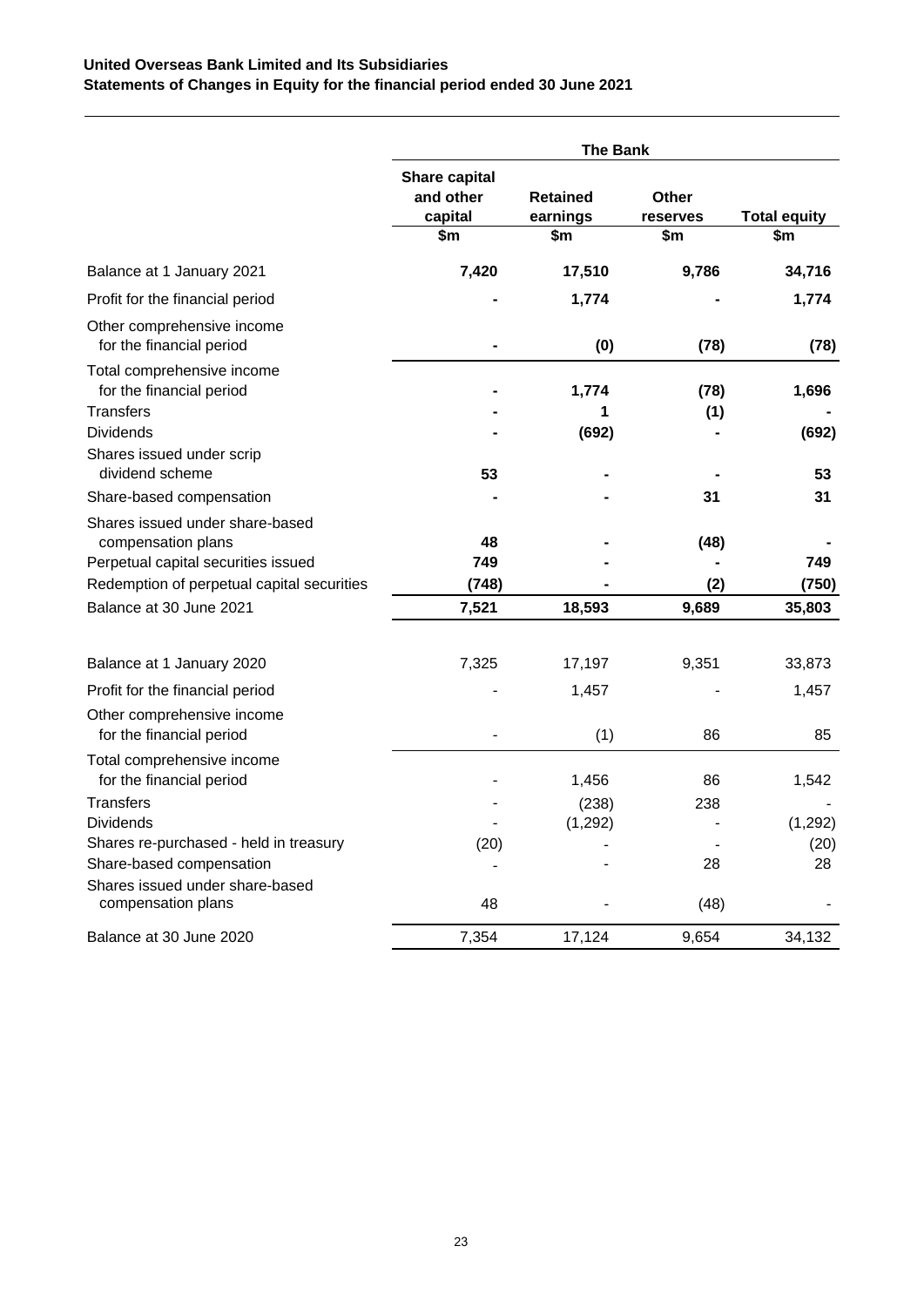|                                                                             | <b>The Group</b> |                  |
|-----------------------------------------------------------------------------|------------------|------------------|
|                                                                             | 1H21             | 1H <sub>20</sub> |
|                                                                             | \$m              | \$m              |
| Cash flows from operating activities                                        |                  |                  |
| Profit for the financial period                                             | 2,017            | 1,563            |
| Adjustments for:                                                            |                  |                  |
| Allowance for credit and other losses                                       | 383              | 682              |
| Share of profit of associates and joint ventures                            | (71)             | (40)             |
| Tax                                                                         | 427              | 336              |
| Depreciation of assets                                                      | 236              | 223              |
| Net gain on disposal of assets                                              | (124)            | (134)            |
| Share-based compensation                                                    | 31               | 28               |
| Operating profit before working capital changes                             | 2,899            | 2,659            |
| Change in working capital:                                                  |                  |                  |
| Deposits and balances of banks                                              | 3,013            | 8,444            |
| Deposits and balances of customers                                          | 15,358           | 11,357           |
| Bills and drafts payable                                                    | 320              | 92               |
| <b>Other liabilities</b>                                                    | (5,998)          | 3,345            |
| Restricted balances with central banks                                      | (4)              | 636              |
| Government treasury bills and securities                                    | (791)            | (4, 317)         |
| <b>Trading securities</b>                                                   | (648)            | (412)            |
| Placements and balances with banks                                          | 2,217            | 8,279            |
| Loans to customers                                                          | (18,079)         | (10, 804)        |
| Investment securities                                                       | (2, 560)         | (4, 815)         |
| Other assets                                                                | 4,701            | (5, 974)         |
| Cash generated from operations                                              | 428              | 8,488            |
| Income tax paid                                                             | (341)            | (157)            |
| Net cash provided by operating activities                                   | 87               | 8,331            |
| Cash flows from investing activities                                        |                  |                  |
| Capital injection into associates and joint ventures                        | (1)              | (0)              |
| Distribution from associates and joint ventures                             | 46               | 34               |
| Purchase of properties and other fixed assets                               | (257)            | (261)            |
| Disposal of properties and other fixed assets                               | 26               | 9                |
| Change in non-controlling interests                                         |                  | (1)              |
| Net cash used in investing activities                                       | (187)            | (220)            |
|                                                                             |                  |                  |
| Cash flows from financing activities<br>Perpetual capital securities issued | 749              |                  |
|                                                                             | (750)            |                  |
| Redemption of perpetual capital securities<br>Issuance of debts issued      | 16,626           | 13,646           |
| Redemption of debts issued                                                  | (15, 320)        | (15, 362)        |
| Shares re-purchased - held in treasury                                      |                  | (20)             |
| Change in non-controlling interests                                         | (17)             |                  |
| Dividends paid on ordinary shares                                           | (600)            | (1,252)          |
| Distribution for perpetual capital securities                               | (45)             | (46)             |
| Dividends paid to non-controlling interests                                 | (5)              |                  |
| Lease payments                                                              | (44)             | (5)<br>(51)      |
| Net cash provided by/(used in) financing activities                         | 593              | (3,090)          |
|                                                                             |                  |                  |
| Currency translation adjustments                                            | 55               | 743              |
| Net increase in cash and cash equivalents                                   | 548              | 5,765            |
| Cash and cash equivalents at beginning of the financial period              | 31,364           | 20,188           |
| Cash and cash equivalents at end of the financial period                    | 31,912           | 25,953           |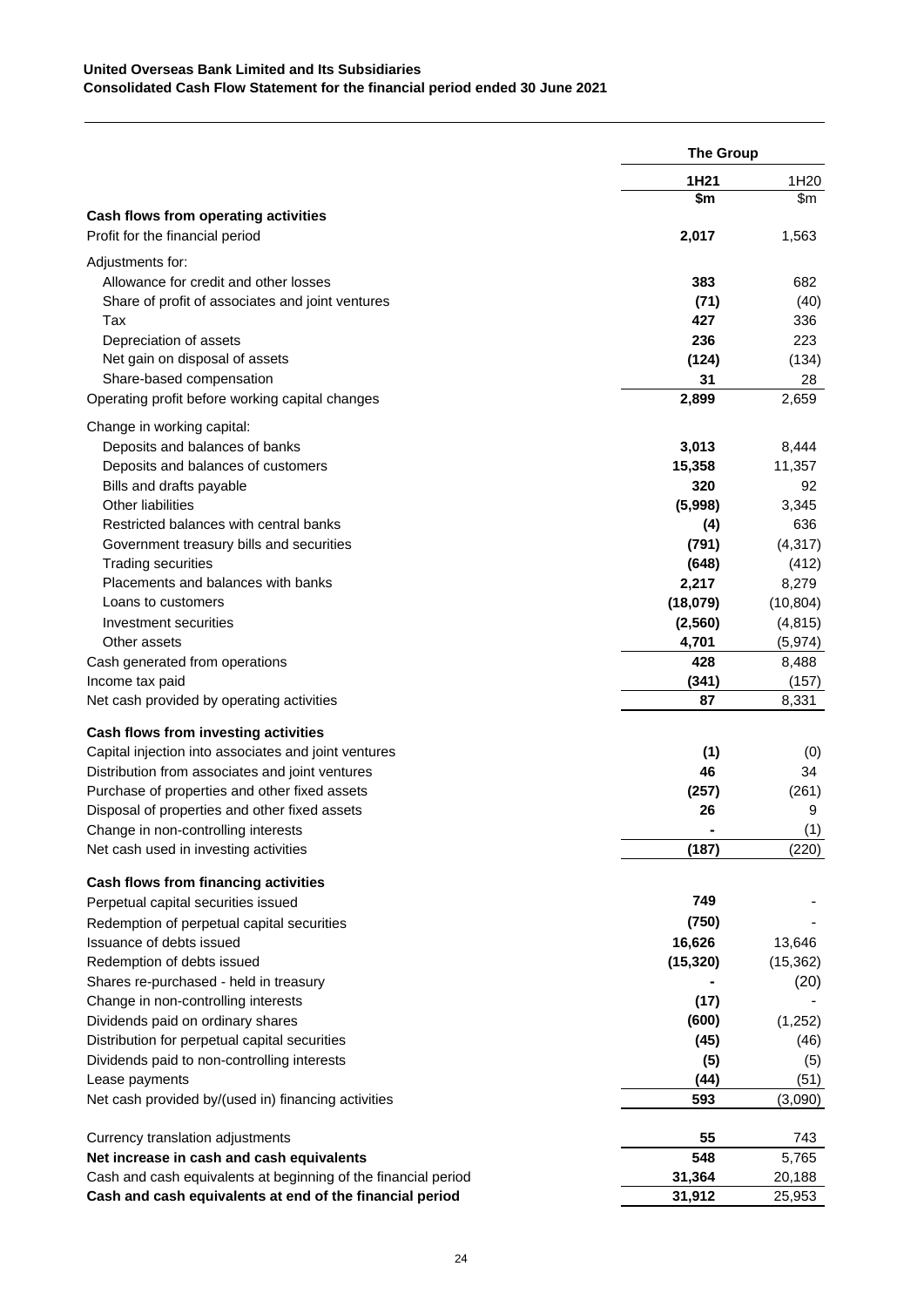### **1 Summary of Significant Accounting Policies**

### **(a) Basis of Preparation**

The condensed interim financial statements for the first half ended 30 June 2021 have been prepared in accordance with SFRS(I) 1-34 Interim Financial Reporting issued by the Accounting Standards Council Singapore. The condensed interim financial statements do not include all the information required for a complete set of financial statements. However, selected explanatory notes are included to explain events and transactions that are significant to an understanding of the changes in the Group's financial position and performance of the Group since the last annual financial statements for the year ended 31 December 2020.

### **(b) Changes in Accounting Policies**

The Group adopted the following with effect from 1 January 2021:

- Amendments to SFRS(I) 9, SFRS(I) 1-39, SFRS(I) 7, SFRS(I) 4 and SFRS(I) 16: Interest Rate Benchmark Reform -Phrase 2
- Amendments to SFRS(I) 16: COVID-19-Related Rent Concessions Beyond 30 June 2021 (early adopted)

The adoption of these amendments did not have any significant impact to the Group's financial information as at 1 January 2021. The Group did not restate comparative information.

Other amendments to existing standards that are not yet effective are not expected to have a significant impact to the Group's financial statements.

Other than the above changes, the accounting policies and computation methods applied in the financial statements for the half year ended 30 June 2021 are the same as those applied in the audited financial statements for the financial year ended 31 December 2020.

#### **(c) Critical Accounting Estimates and Judgements**

In preparing the condensed interim financial statements, management has made judgements, estimates and assumptions that affect the application of accounting policies and the reported amounts of assets and liabilities, income and expense. Actual results may differ from these estimates.

The significant judgements made by management in applying the Group's accounting policies and the key sources of estimation uncertainty were similar to those that applied to the consolidated financial statements as at and for the year ended 31 December 2020.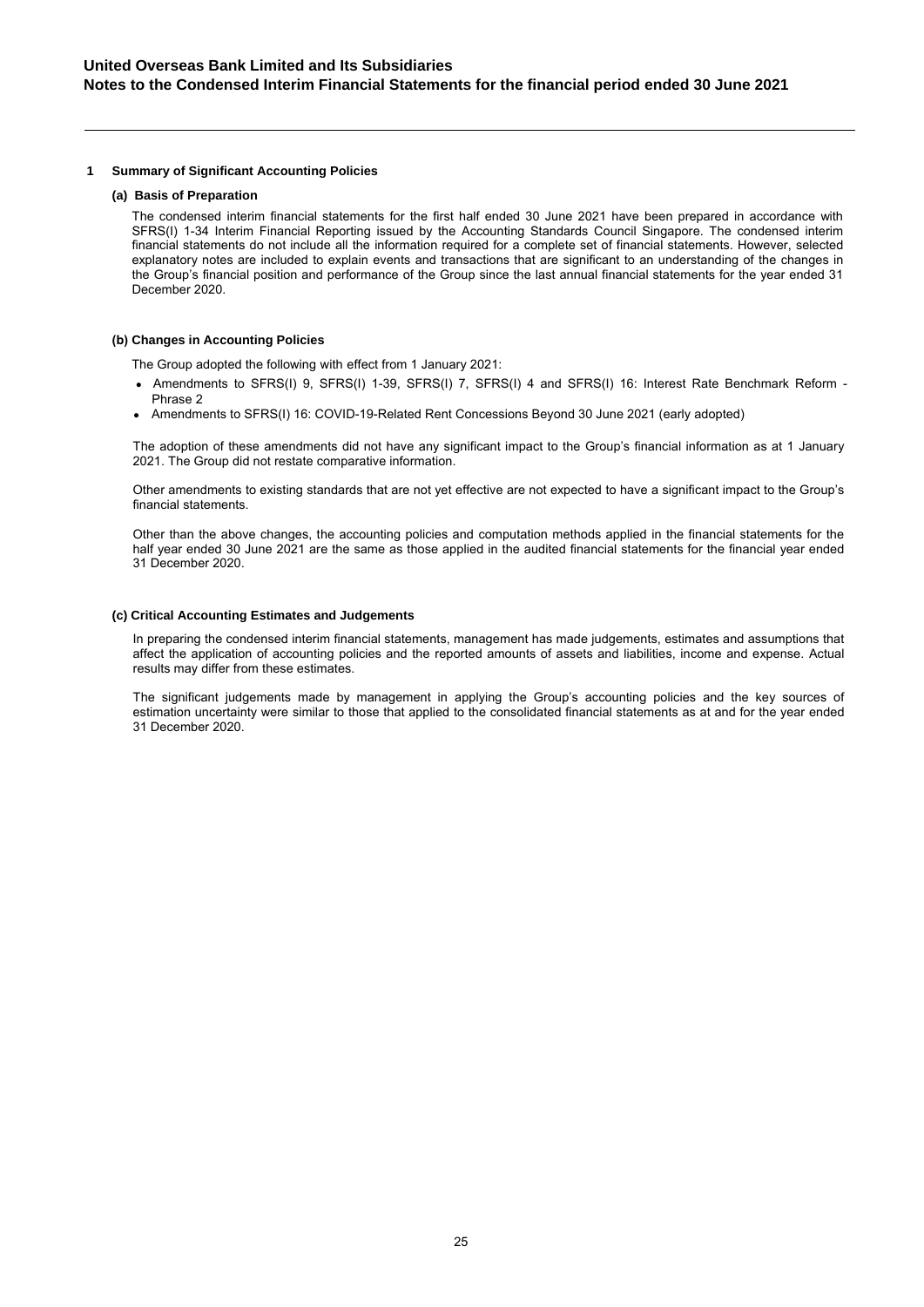### **2 Income Tax**

The Group calculates the period income tax expense using the tax rate that would be applicable to the expected total annual earnings. The major components of income tax expense in the condensed interim consolidated statement of profit or loss are:

|                             | Group            |      |
|-----------------------------|------------------|------|
|                             | 1H <sub>21</sub> | 1H20 |
|                             | \$~m             | \$'m |
| Current income tax expense  | 431              | 348  |
| Deferred income tax expense | (11)             | (20) |

### **3 Share Capital and Other Capital**

|                                                                                                 | <b>Jun-21</b> | Dec-20 |           |                         |
|-------------------------------------------------------------------------------------------------|---------------|--------|-----------|-------------------------|
|                                                                                                 | <b>Number</b> |        | Number    |                         |
|                                                                                                 | of shares     | Amount | of shares | Amount                  |
|                                                                                                 | '000          | \$'m   | '000      | $\mathsf{S}'\mathsf{m}$ |
| Ordinary shares                                                                                 |               |        |           |                         |
| Beginning of interim period                                                                     | 1,683,916     | 5.299  | 1,680,541 | 5,233                   |
| Shares issued under scrip dividend scheme                                                       | 2,007         | 53     | 3,375     | 66                      |
| End of interim period                                                                           | 1,685,923     | 5,351  | 1,683,916 | 5,299                   |
| Treasury shares                                                                                 |               |        |           |                         |
| Beginning of interim period                                                                     | (11, 101)     | (255)  | (12, 207) | (284)                   |
| Shares re-purchased - held in treasury                                                          |               |        | (993)     | (20)                    |
| Shares issued under share based                                                                 |               |        |           |                         |
| compensation plan                                                                               | 2,068         | 48     | 2,099     | 49                      |
| End of interim period                                                                           | (9,033)       | (207)  | (11, 101) | (255)                   |
| Ordinary share capital                                                                          | 1,676,890     | 5,144  | 1,672,815 | 5,044                   |
| 4.00% non-cumulative non-convertible perpetual<br>capital securities issued on 18 May 2016      |               |        |           | 748                     |
| 3.875% non-cumulative non-convertible perpetual<br>capital securities issued on 19 October 2017 |               | 879    |           | 879                     |
| 3.58% non-cumulative non-convertible perpetual<br>capital securities issued on 17 July 2019     |               | 749    |           | 749                     |
| 2.25% non-cumulative non-convertible perpetual<br>capital securities issued on 15 January 2021  |               | 150    |           |                         |
| 2.55% non-cumulative non-convertible perpetual<br>capital securities issued on 22 June 2021     |               | 599    |           |                         |
| Share capital and other capital of the Bank and                                                 |               |        |           |                         |
| the Group                                                                                       |               | 7.521  |           | 7.420                   |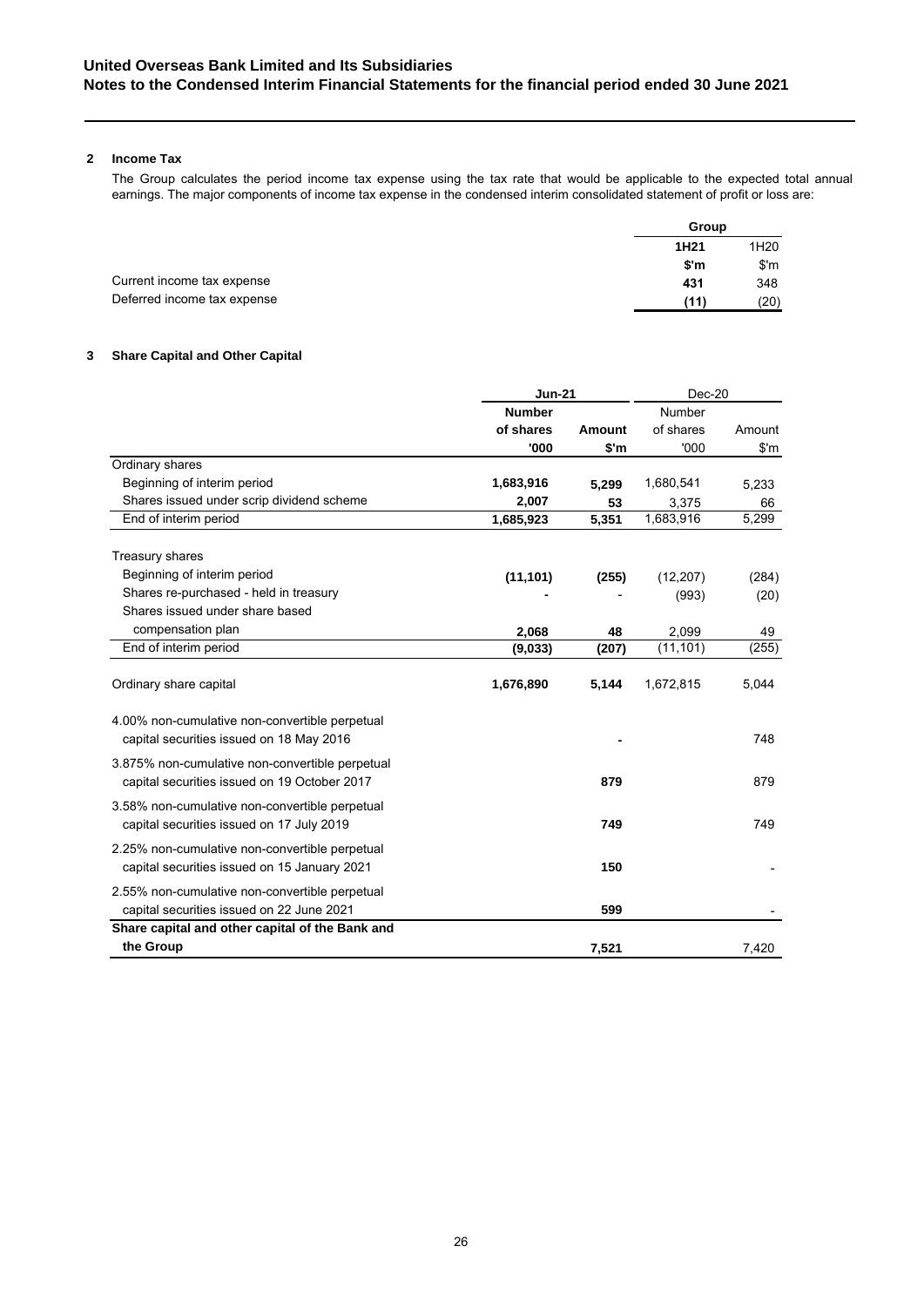### **4 Dividends**

|                                                                               | The Group        |                  |  |
|-------------------------------------------------------------------------------|------------------|------------------|--|
|                                                                               | 1H <sub>21</sub> | 1H <sub>20</sub> |  |
|                                                                               | \$'m             | $\mathsf{S}'$ m  |  |
| Ordinary dividends paid:                                                      |                  |                  |  |
| Final dividend of 39 cents (2020: 55 cents) and special dividend of nil       |                  |                  |  |
| (2020: 20 cents) tax-exempt per share paid in respect of prior financial year | 653              | 1.252            |  |

In respect of the financial year ending 31 December 2021, the directors have proposed an interim tax-exempt dividend of 60 cents per ordinary share amounting to a total dividend of \$1,006 million.

### **5 Classification of Financial Assets and Financial Liabilities**

|                                         | <b>The Group</b> |                          |                      |                |         |              |
|-----------------------------------------|------------------|--------------------------|----------------------|----------------|---------|--------------|
|                                         |                  | <b>FVPL-</b>             | <b>FVPL-</b>         |                |         |              |
| $ln$ \$'m                               | <b>HFT</b>       |                          | mandatory designated | <b>FVOCI</b>   | AC      | <b>Total</b> |
| <b>Jun-21</b>                           |                  |                          |                      |                |         |              |
| Cash, balances and placements with      |                  |                          |                      |                |         |              |
| central banks                           | 2,798            |                          |                      | 3,948          | 30,609  | 37,355       |
| Singapore government treasury bills and |                  |                          |                      |                |         |              |
| securities                              | 204              |                          | ٠                    | 7,205          | 208     | 7,617        |
| Other government treasury bills and     |                  |                          |                      |                |         |              |
| securities                              | 2,481            |                          |                      | 12,496         | 113     | 15,090       |
| <b>Trading securities</b>               | 4,889            |                          |                      | $\blacksquare$ |         | 4,889        |
| Placements and balances with banks      | 12,088           |                          |                      | 4,455          | 21,560  | 38,103       |
| Loans to customers                      | 4,333            |                          |                      | 10             | 290,049 | 294,392      |
| Derivative financial assets             | 7,092            |                          |                      |                |         | 7,092        |
| Investment securities                   |                  |                          |                      |                |         |              |
| Debt                                    |                  | 37                       | $\blacksquare$       | 18,115         | 6,008   | 24,160       |
| Equity                                  |                  | 1,042                    |                      | 2,211          |         | 3,253        |
| Other assets                            | 1,992            |                          |                      | $\mathbf{2}$   | 2,626   | 4,620        |
| Total financial assets                  | 35,877           | 1,079                    | $\blacksquare$       | 48,442         | 351,173 | 436,571      |
| Non-financial assets                    |                  |                          |                      |                |         | 9,935        |
| <b>Total assets</b>                     |                  |                          |                      |                |         | 446,506      |
| Deposits and balances of banks and      |                  |                          |                      |                |         |              |
| customers                               | 1,400            |                          | 876                  |                | 355,566 | 357,842      |
| Bills and drafts payable                |                  |                          |                      |                | 1,105   | 1,105        |
| Derivative financial liabilities        | 6,444            |                          |                      |                |         | 6,444        |
| Other liabilities                       | 2,944            |                          |                      | ۰              | 2,942   | 5,886        |
| Debts issued                            |                  |                          | 1,166                |                | 29,681  | 30,847       |
| <b>Total financial liabilities</b>      | 10,788           | $\overline{\phantom{a}}$ | 2,042                | ۰              | 389,294 | 402,124      |
| Non-financial liabilities               |                  |                          |                      |                |         | 2,132        |
| <b>Total liabilities</b>                |                  |                          |                      |                |         | 404,256      |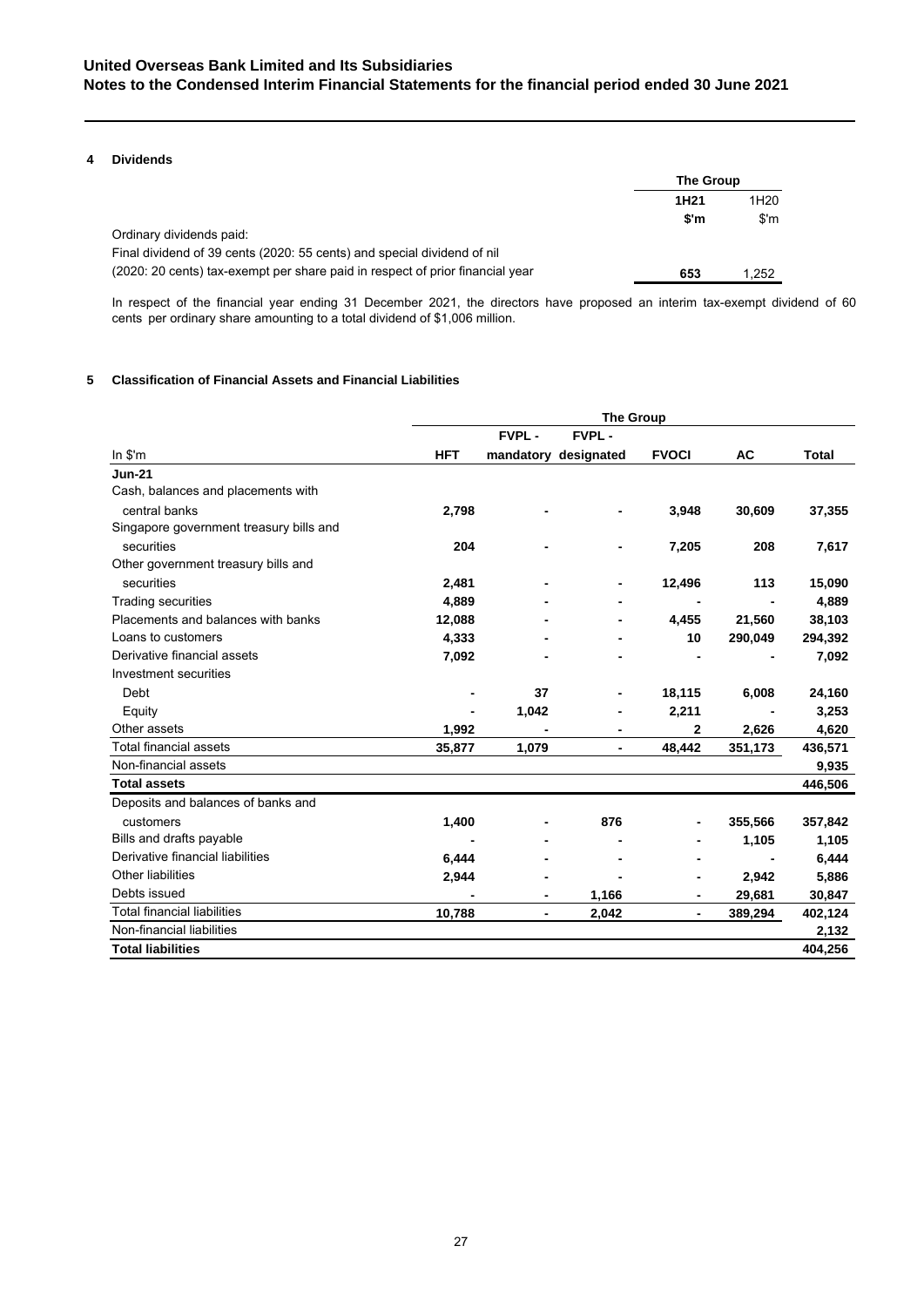# **5 Classification of Financial Assets and Financial Liabilities (continued)**

|                                         | <b>The Group</b> |                          |                          |                          |                          |              |
|-----------------------------------------|------------------|--------------------------|--------------------------|--------------------------|--------------------------|--------------|
|                                         |                  | <b>FVPL-</b>             | <b>FVPL-</b>             |                          |                          |              |
| ln \$'m                                 | <b>HFT</b>       |                          | mandatory designated     | <b>FVOCI</b>             | <b>AC</b>                | <b>Total</b> |
| <b>Dec-20</b>                           |                  |                          |                          |                          |                          |              |
| Cash, balances and placements with      |                  |                          |                          |                          |                          |              |
| central banks                           | 3,004            |                          |                          | 2,609                    | 31,185                   | 36,798       |
| Singapore government treasury bills and |                  |                          |                          |                          |                          |              |
| securities                              | 71               |                          | $\blacksquare$           | 8,032                    |                          | 8,103        |
| Other government treasury bills and     |                  |                          |                          |                          |                          |              |
| securities                              | 1,562            |                          | 4                        | 12,311                   | 13                       | 13,890       |
| <b>Trading securities</b>               | 4.215            |                          | $\overline{\phantom{a}}$ | $\overline{\phantom{a}}$ | $\overline{\phantom{a}}$ | 4,215        |
| Placements and balances with banks      | 11,435           |                          | $\overline{\phantom{a}}$ | 4,457                    | 24,392                   | 40,284       |
| Loans to customers                      | 4.212            |                          | $\overline{\phantom{0}}$ |                          | 272,989                  | 277,201      |
| Derivative financial assets             | 11,368           |                          |                          |                          |                          | 11,368       |
| Investment securities                   |                  |                          |                          |                          |                          |              |
| Debt                                    |                  | 41                       | $\blacksquare$           | 17,946                   | 4,448                    | 22,435       |
| Equity                                  |                  | 901                      |                          | 1,881                    |                          | 2,782        |
| Other assets                            | 1,850            |                          |                          | 3                        | 3,034                    | 4,887        |
| <b>Total financial assets</b>           | 37,717           | 942                      | 4                        | 47,239                   | 336,061                  | 421,963      |
| Non-financial assets                    |                  |                          |                          |                          |                          | 9,851        |
| <b>Total assets</b>                     |                  |                          |                          |                          |                          | 431,814      |
| Deposits and balances of banks and      |                  |                          |                          |                          |                          |              |
| customers                               | 1,135            |                          | 993                      |                          | 338,447                  | 340,575      |
| Bills and drafts payable                |                  |                          |                          |                          | 792                      | 792          |
| Derivative financial liabilities        | 11,519           |                          |                          |                          |                          | 11,519       |
| Other liabilities                       | 3,471            |                          |                          | 0                        | 2,767                    | 6,238        |
| Debts issued                            |                  |                          | 917                      |                          | 28,691                   | 29,608       |
| <b>Total financial liabilities</b>      | 16,125           | $\overline{\phantom{a}}$ | 1,910                    | $\overline{\phantom{a}}$ | 370,697                  | 388,732      |
| Non-financial liabilities               |                  |                          |                          |                          |                          | 1,951        |
| <b>Total liabilities</b>                |                  |                          |                          |                          |                          | 390,683      |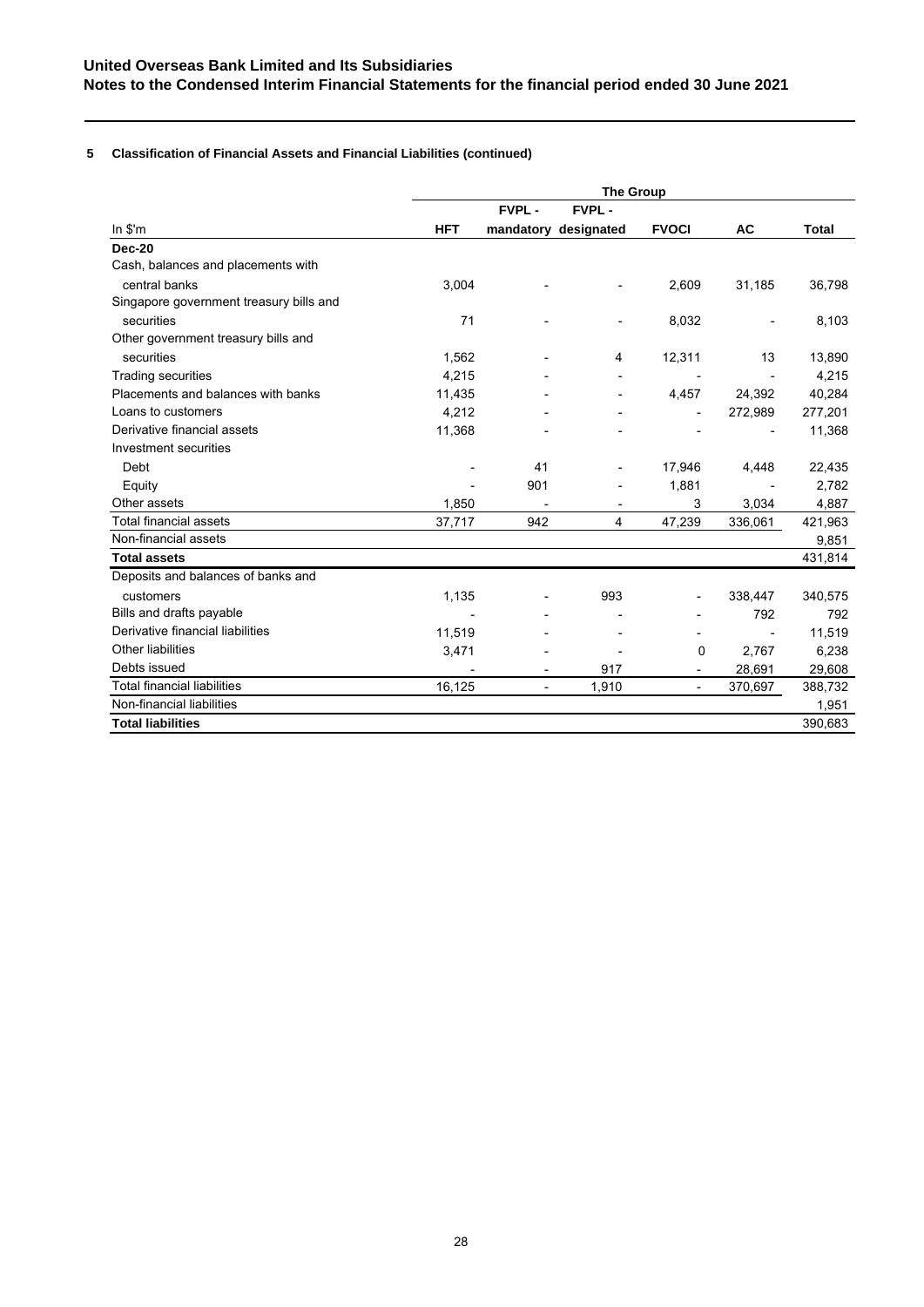### **6 Fair Value of Financial Instruments**

Valuation methodology, processes and controls for the period ended 30 June 2021 remained largely similar to that applied in (a)the audited financial statements for the year ended 31 December 2020.

For financial instruments carried at amortised cost, their fair values are expected to approximate the carrying amounts and determined as follows:

• For cash, balances, placements and deposits of central banks, banks and subsidiaries, deposits of customers with shortterm or no stated maturity, as well as interest and other short-term receivables and payables;

• For loans and deposits of customers, non-subordinated debts issued and investment debt securities, fair values are estimated based on independent broker quotes or using the discounted cash flow method; and

- For subordinated notes issued, fair values are determined based on quoted market prices.
- (b) The Group classified financial instruments carried at fair value by level following the fair value measurement hierarchy:
	- Level 1 Unadjusted quoted prices in active markets for identical financial instruments
	- Level 2 Inputs other than quoted prices that are observable either directly or indirectly
	- Level 3 Inputs that are not based on observable market data

|                                                       | <b>The Group</b> |                    |         |         |                    |                          |
|-------------------------------------------------------|------------------|--------------------|---------|---------|--------------------|--------------------------|
|                                                       |                  | <b>Jun-21</b>      |         |         | Dec-20             |                          |
| $ln$ \$'m                                             | Level 1          | Level <sub>2</sub> | Level 3 | Level 1 | Level <sub>2</sub> | Level 3                  |
| Cash, balances and placements with<br>central banks   | 2,467            | 4,279              |         | 2,081   | 3,532              |                          |
| Singapore government treasury bills and<br>securities | 7,409            |                    |         | 8,103   |                    |                          |
| Other government treasury bills and<br>securities     | 13,054           | 1,923              |         | 11,650  | 2,227              |                          |
| <b>Trading securities</b>                             | 2,981            | 1,237              | 671     | 2,938   | 301                | 976                      |
| Placements and balances with banks                    |                  | 16,543             |         |         | 15,892             |                          |
| Loans to customers                                    |                  | 4,343              |         |         | 4,212              |                          |
| Derivative financial assets                           | 290              | 6,648              | 154     | 207     | 11,041             | 120                      |
| Investment securities                                 |                  |                    |         |         |                    |                          |
| Debt                                                  | 12,047           | 4,565              | 1,540   | 12,053  | 3,713              | 2,221                    |
| Equity                                                | 1,195            |                    | 2,058   | 871     |                    | 1,911                    |
| Other assets                                          | 1,714            | 280                |         | 1,623   | 230                | $\overline{\phantom{a}}$ |
|                                                       | 41,157           | 39,818             | 4,423   | 39,526  | 41,148             | 5,228                    |
| Total financial assets carried at fair value          |                  |                    | 85,398  |         |                    | 85,902                   |
| Deposits and balances of banks and<br>customers       |                  | 2,276              |         |         | 2,128              |                          |
| Derivative financial liabilities                      | 179              | 6,203              | 62      | 196     | 11,133             | 190                      |
| Other liabilities                                     | 441              | 2,503              |         | 50      | 3,421              |                          |
| Debts issued                                          |                  | 1,166              |         |         | 917                |                          |
|                                                       | 620              | 12,148             | 62      | 246     | 17,599             | 190                      |
| Total financial liabilities carried at fair value     |                  |                    | 12,830  |         |                    | 18,035                   |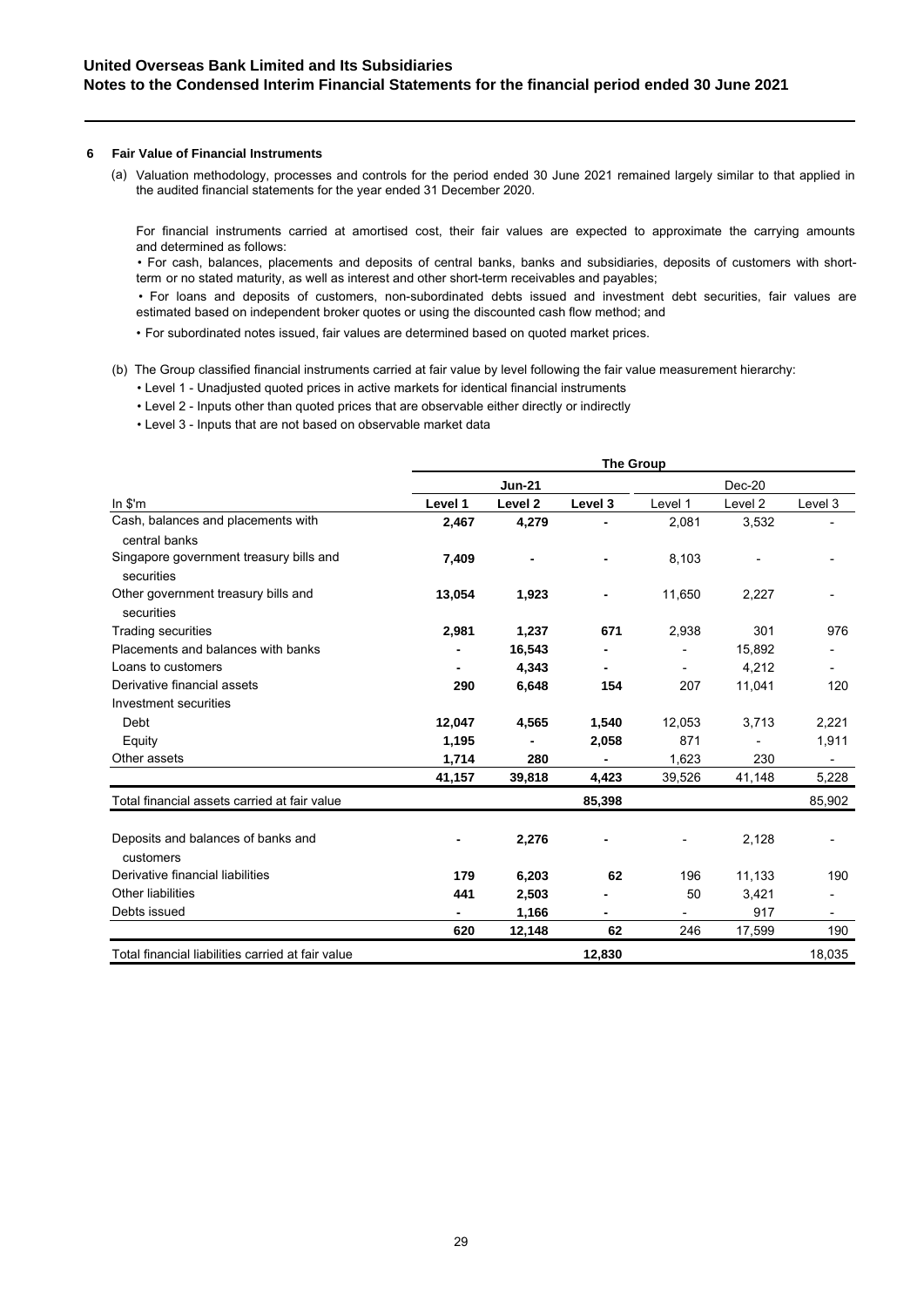# **6 Fair Value of Financial Instruments (continued)**

(c) The following table presents the changes in Level 3 instruments for the financial period ended:

|                                  | <b>The Group</b> |                     |         |                  |                    |                 |                |                   |
|----------------------------------|------------------|---------------------|---------|------------------|--------------------|-----------------|----------------|-------------------|
|                                  |                  | Fair value gains or |         |                  |                    |                 |                | <b>Unrealised</b> |
|                                  |                  | losses              |         |                  |                    |                 |                | gains or          |
|                                  |                  |                     | Other   |                  |                    |                 |                | losses            |
|                                  | <b>Balance</b>   |                     | compre- |                  |                    |                 | <b>Balance</b> | included          |
|                                  | at 1             | Income              | hensive |                  |                    | <b>Transfer</b> | at 30          | in income         |
| In $$^{\prime}$ m                | January          | <b>Statement</b>    | income  | <b>Purchases</b> | <b>Settlements</b> | in/(out)        | June           | statement         |
| <b>Jun-21</b>                    |                  |                     |         |                  |                    |                 |                |                   |
| <b>Assets</b>                    |                  |                     |         |                  |                    |                 |                |                   |
| <b>Trading securities</b>        | 976              | $\mathbf{2}$        |         | 206              | (537)              | 24              | 671            | 0                 |
| Derivative financial assets      | 120              | 34                  |         |                  |                    |                 | 154            |                   |
| Investment securities            |                  |                     |         |                  |                    |                 |                |                   |
| - debt                           | 2,221            | (4)                 | 1       | 769              | (930)              | $(517)^{(1)}$   | 1,540          | (3)               |
| Investment securities            |                  |                     |         |                  |                    |                 |                |                   |
| - equity                         | 1,911            | 43                  | 32      | 221              | (149)              |                 | 2,058          | 15                |
| <b>Liabilities</b>               |                  |                     |         |                  |                    |                 |                |                   |
| Derivative financial liabilities | 190              | (128)               |         |                  |                    | ۰               | 62             |                   |
| Dec-20                           |                  |                     |         |                  |                    |                 |                |                   |
| <b>Assets</b>                    |                  |                     |         |                  |                    |                 |                |                   |
| <b>Trading securities</b>        | 976              | 3                   |         | 673              | (676)              | $\mathbf 0$     | 976            | 3                 |
| Derivative financial assets      | 106              | 14                  | ٠       |                  |                    |                 | 120            | 14                |
| Investment securities            |                  |                     |         |                  |                    |                 |                |                   |
| - debt                           | 2,797            | (22)                | (2)     | 1,772            | (2, 231)           | $(93)^{(1)}$    | 2,221          |                   |
| Investment securities            |                  |                     |         |                  |                    |                 |                |                   |
| - equity                         | 1,916            | 33                  | 60      | 192              | (300)              | 10              | 1,911          | 30                |
| <b>Liabilities</b>               |                  |                     |         |                  |                    |                 |                |                   |
| Derivative financial liabilities | 185              | 5                   |         |                  |                    |                 | 190            | 5                 |

(1) Investment securities – debt were transferred out from Level 3 during the year due to an increased contribution of observable input to their valuation.

(d) Effect of changes in significant unobservable inputs

The effect on fair value arising from reasonably possible changes to the significant unobservable inputs is assessed to be insignificant.